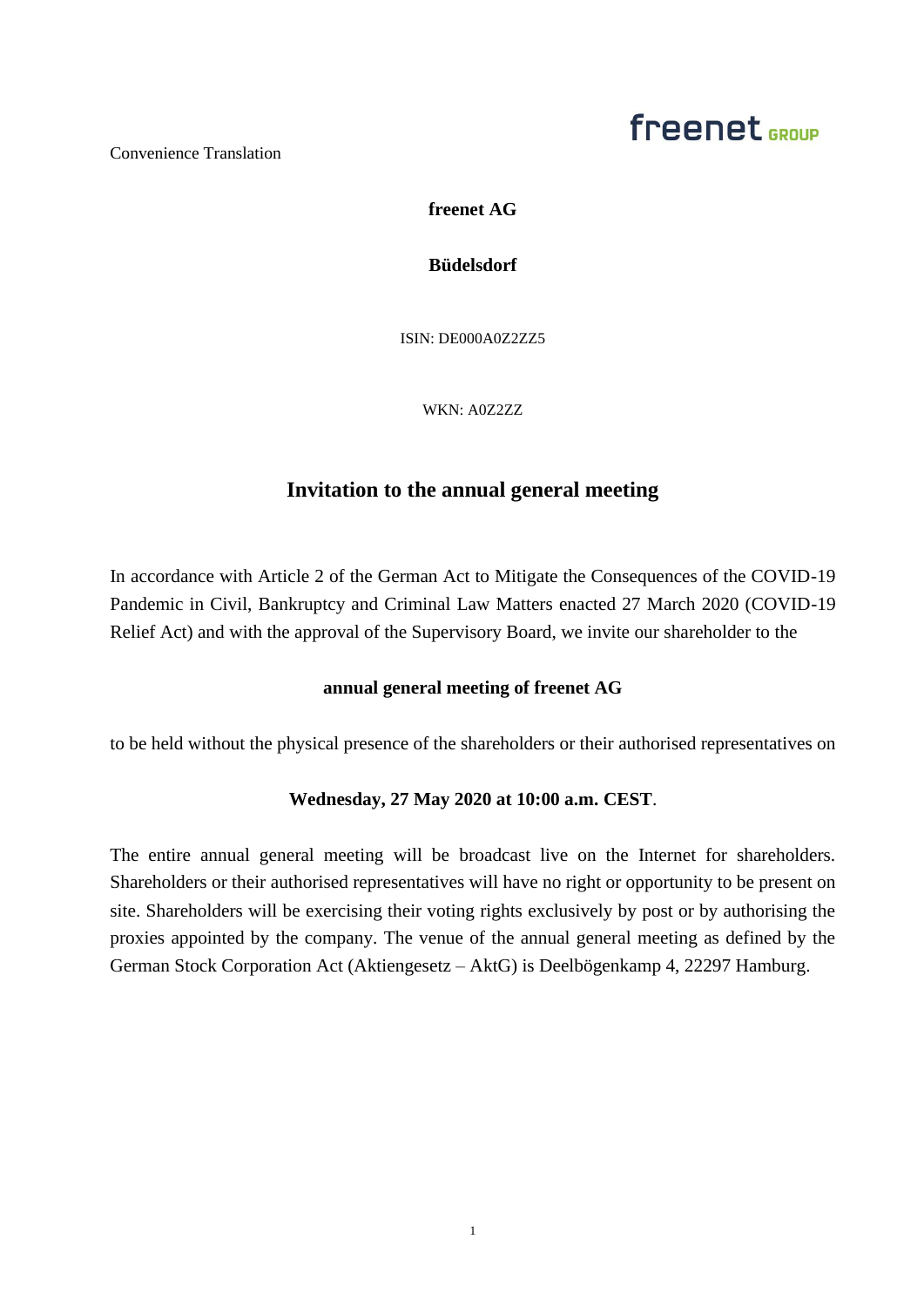### **I. Agenda**

**1. Presentation of the adopted annual financial statements, the approved consolidated financial statements as well as the management reports for freenet AG and the Group, the proposal of the Executive Board regarding the appropriation of net retained profits, the report of the Supervisory Board and the explanatory report of the Executive Board regarding the information in accordance with sections 289a (1), 315 a (1) German Commercial Code (Handelsgesetzbuch – HGB) for financial year 2019** 

The documents listed above will be available on the company's website at

https://www.fn.de/hv2020

from the day of convening the annual general meeting and also during the annual general meeting. They will be explained by the Executive Board and – in case of the report of the Supervisory Board – by the Chairman of the Supervisory Board at the annual general meeting. The Supervisory Board has approved the annual financial statements and consolidated financial statements prepared by the Executive Board; the annual financial statements have thus been adopted. A resolution by the annual general meeting is therefore not required.

### **2. Resolution regarding the appropriation of net retained profits**

The Executive Board and Supervisory Board propose that the net retained profits of 468,633,848.18 euros disclosed in the adopted annual financial statements of freenet AG for the period ending 31 December 2019 be appropriated as follows:

Payment of a dividend of 0.04 euros per eligible no-par-value share, i.e. 5,120,440.64 euros as the total amount of the dividend, and carrying forward the remaining amount of 463,513,407.54 euros to new account.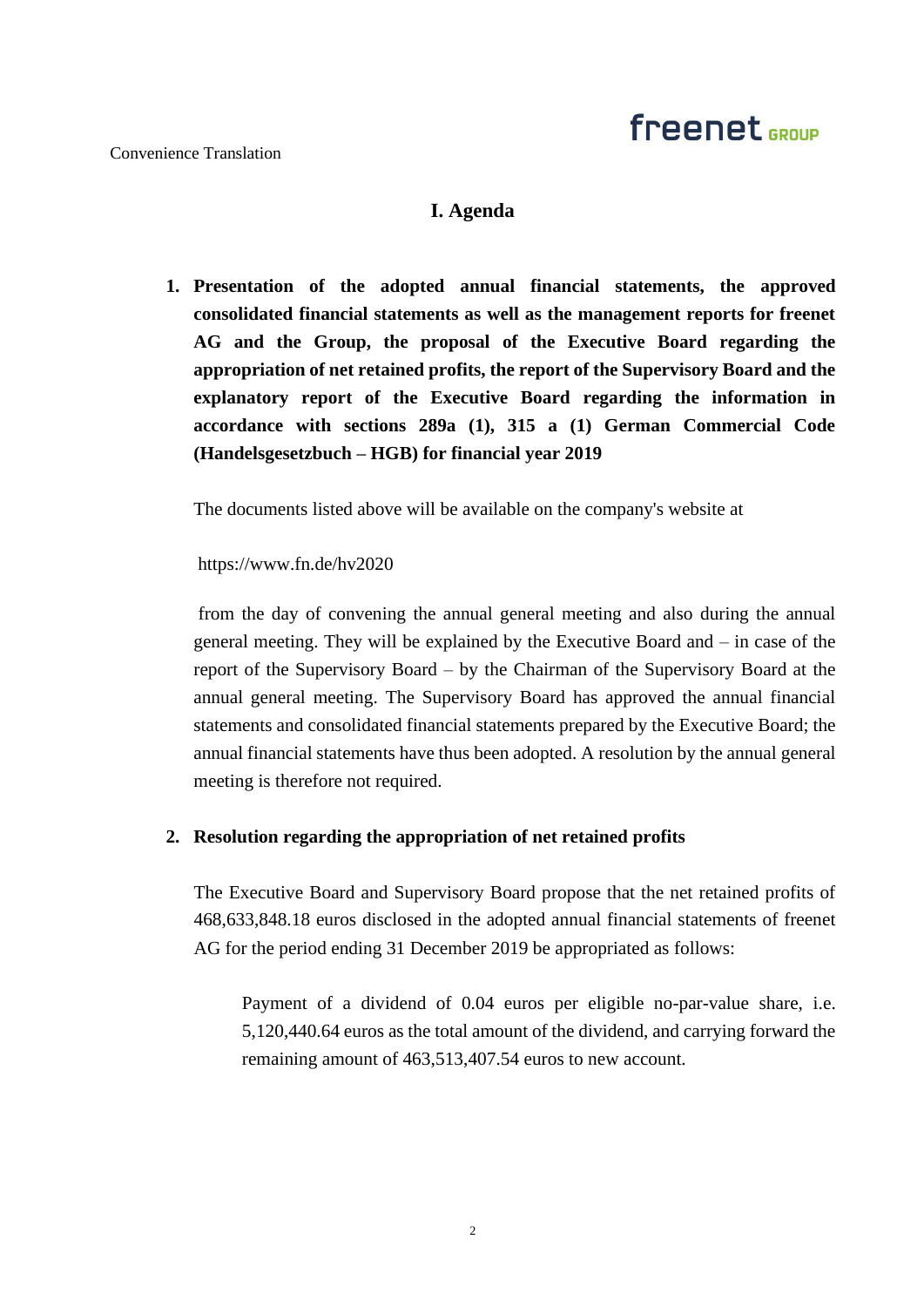Convenience Translation

| Total dividend amount          | 5,120,440.64      | euros |
|--------------------------------|-------------------|-------|
| Carried forward to new account | 463,513,407.54    | euros |
| Net retained profits           | 468, 633, 848. 18 | euros |

The proposal regarding the appropriation of profit takes into account the 50,000 treasury shares held indirectly by the company at the time the annual financial statements were prepared by the Executive Board and which are not entitled to dividends pursuant to section 71b AktG. Should the number of shares entitled to dividends for the 2019 financial year change before the annual general meeting, an amended proposed resolution will be submitted to the annual general meeting, which will continue to provide for a dividend of 0.04 euros per share entitled to dividends as well as a corresponding adjustment of the total amount to be distributed and the profit carried forward.

Pursuant to section 58 (4) sentence 2 AktG, entitlement to the dividend is due on the third business day after the annual general meeting, i.e. on 2 June 2020.

### **3. Resolution regarding ratification of the actions of the members of the company's Executive Board for financial year 2019**

The Executive Board and the Supervisory Board propose that the actions of the members of the company's Executive Board who were in office in financial year 2019 be ratified for this period.

### **4. Resolution regarding ratification of the actions of the members of the company's Supervisory Board for financial year 2019**

The Executive Board and the Supervisory Board propose that the actions of the members of the company's Supervisory Board who were in office in financial year 2019 be ratified for this period.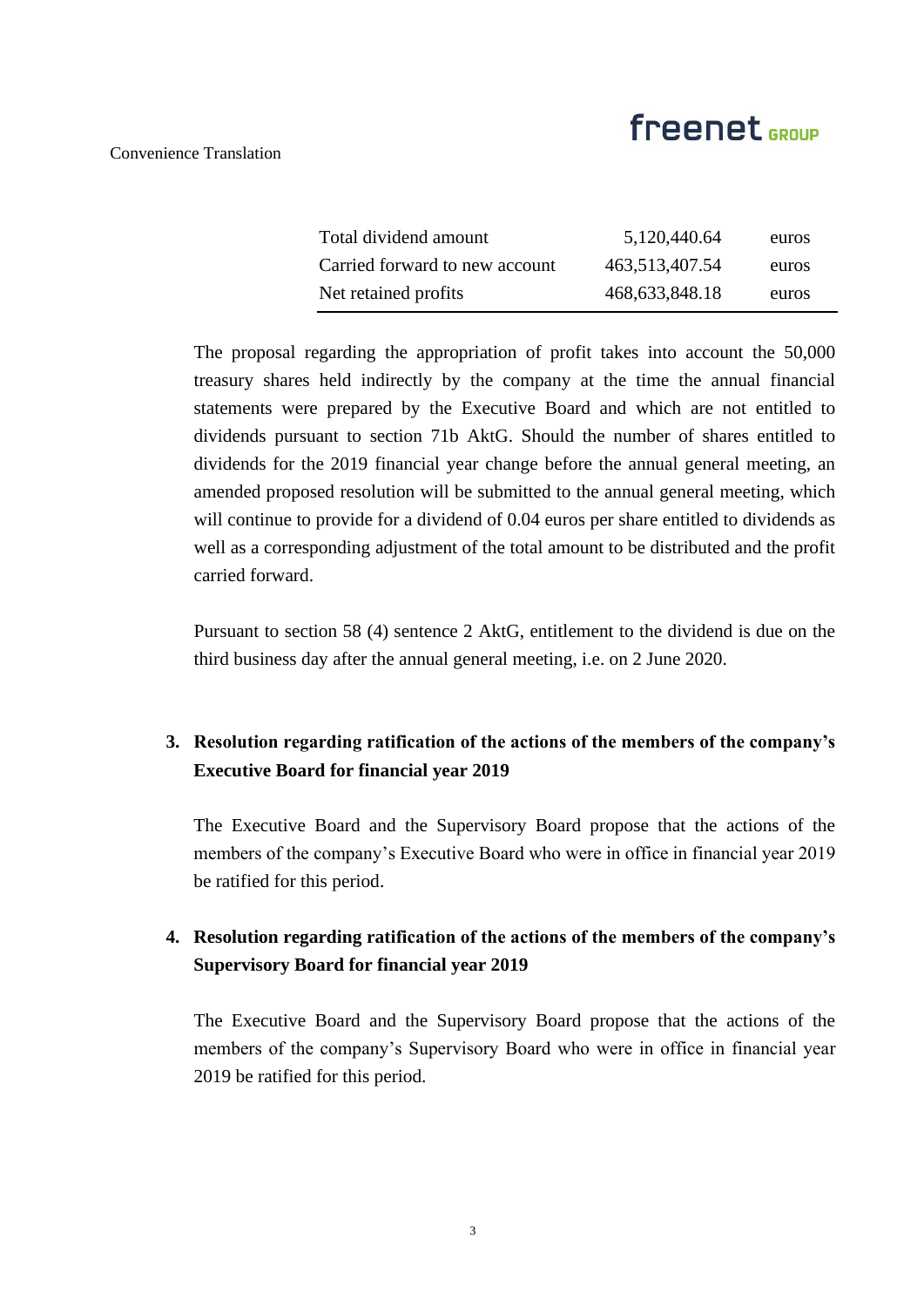Convenience Translation

**5. Resolution regarding the appointment of the auditor of the annual financial statements and the auditor of the consolidated financial statements for financial year 2020 as well as the auditor for any review of the half-yearly financial report and other interim financial statements during financial year 2020 as well as financial year 2021 prior to the 2021 annual general meeting** 

Based on the recommendation of the audit committee, the Supervisory Board proposes that the following resolution be adopted:

PricewaterhouseCoopers GmbH Wirtschaftsprüfungsgesellschaft, Frankfurt am Main, is appointed as the auditor of the annual financial statements and the consolidated financial statements for financial year 2020 and as the auditor for any review of the interim financial report (half-yearly and quarterly financial reports) for financial year 2020 and the first quarter of financial year 2021 if and to the extent that such interim financial reports are prepared and to be reviewed prior to the 2021 annual general meeting.

In its recommendation, the Audit Committee stated that it is free from undue influence by third parties and that no restriction was imposed on it with regard to the selection of a particular auditor as defined by Article 16 (6) of Regulation (EU) No. 537/2014 of the European Parliament and of the Council of 16 April 2014 on specific requirements regarding statutory audit of public-interest entities (AP-VO).

### **6. Resolution regarding amendments of the articles of association**

Due to changes to the AktG, it is necessary to amend section 4 (5) of the articles of association. In addition, the company is to be enabled to increase its volume of communication with shareholders by electronic means, subject to their consent.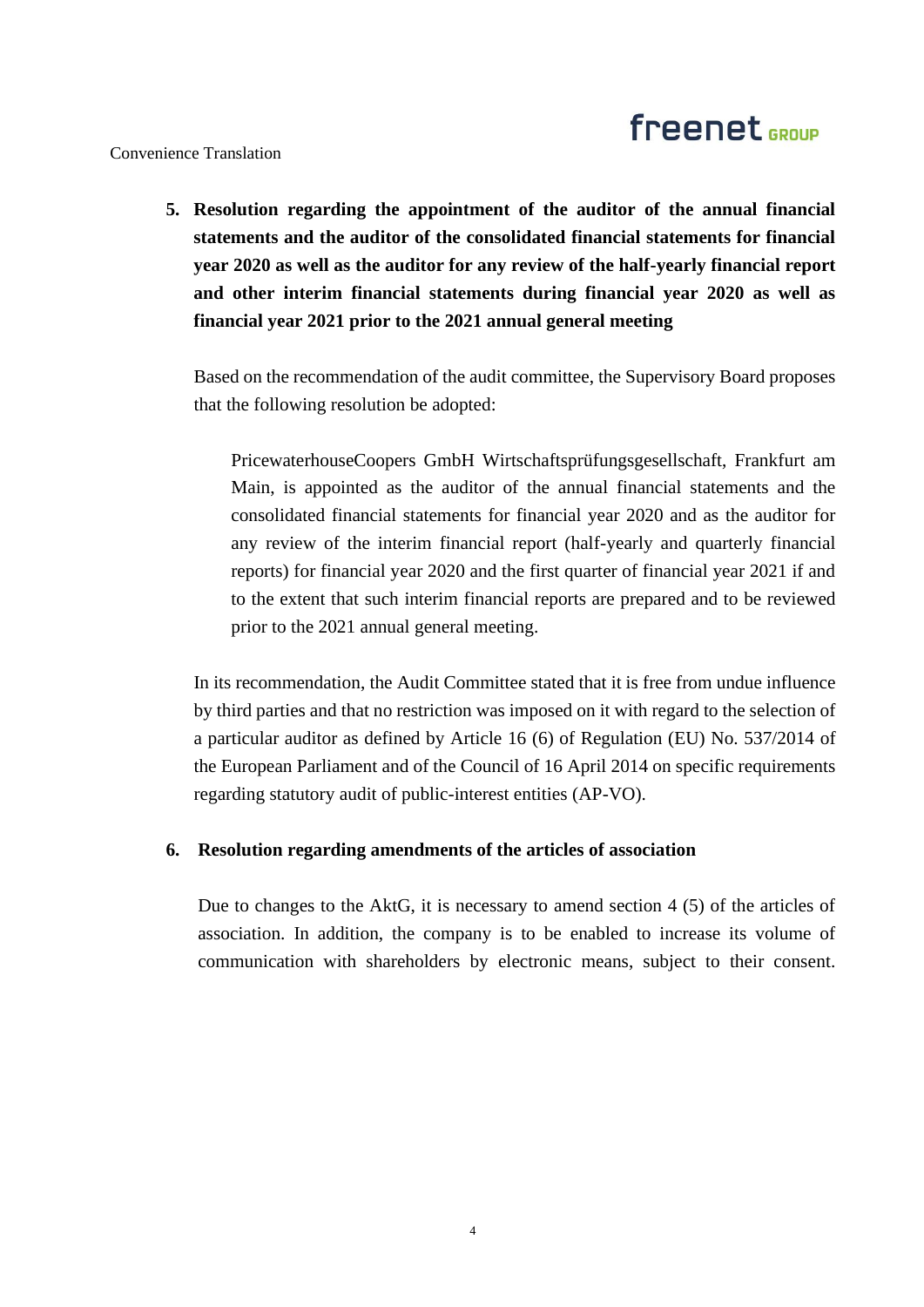### Convenience Translation

Finally, amendments of the articles of association due to changes to the law are to be avoided where possible.

The Executive Board and Supervisory Board therefore propose that the following resolution be adopted:

1)

- a) The title of section 3 is to be renamed "Section 3 Notifications; forwarding of information; references"
- b) The existing provision in section 3 will become paragraph 1.
- c) A second paragraph is to be inserted in section 3 with the following wording:
	- "2. *The company is entitled to forward information to its shareholders by means of remote data transmission, subject to the fulfilment of applicable additional statutory requirements."*
- d) A third paragraph is to be inserted in section 3 with the following wording:
	- "3. *References to provisions of the articles of association, statutory provisions or statutory regulations shall be deemed to be references to the currently applicable version of such provisions or regulations*."
- 2)
- a) In section 4 (5) sentence 3 of the articles of association, the second clause is to be deleted. section 4 (5) sentence 3 of the articles of association is therefore worded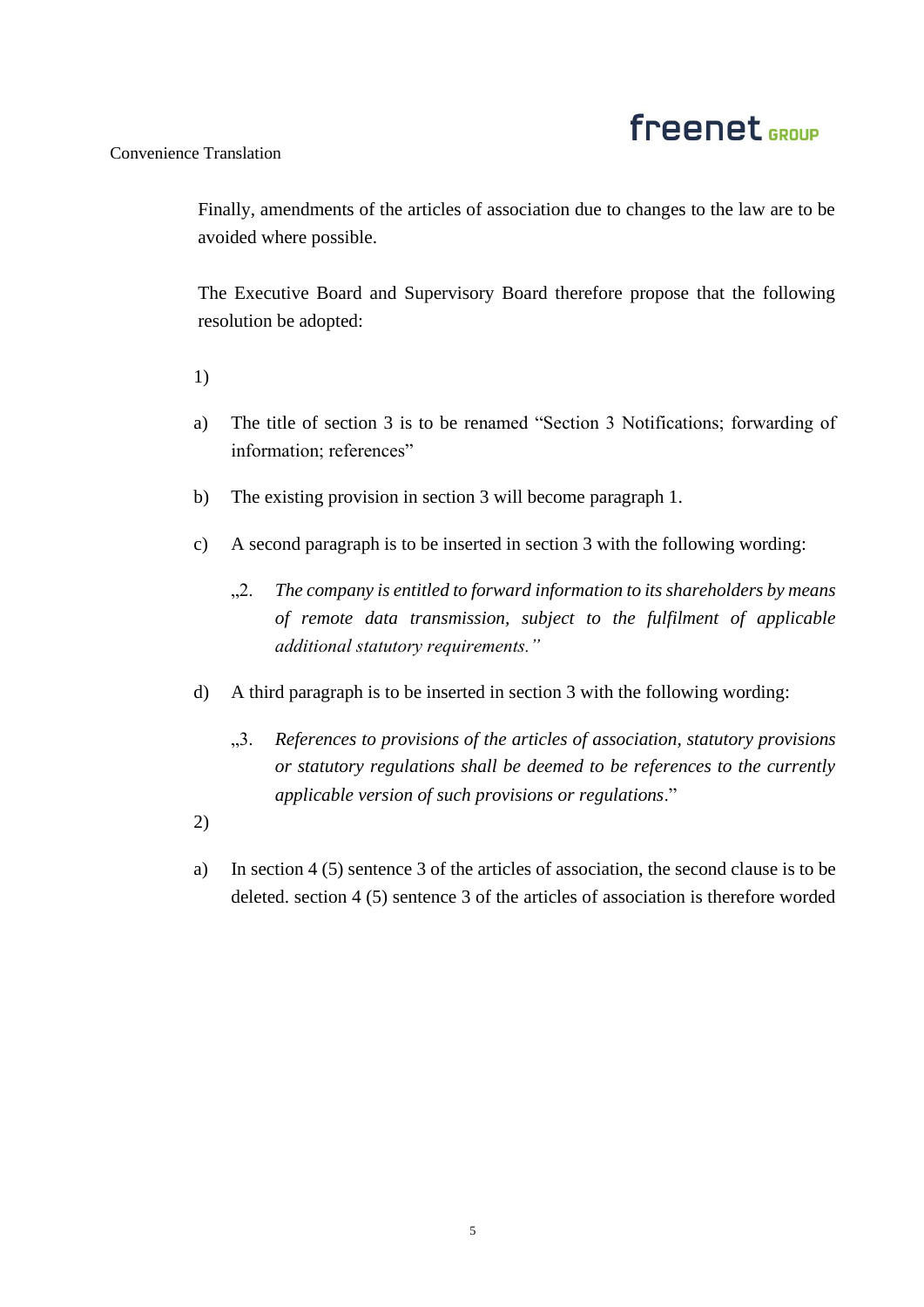### Convenience Translation

as follows: "*Shareholders with registered shares have to furnish the company with the statutorily prescribed information for entry in the share register."*

b) The Executive Board is instructed to notify the commercial register of the amendment to section 4 (5) sentence 3 of the articles of association in such a way that the entry is carried out as soon as possible after 3 September 2020.

### **7. Resolution regarding the creation of new authorised capital 2020 with the authorisation to disapply pre-emption rights and the corresponding amendments of the articles of association**

The annual general meeting of 12 May 2016 adopted authorised capital of 12,800,000.00 euros limited for a period of five years for issuing on one or more occasions up to 12,800,000 new shares in return for cash and/or non-cash contributions, with the possibility of disapplying pre-emption rights (authorised capital 2016; section 4 (8) of the articles of association). The authorised capital 2016 has so far not been utilised. In order to ensure that the company remains capable of strengthening its own funds in case of need and to ensure that it has planning reliability for this purpose, the authorised capital 2016 is to be cancelled and replaced by an authorised capital in the same amount and with the same terms, and the articles of association are to be amended accordingly.

The Executive Board and Supervisory Board therefore propose that the following resolution be adopted:

- 1) The authorised capital 2016 in section 4 (8) of the articles of association is cancelled with effect as of the date of entry of the new authorised capital 2020 stipulated below, insofar as the authorised capital 2016 still exists as of this date.
- 2) A new section 4 (8) is to be inserted in the articles of association:

*"(8) The Executive Board is authorised, for a period of five years after this authorisation has been entered in the commercial register, to increase the share capital, with the approval of the Supervisory Board, by issuing new shares against contributions in cash and/or contributions in kind, once or several times, however by*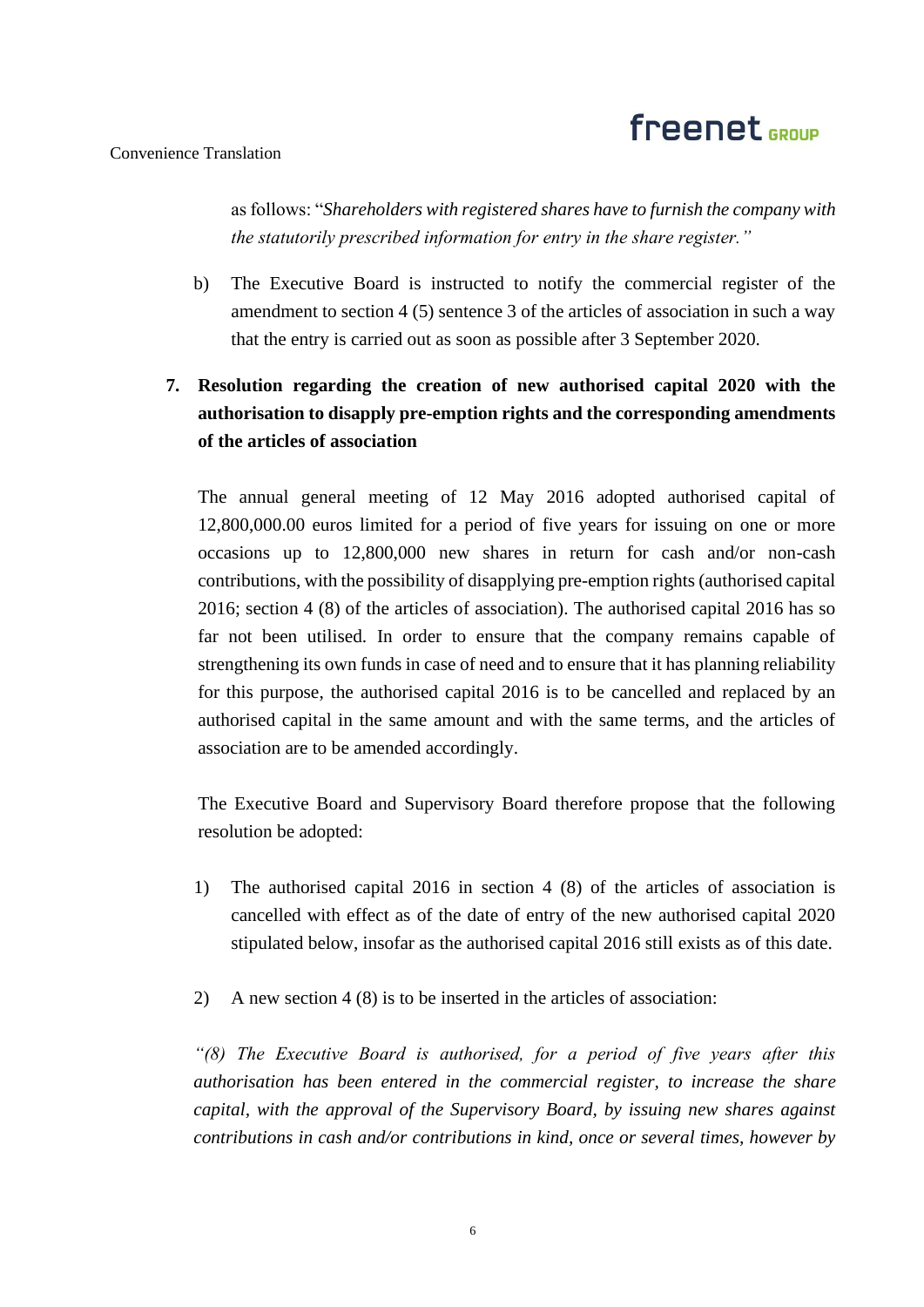### Convenience Translation

*no more than a total of 12,800,000 euros (in words: twelve million eight hundred thousand euros) (authorised capital 2020). The shareholders can also be granted the statutory pre-emption rights in such a way that the new shares are offered to one or more credit institutions and/or companies which are equivalent in accordance with section 186 (5) AktG or a group or a syndicate of credit institutions and/or such equivalent companies for purchase on condition that they offer them to the shareholders for subscription (indirect pre-emption right). The Executive Board is authorised, with the approval of the Supervisory Board, to disapply the pre-emption rights of shareholders for issues of shares in return for non-cash contributions. The Executive Board is also authorised, with the approval of the Supervisory Board, to exclude fractions from the pre-emption rights and also the pre-emption rights from being issued to persons who are or have been in an employment or work relationship with the company (apart from members of the governing bodies of the company) or with affiliated companies (employee shares). In addition, the Executive Board, with the approval of the Supervisory Board, can disapply the pre-emption rights of shareholders if the new shares are issued in return for a cash contribution for an issue price which is not significantly lower than the market price of the already listed shares of the company at the time at which the issue amount is definitively fixed (this should be as close as possible to the date on which the shares are placed). However, the authorisation to disapply the pre-emption rights in accordance with the previous sentence can only be utilised if the proportionate amount of the new shares in relation to the share capital does not exceed 10% of the share capital at the time at which this authorisation is entered in the commercial register or – if lower – at the time of the resolution on utilisation of the authorisation. The following must be deducted from this 10% limit: The proportionate amount of the share capital which is attributable to shares which may have been issued since the adoption of the resolution of the annual general meeting regarding this authorisation as a result of an authorisation to issue new shares with pre-emption rights disapplied in accordance with sections 202 (2), 203 (1), 186 (3) sentence 4 AktG or which may have been sold since the adoption of the resolution of the annual general meeting regarding this authorisation as a result of an authorisation to acquire treasury shares with the exclusion of pre-emption rights in accordance with sections 71 (1) no. 8, 186 (3) sentence 4 AktG, or subject to application of these provisions mutatis mutandis. The following must also be deducted: The proportionate amount of the share capital which is attributable to shares which can be issued as a result of bonds with an option or conversion right or an option or*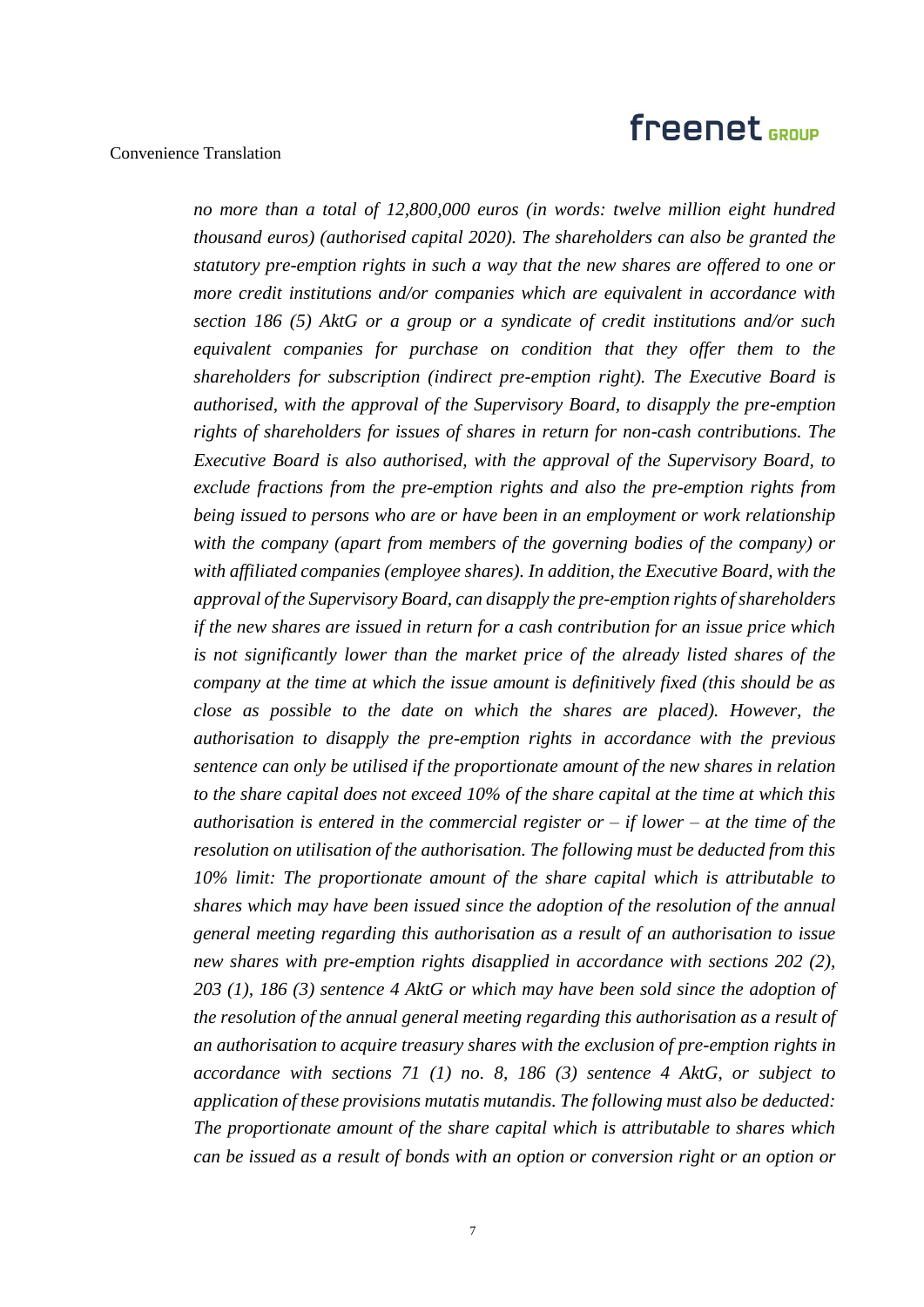### Convenience Translation

*conversion obligation or a right to delivery of shares of the company if these bonds have been issued in accordance with sections 221 (4) sentence 2, 186 (3) sentence 4 AktG since the adoption of a resolution of the annual general meeting regarding this authorisation. The Executive Board is also authorised, with the approval of the Supervisory Board, to define the further details of the respective capital increase and the way in which it is carried out."*

**8. Resolution regarding the authorisation to issue convertible and/or option bonds and for disapplying the pre-emption rights, cancelling the authorisation of 12 May 2016, and also resolution regarding the creation of conditional capital 2020 and corresponding amendment of the articles of association; cancellation of conditional capital 2016**

No use has been made of the authorisation to issue option and/or convertible bonds with the possibility of disapplying pre-emption rights which has existed since 12 May 2016. It will expire in the early summer of 2021. For the purpose of long-term planning reliability, this authorisation – including the underlying conditional capital (section 4 (7) of the articles of association) – is therefore to be replaced by a new authorisation with the same volume and with the same terms.

The Executive Board and Supervisory Board therefore propose that the following resolution be adopted:

### **1) Authorisation for issuing convertible and/or option bonds and for disapplying the pre-emption rights, cancelling the authorisation of 12 May 2016**

The Executive Board is authorised to issue, up to 27 May 2025, on one or more occasions bearer or registered convertible and/or option bonds (together: "bonds") with or without limited maturity with a total nominal amount of up to 640,000,000 euros, and to grant to the holders or creditors of bonds conversion or option rights relating to registered no-par value shares of the company with a proportionate amount of the share capital totalling up to 12,800,000 euros, subject to the terms of the bonds. The terms of the bonds can also establish (i) an option or conversion obligation at the end of the term or at an earlier date ("final maturity" in each case; this also covers cases in which a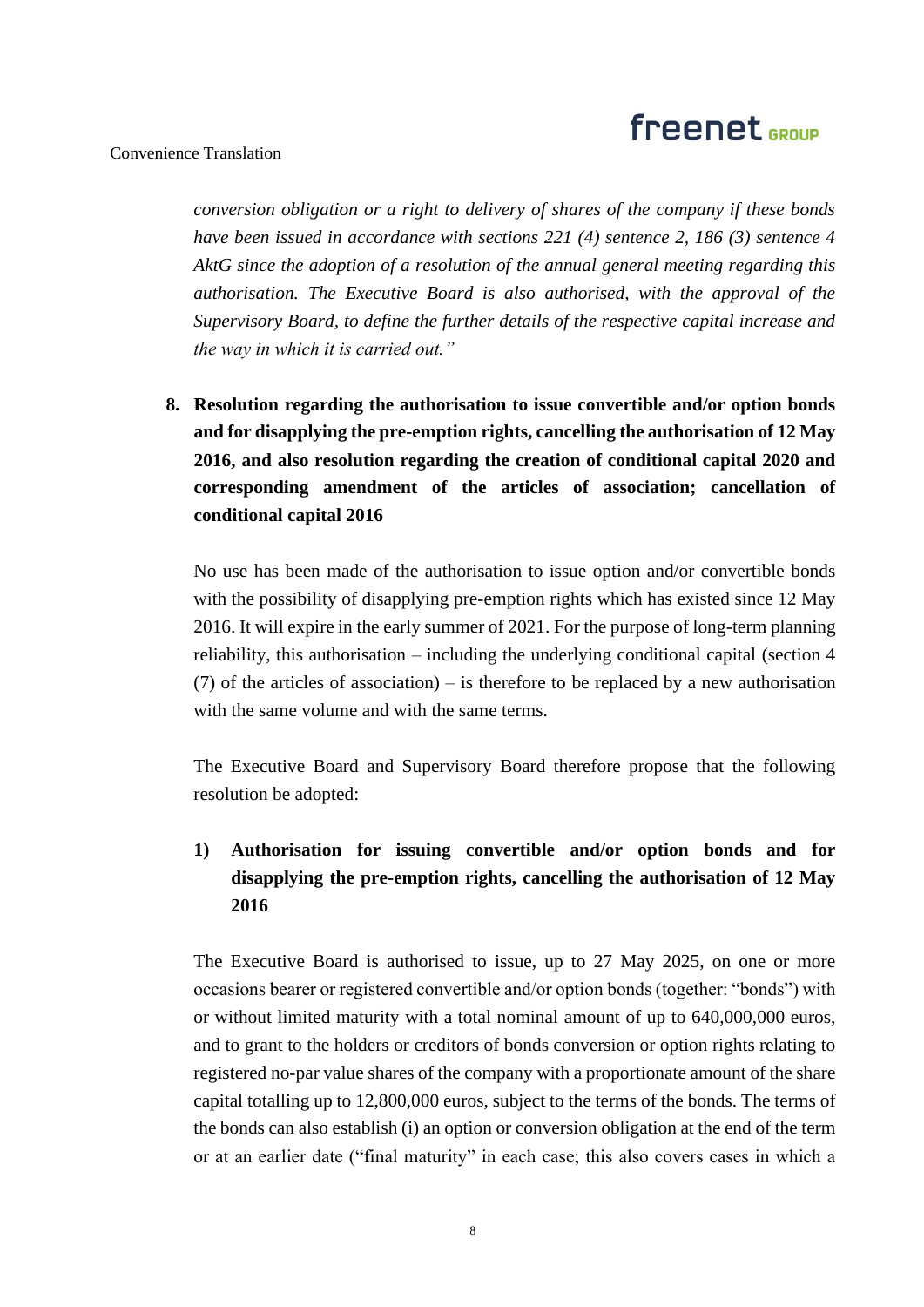#### Convenience Translation

bond falls due as a result of termination) in accordance with the terms of the bond or in accordance with an exchange right or conversion right granted to the company in the terms of the bond or (ii) may specify that the company has the right, upon final maturity, to grant shares in the company to the creditors or holders of the option or convertible bonds in part or in whole instead of paying the cash amount which falls due ("right to delivery of shares").

The bonds can be denominated in euros or in the legal currency of an OECD country, limited to the equivalent amount in euros. The bonds may also be issued by a directly or indirectly wholly-owned subsidiary of the company. For this case, the Executive Board is authorised to issue the guarantee for the bonds for the company and to grant a right to delivery of shares in relation to new registered no-par value shares of the company to the holders or creditors of conversion or option rights or option or conversion obligations or to the company.

The individual issues can be broken down into bonds with equal rights.

In the event bonds with warrants are issued, one or several warrants are attached to each individual bond that entitle and/or – based on a right to delivery of shares – oblige the holder or creditor to subscribe for registered no-par value shares of the company in accordance with the details of the bond or option terms to be determined by the Executive Board. For option bonds issued in euros by the company, the option terms may specify that the option price may also be settled in part or in whole by way of transferring bonds and, where necessary, an additional cash payment. The subscription ratio is defined by dividing the nominal amount of a bond by the option price fixed for a registered no-par-value share of the company. If this results in fractions of shares, it may be specified that these fractions can be aggregated to take up whole shares subject to the bond and option terms, where appropriate in return for an additional payment. The proportionate amount in relation to the share capital of the registered no-par-value shares of the company to be taken up for each bond must not exceed the nominal amount of the bond.

In the event convertible bonds are issued, the holders or creditors of the bonds have the right or the obligation to convert these bonds into registered no-par value shares of the company in accordance with the bond terms defined by the Executive Board, or to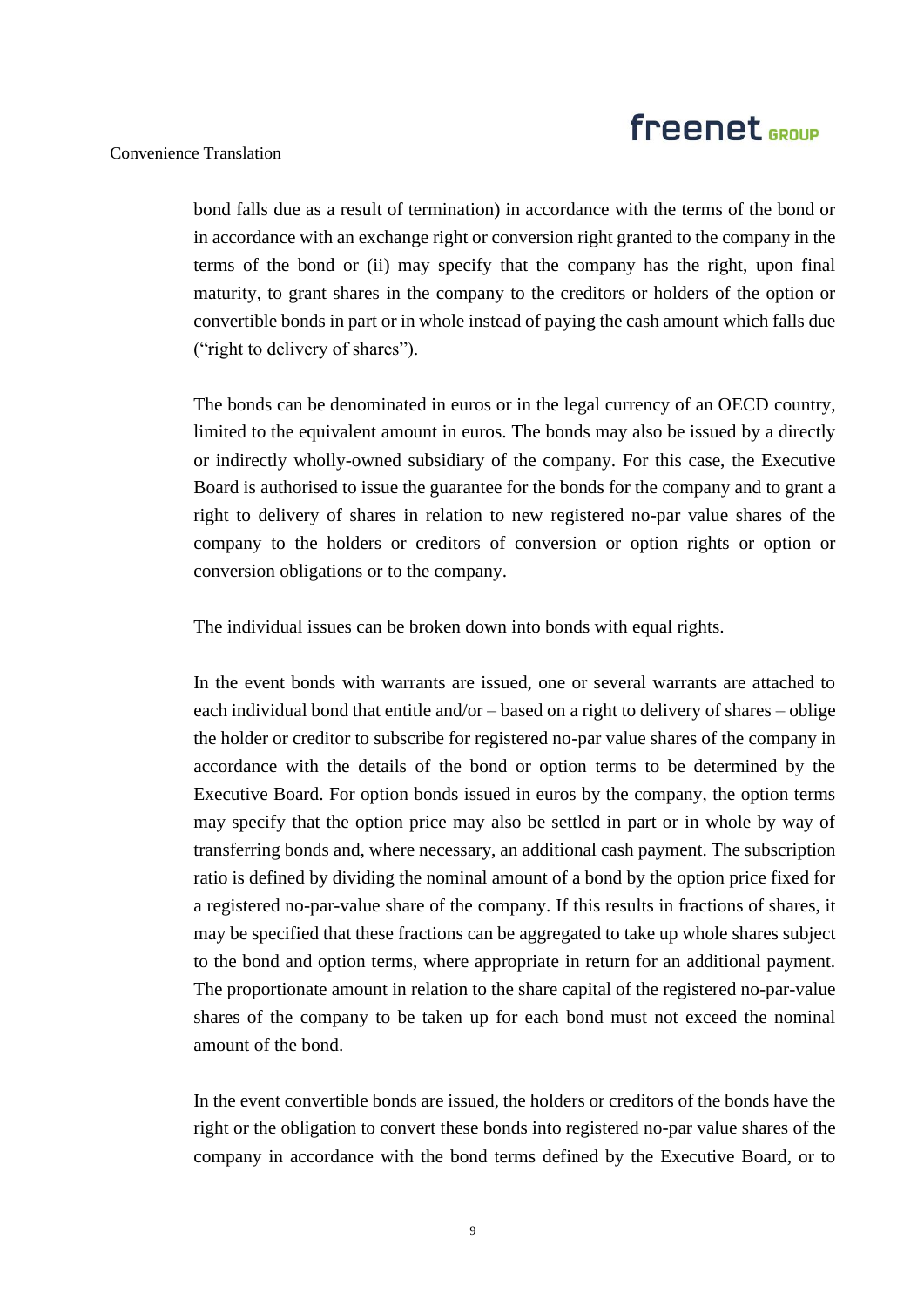#### Convenience Translation

accept these shares. The conversion ratio is defined by dividing the nominal amount of a bond by the fixed conversion price for one registered no-par-value share of the company, and may be rounded up or rounded down to the nearest whole number. The conversion ratio can also be defined by dividing the issue amount of a bond which is lower than the nominal amount by the fixed conversion price for one new registered no-par-value share of the company. Moreover, an additional cash payment and the aggregation of or compensation for non-convertible fractions may be stipulated. The bond terms may provide for a variable conversion ratio and may determine the conversion price (subject to the minimum price specified in the following) within a defined range depending on the development of the market price of the shares of the company during the life of the bond. The proportionate amount in relation to the share capital of the registered no-par-value shares to be issued upon conversion must not exceed the nominal amount of the bond.

The bond terms may specify that the company may also grant treasury shares when a conversion or exercise right is exercised. The bond conditions may also specify that the company does not have to grant registered no-par-value shares of the company to the beneficiary of the convertible or option bonds, and instead may pay the consideration in cash.

The respective option or conversion price to be fixed for a no-par-value share of the company, with the exception of those cases in which there is an option or conversion obligation or a right to delivery of shares, must be at least 80% of the unweighted average closing price of the shares of the company in electronic trading on the Frankfurt Stock Exchange on the last 10 market trading days before the day of the resolution adopted by the Executive Board regarding the issue of the bonds or  $-$  if a pre-emption right is granted – must be at least 80% of the unweighted average market price of the shares of the company in electronic trading on the Frankfurt Stock Exchange on the last 10 market trading days before the start of the subscription period. In cases involving an option or conversion obligation or a right to delivery of shares, the option or conversion price (subject to the bond terms) may be at least either the minimum price specified above or the volume-weighted average price of the shares of the company in electronic trading on the Frankfurt Stock Exchange during a reference period of 15 market trading days before the day of final maturity or another defined time, even if this average price is lower than the minimum price specified above (80%). The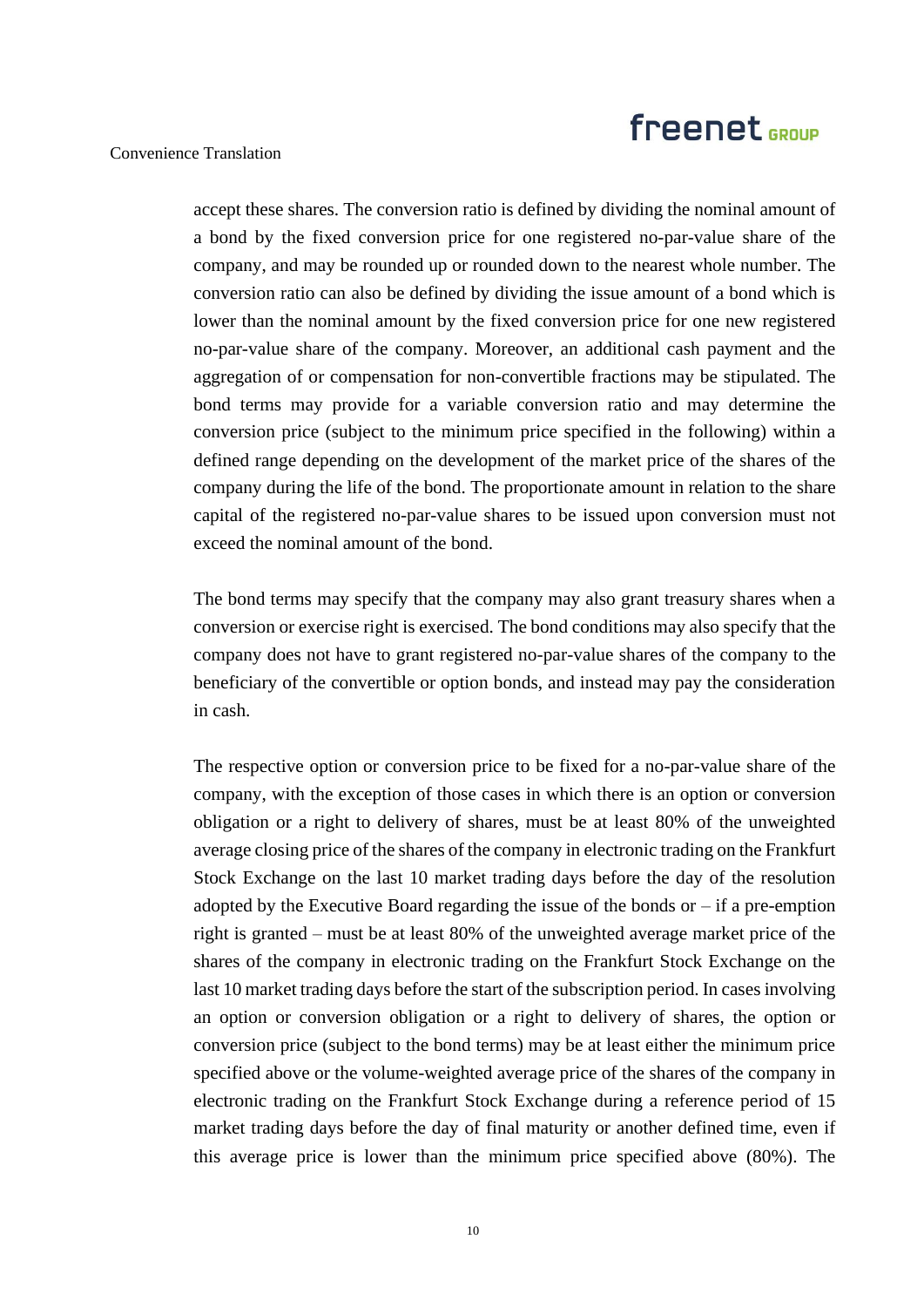### Convenience Translation

proportionate amount in relation to the share capital of the no-par-value shares of the company to be issued must not exceed the nominal amount of the bonds. Section 9 (1) and 199 (2) AktG are not affected.

The bond terms can specify that, during the conversion or option period, the conversion or option price can be adjusted in the following cases in order to maintain existing ratios, notwithstanding the minimum issue amount, in accordance with section 9 (1) in conjunction with section 199 (2) AktG:

- Capital increases by converting the capital reserve or revenue reserves into share capital by issuing new shares;
- Pooling shares;
- Capital increases or sales of shares in conjunction with the granting of a preemption right (irrespective of a disapplication of pre-emption rights for fractions), without a pre-emption right being granted to the holders or creditors of existing convertible or option bonds with conversion or option rights or conversion obligations to the extent to which they would be legally entitled after exercising the conversion or option right or after fulfilling the conversion obligation;
- Issuing further convertible or option bonds or granting or guarantee of other conversion or option rights or obligations, with the granting of an exclusive preemption right to the shareholders (irrespective of a disapplication of pre-emption rights for fractions), without a pre-emption right being granted to the holders or creditors of existing conversion or option rights or obligations to the extent to which they would be legally entitled after exercising the conversion or option right or after fulfilling the conversion obligation;
- Capital reductions (if not simply in the form of a reduction of the proportionate amount attributable to individual shares in relation to the share capital;
- In case of measures in accordance with the German Business Reorganisation Act (Umwandlungsgesetz – UmwG) and in case of other unusual measures or events which have an impact on the capital structure or the value of the company.

In these cases, the adjustment is carried out in accordance with section 216 (3) AktG and also in line with normal market practice in such a way that the economic value of the conversion and/or option rights or conversion obligations which existed immediately before the measure which triggered off the adjustment is not affected, as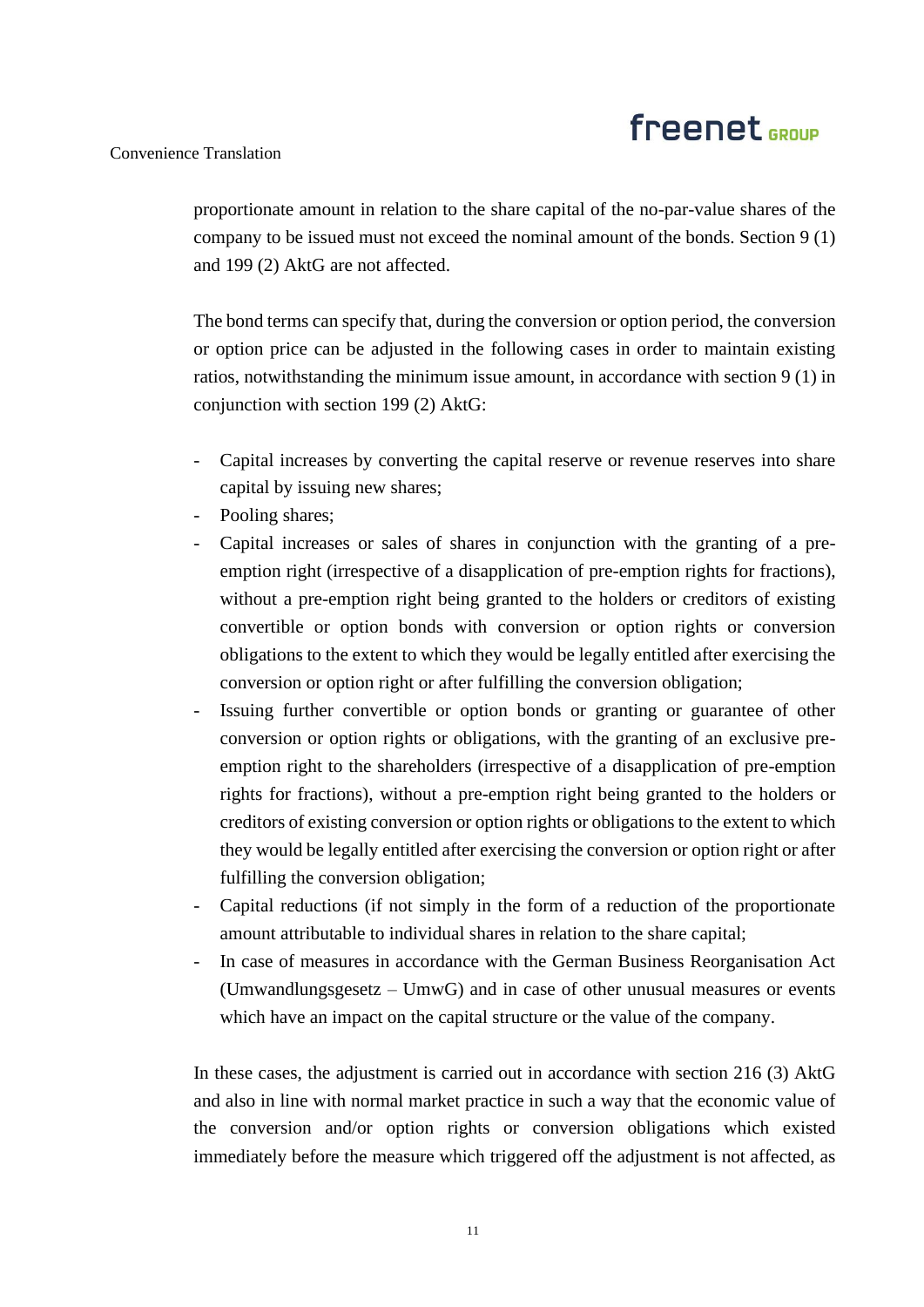#### Convenience Translation

the conversion or option price and/or the number of option or conversion rights or obligations for each bond is adjusted.

Instead of an adjustment to the conversion or option price, and subject to the conditions of the convertible or option bonds, it is also possible in all cases for the company to pay a corresponding amount in cash if the conversion or option right is exercised or if the conversion or option obligation is fulfilled.

The shareholders have the right to subscribe to the bonds. The bonds can also be acquired by one or more credit institutions, one or more companies operating in accordance with section 53 (1) sentence 1 or section 53b (1) sentence 1 or (7) of the German Banking Act (Gesetz über das Kreditwesen – KWG) or a group or a syndicate of credit institutions and/or such companies on condition that they offer a pre-emption right to the shareholders for these bonds (indirect pre-emption right). If bonds are issued by a subsidiary of the company, the company must ensure that the statutory preemption right is granted for the shareholders in accordance with the above sentences if the pre-emption right is not disapplied in accordance with the following provisions.

The Executive Board is authorised, by way of appropriate application of section 186 (3) sentence 4 AktG, to issue bonds (disapplying the pre-emption rights) if the issue price is not significantly lower than the hypothetical market value of the bonds determined in accordance with recognised and, in particular, actuarial methods. This authorisation to disapply pre-emption rights is only applicable if the shares which have been issued or which are to be issued for servicing the conversion and/or option rights or for fulfilling the conversion or option obligation or the right to delivery of shares overall do not account for more than 10% of the proportionate share capital at the time at which this becomes effective or  $-$  if this figure is lower  $-$  at the time at which the authorisation is exercised. This maximum figure for disapplying pre-emption rights has to be netted against the proportionate amount in relation to the share capital of shares which are issued after 27 May 2020 up to the point at which the bonds are issued (if the authorised capital is used) or which can be taken up as a result of conversion or option rights issued after 27 May 2020 or conversion or option obligations or a right to delivery of shares established after 27 May 2020, if the pre-emption rights of shareholders are disapplied in accordance with or in line with section 186 (3) sentence 4 AktG if the authorised capital is utilised or if the convertible and/or option bonds are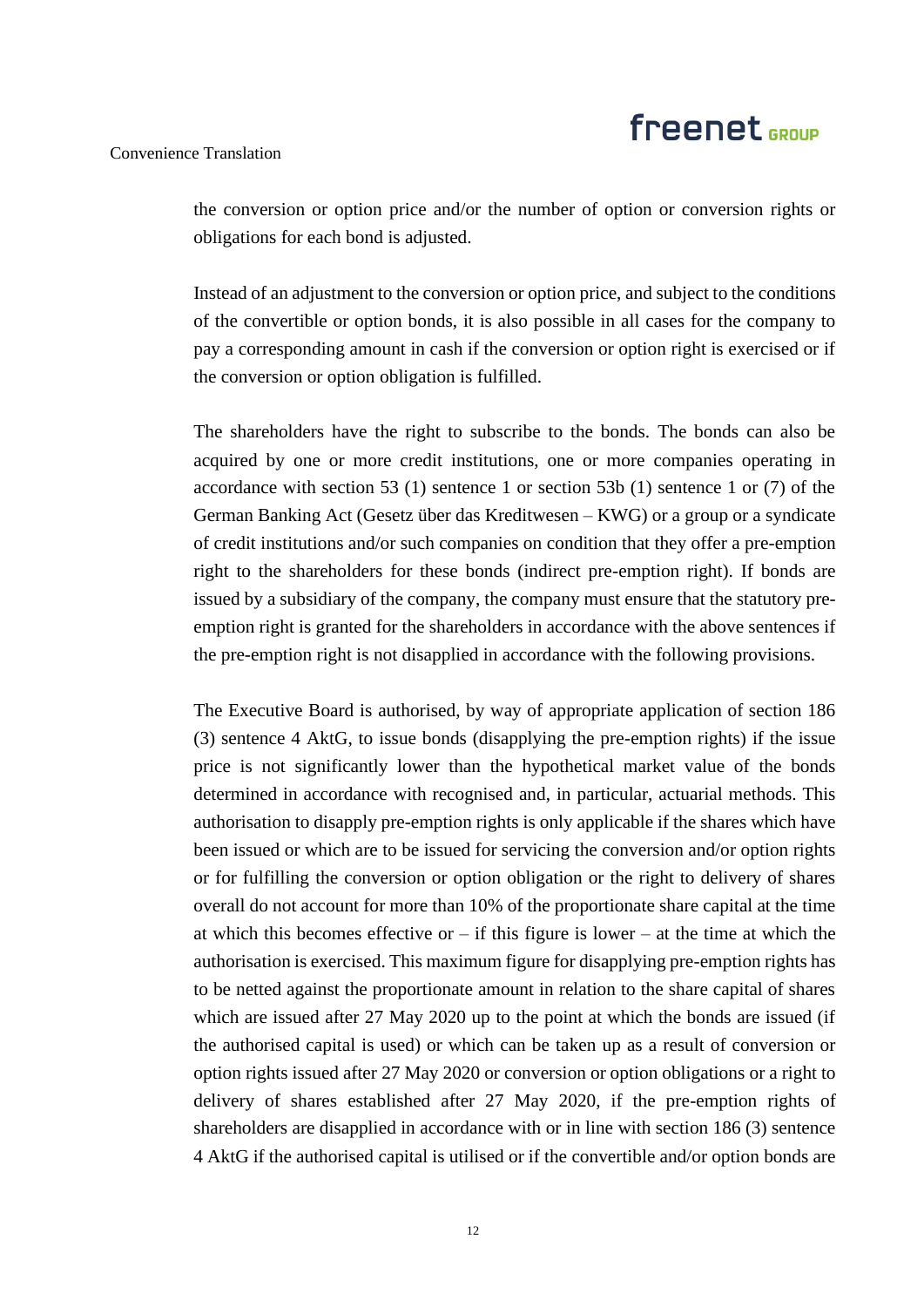#### Convenience Translation

issued. It is also necessary to net the proportionate amount in relation to the share capital of treasury shares which the company has acquired on the basis of an authorisation in accordance with section 71 (1) no. 8 AktG and which it has sold to third parties after 27 May 2020 and up to the point at which this authorisation which has been granted is exercised in return for a cash payment with shareholders' preemption rights disapplied and with appropriate application of section 186 (3) sentence 4 AktG.

In addition, the Executive Board is authorised to disapply the pre-emption rights of shareholders in relation to bonds for fractions and also to disapply the pre-emption right to the extent that is necessary to be able to grant registered no-par-value shares of the company to the creditors or holders of conversion or option rights or to grant a preemption right to the holders or creditors of bonds with conversion or option obligations or a right to delivery of shares to the extent to which they would be entitled after the conversion or option right or right to delivery of shares has been exercised or when the conversion or option obligation is fulfilled.

The Executive Board is authorised, subject to the principles defined in this authorisation, to define the further details of the issue and terms of the bonds and the corresponding conditions or to define these details with the approval of the governing bodies of the issuing direct or indirect subsidiary. This is applicable particularly in relation to conversion or option rights or obligations or rights to delivery of shares, the coupon, the type of interest, the maturity and denomination, the conversion or option period, the definition of an additional cash payment, compensation for or pooling of fractions, dilution protection provisions, cash payment instead of delivery of registered no-par-value shares and the delivery of existing instead of the issuing of new registered no-par-value shares.

The Supervisory Board can specify that measures on the basis of this authorisation may be carried out only with the approval of the Supervisory Board or the approval of a Supervisory Board Committee.

This authorisation will become effective at the point at which the conditional capital adopted under 2) becomes effective.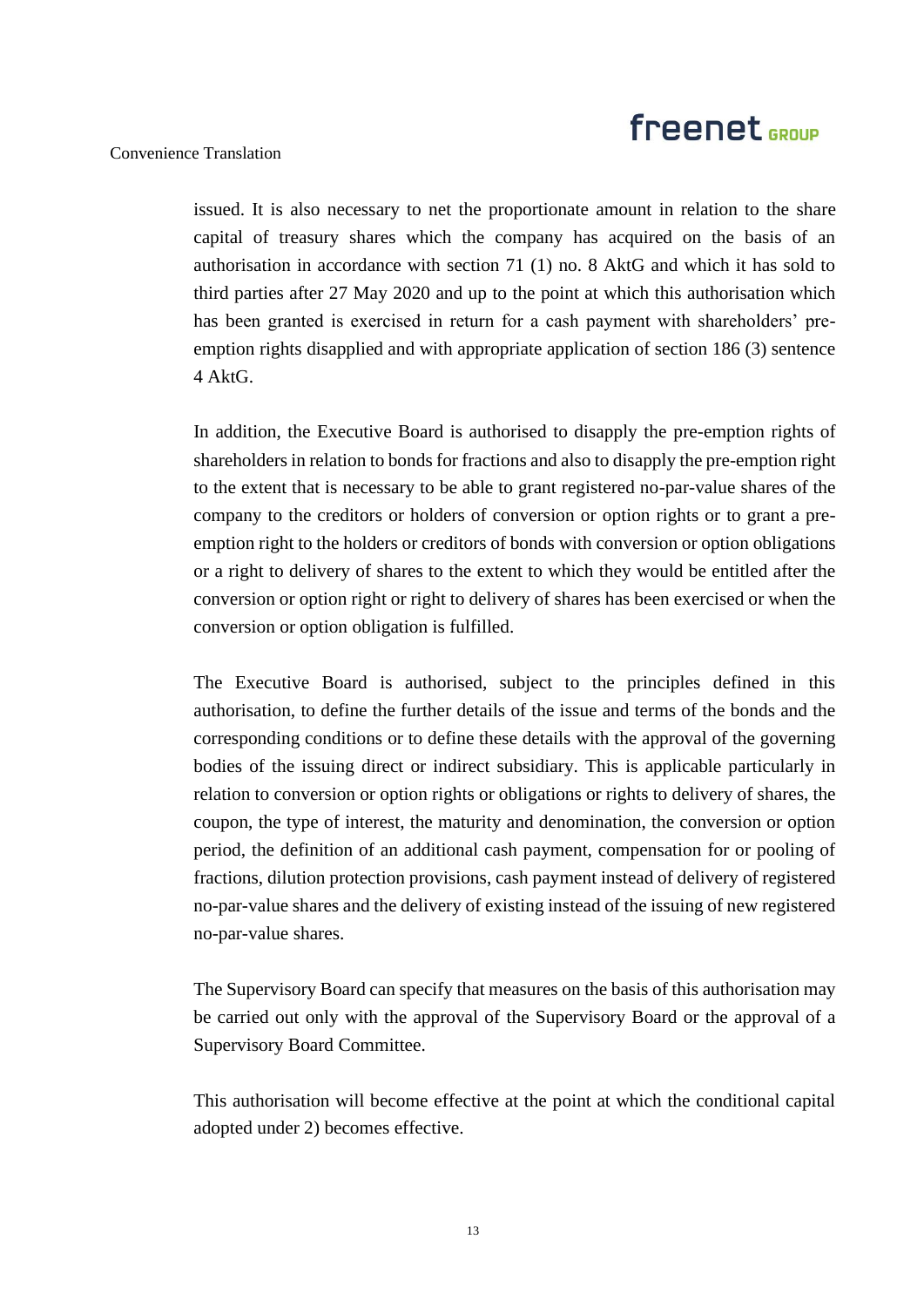Convenience Translation

### **2) Conditional capital and amendment of the articles of association**

### **a) Conditional capital 2020**

The company's share capital is increased subject to a conditional capital increase of up to 12,8000,00 million euros by issuing up to 12,800,000 new no-par-value registered shares, with each individual no-par-value share accounting for 1.00 euro of the share capital (Conditional Capital 2020). The purpose of the conditional capital increase is to enable registered no-par-value shares to be granted to the holders or creditors of convertible and/or bonds with warrants which are issued by the company or one of its direct or indirect subsidiaries on the basis of the authorisation as adopted by the annual general meeting of 27 May 2020 under agenda item 8, 1) and which provides a conversion or option right or a right to delivery of shares of the company in relation to the registered no-par-value shares of the company or which establishes a conversion or option obligation in relation to these shares. The shares are issued at the conversion or option price to be determined according to the authorisation resolution described above.

The conditional capital increase is to be carried out only if bonds are issued in accordance with the authorisation resolution adopted by the annual general meeting on 27 May 2020 (agenda item 8) and to the extent to which conversion or option rights or a right to delivery of shares are utilised or to which holders or creditors with a conversion or option obligation meet their conversion or option obligation and if treasury shares are not used for settlement or if the company does not provide a cash settlement. The new registered no-par-value shares participate in the profits from the beginning of the financial year in which they are created. The Executive Board is authorised to determine the further details of carrying out the conditional capital increase.

### **b) Amendment of the Articles of Association**

The following paragraph 7 shall be added to Article 4 of the Articles of Association:

*"The company's share capital is increased subject to a conditional capital increase of up to 12,8000,00 million euros by issuing up to 12,800,000 new no-par-value registered shares, with each individual no-par-value share accounting for 1.00 euro of*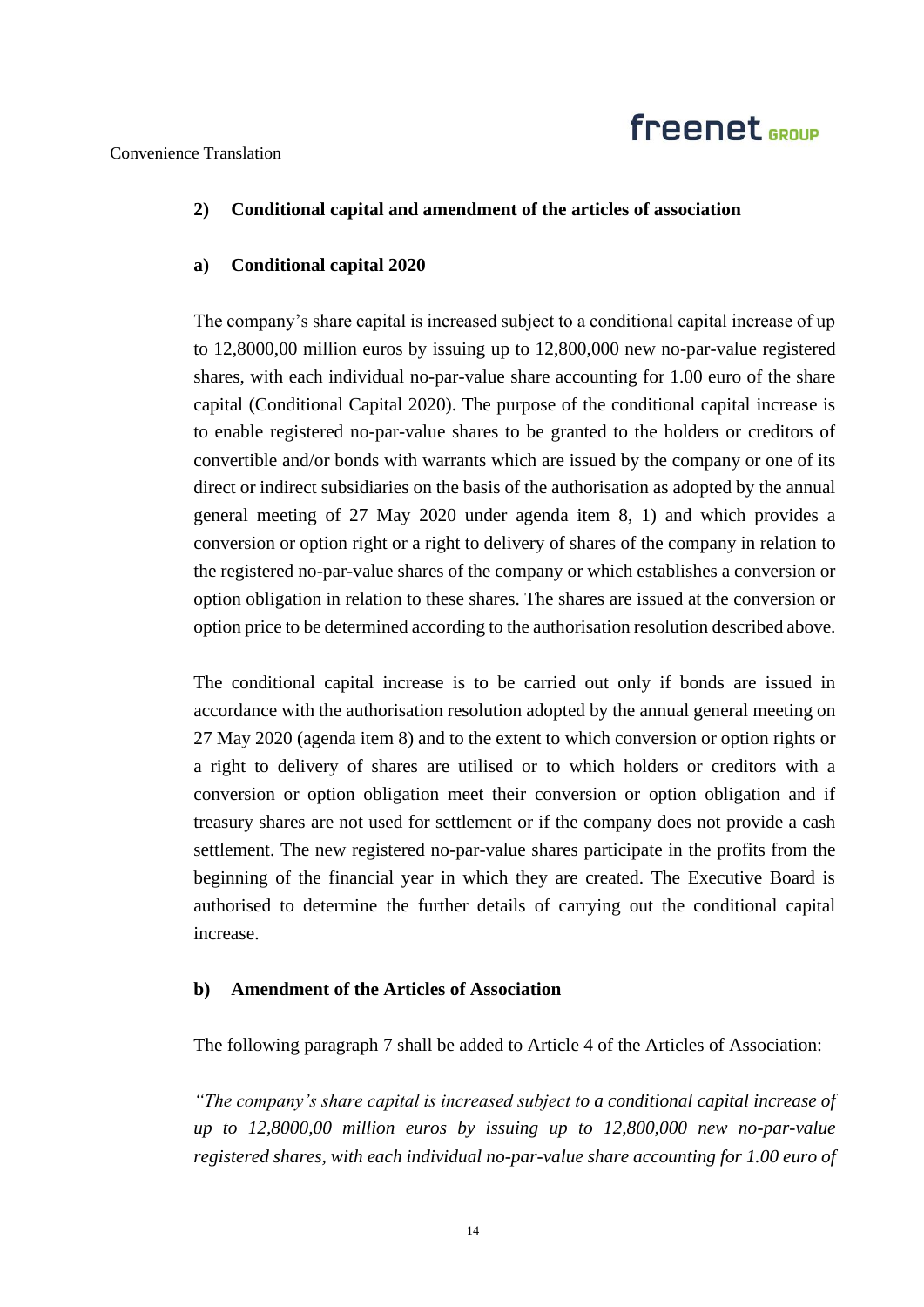#### Convenience Translation

*the share capital (Conditional Capital 2020). The purpose of the conditional capital increase is to enable registered no-par-value shares to be granted to the holders or creditors of convertible and/or bonds with warrants which are issued by the company or one of its direct or indirect subsidiaries on the basis of the authorisation as adopted by the annual general meeting of 27 May 2020 under agenda item 8, 1) and which provides a conversion or option right or a right to delivery of shares of the company in relation to the registered no-par-value shares of the company or which establishes a conversion or option obligation in relation to these shares. The shares are issued at the conversion or option price to be determined according to the authorisation resolution described above.*

*The conditional capital increase is to be carried out only if bonds are issued in accordance with the authorisation resolution adopted by the annual general meeting on 27 May 2020 (agenda item 8) and to the extent to which conversion or option rights or a right to delivery of shares are utilised or to which holders or creditors with a conversion or option obligation meet their conversion or option obligation and if treasury shares are not used for settlement or if the company does not provide a cash settlement. The new registered no-par-value shares participate in the profits from the beginning of the financial year in which they are created. The Executive Board is authorised to determine the further details of carrying out the conditional capital increase.*

#### **3) Cancellation of the existing authorisation and of conditional capital 2016**

The authorisation resolution of the annual general meeting of 12 May 2016 (agenda item 10, letter A)) is cancelled at the point at which the authorisation resolution in accordance with 1) as well as the conditional capital 2020 and the amendment of the articles of association in accordance with 2) a) and b) become effective. The existing authorisation can be utilised until that time. The resolution regarding the conditional capital 2016 of 12 May 2016 (agenda item 10, letter B) a)) as well as section 4 (7) of the articles of association are cancelled. The Executive Board is instructed to notify for entry the cancellation of the conditional capital 2016 of 12 May 2016 (agenda item 10, letter B) a)) as well as section 4 (7) of the articles of association in such a way that the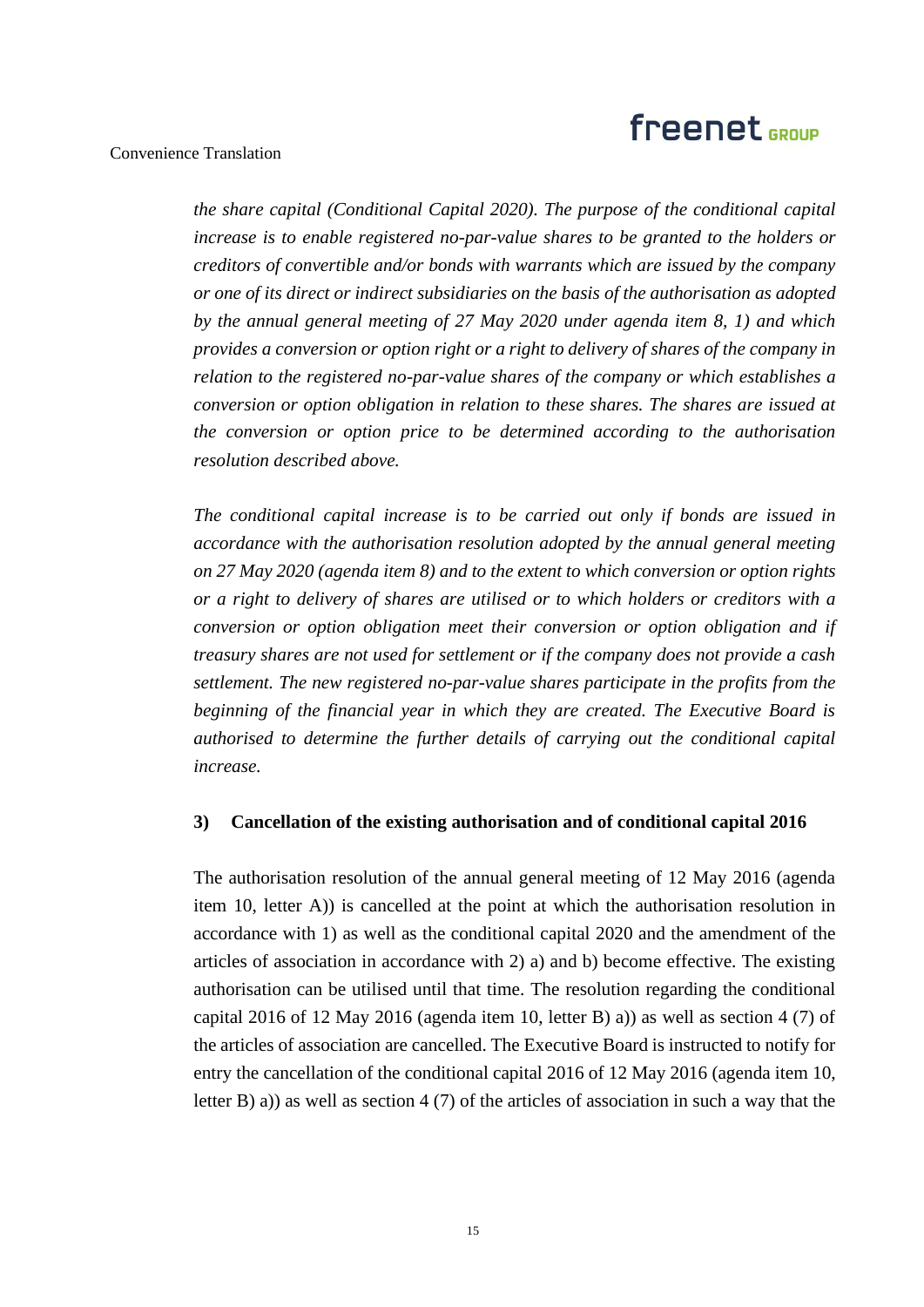#### Convenience Translation

entry is carried out immediately before the entry of the new conditional capital 2020 and section 4 (7) of the articles of association in the resolution of 27 May 2020.

**9. Resolution regarding the authorisation to acquire and use treasury shares in accordance with section 71 (1) no. 8 AktG, including the authorisation to retire treasury shares and reduce capital as well as the authorisation to disapply put options and pre-emption rights; cancellation of the existing authorisation**

The annual general meeting of 12 May 2016 has adopted an authorisation for the acquisition of treasury shares; this has so far not been utilised.

In order to be able to continue to acquire and use treasury shares with adequate planning reliability in future, the Executive Board is again to be authorised to acquire treasury shares, and the currently existing authorisation is to be cancelled in accordance with section 71 (1) no. 8 AktG.

The Executive Board and Supervisory Board therefore propose that the following resolution be adopted:

1) The Executive Board is authorised, with the approval of the Supervisory Board, on one or more occasions to acquire treasury shares of up to a total of 10% of the share capital existing at the time of the resolution on 27 May 2020 or, if this amount is lower, the share capital existing at the time at which the authorisation is exercised; this authorisation is applicable for every permissible purpose subject to the statutory restrictions and in line with the following requirements.

The authorisation will become effective with the resolution on 27 May 2020 and is applicable until 26 May 2025. The authorisation can be utilised by the company and also by dependent entities of the company or by entities in which the company holds a majority interest or else for its or their account by third parties engaged by the company or by such an entity.

At the choice of the Executive Board, the acquisition in each case shall be carried out (i) via the stock exchange, (ii) by means of a public offer to purchase shares, (iii) by means of a public invitation to submit offers to sell shares or (iv) by way of issuing put options to the shareholders.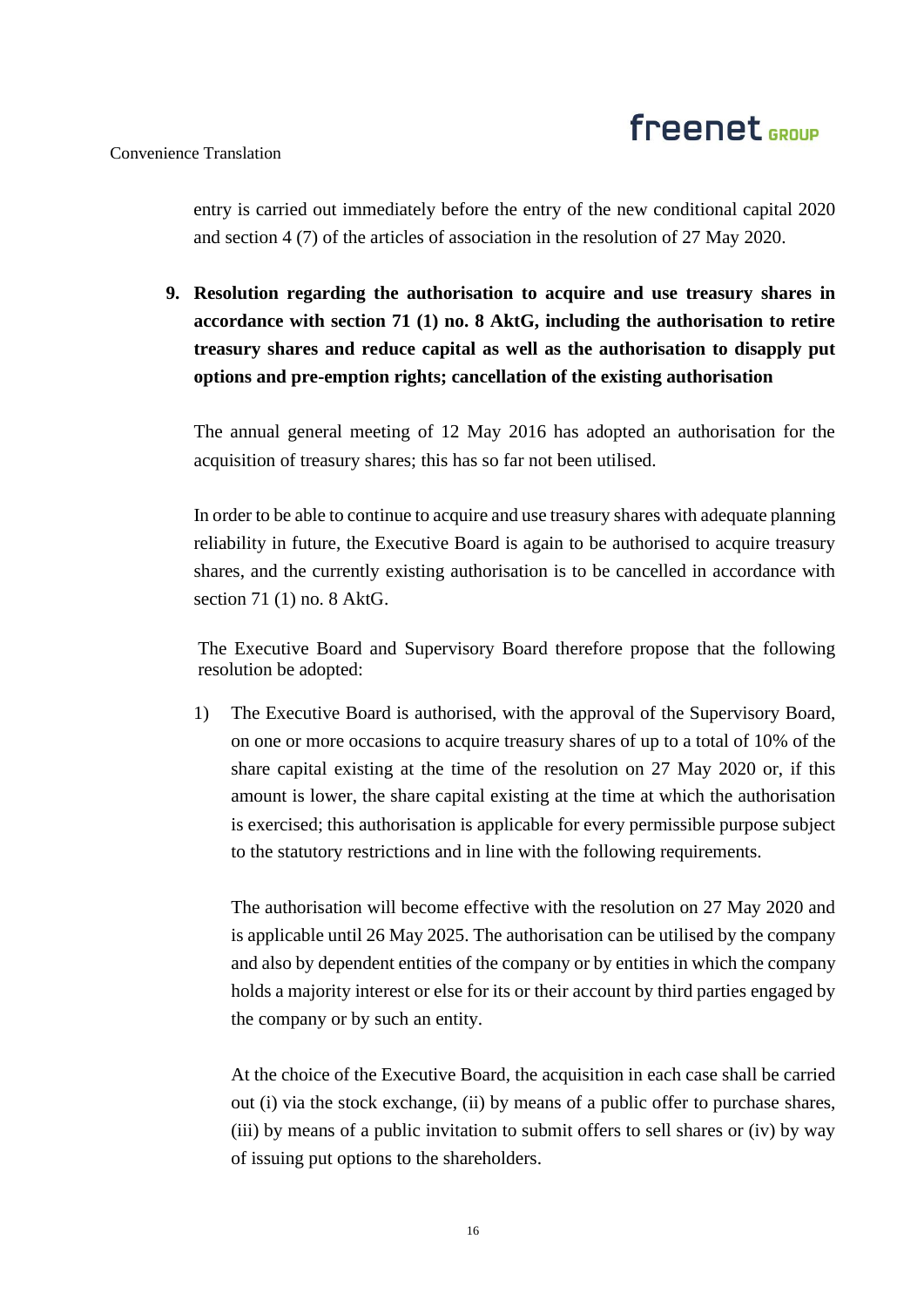#### Convenience Translation

- **I.** In the event of an acquisition via the stock exchange, the consideration per share paid by the company (excluding incidental purchasing costs) must not be more than 10% higher or lower than the average of the share price of the company in the closing auction in electronic trading on the Frankfurt Stock Exchange on the three market trading days preceding the day on which the obligation to purchase shares is taken on.
- In the event of a public invitation to submit offers to sell shares, the consideration per share paid by the company (excluding incidental purchasing costs) must not be more than 10% higher and must not be more than 20% lower than the average of the share price of the company in the closing auction in electronic trading on the Frankfurt Stock Exchange on the last three market trading days preceding the reference date; the reference date is the date on which the Executive Board definitively makes a formal decision on publication of the request to submit offers to sell shares or its adjustment. The company may prescribe a purchase price range.
- In the event of a public offer to purchase shares or an acquisition by way of granting put options, the consideration per share paid by the company (excluding incidental purchasing costs) must not be more than 10% higher or more than 20% lower than the average of the share price of the company in the closing auction in electronic trading on the Frankfurt Stock Exchange on the last three market trading days preceding the reference date. The reference date is the date of publication of the public purchase offer or of the purchase offer subject to the grant of put options or of the respective adjustment.

If, after the publication of a public offer to purchase shares or a public invitation to submit offers to sell shares or after the granting of put options, the share price differs considerably from the offered purchase or selling price or the limits of any purchase or selling price range, the offer to purchase shares, the invitation to submit offers to sell shares or the put options can be adjusted. In this case, the relevant amount is based on the corresponding price on the last market trading day before the publication of the adjustment; this amount is subject to the condition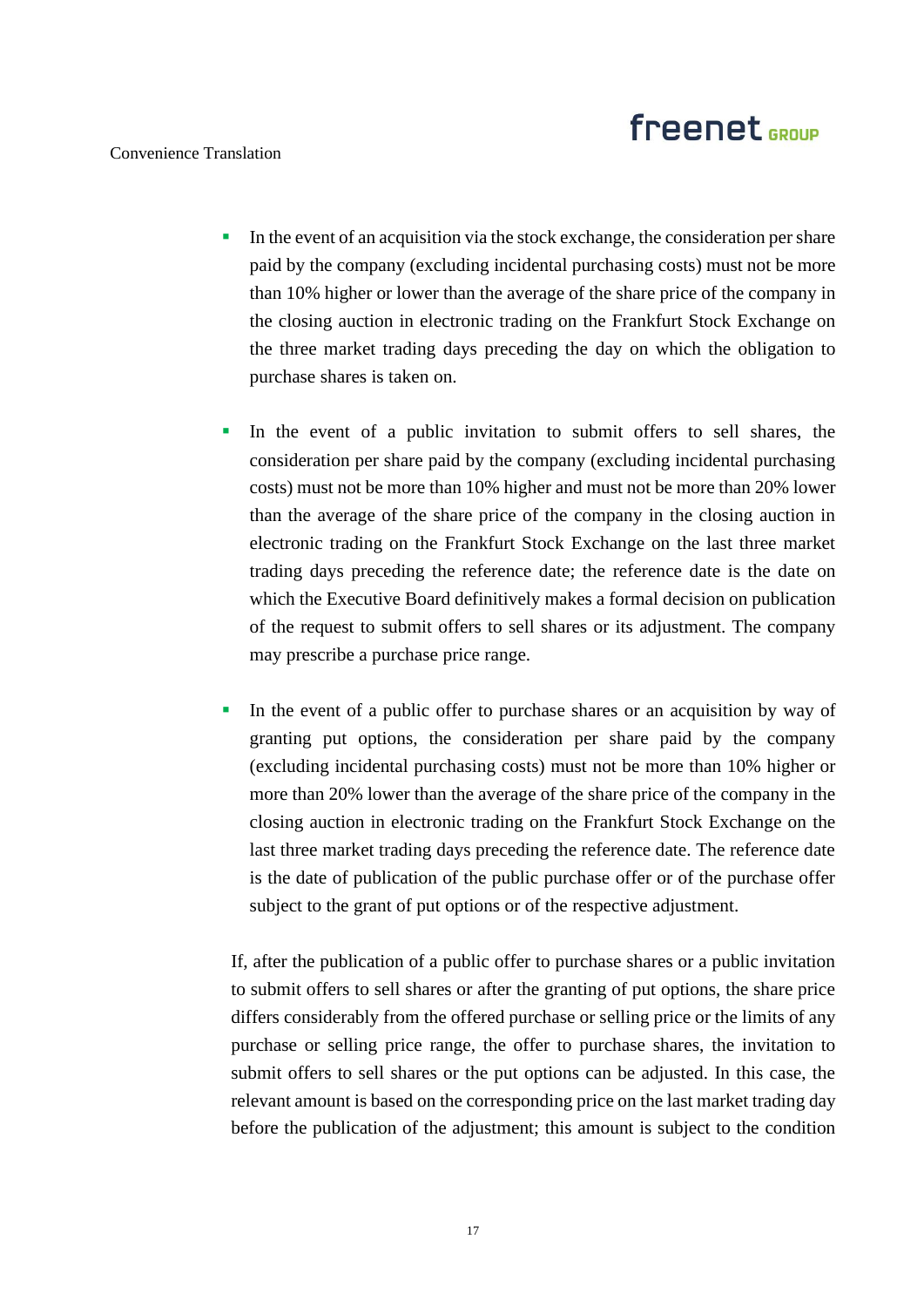#### Convenience Translation

that the price which is paid must not be more than 10% higher or more than 20% lower than the averages detailed above.

The volume of a public offer to purchase shares or a public invitation to submit offers to sell shares can be limited. If a public offer to purchase shares or if a public invitation to submit offers to sell shares is oversubscribed, the acquisition or the acceptance must be scaled down in the ratio of the respective shares which are offered and which have to be taken into consideration (tendering ratios), with a potential right of the shareholders for tendering their shares being partially disapplied. In addition, a provision may be made for preferential acquisition or preferential acceptance of small quantities of up to 50 tendered shares per shareholder as well as rounding in accordance with commercial principles with a potential right of shareholders for tendering their shares being partially disapplied.

The volume of the put options which overall are offered to the shareholders can also be limited. If put options are granted to the shareholders for the purpose of the acquisition, these put options are allocated to the shareholders in the ratio of their shareholding compared with the ratio of the volume of shares to be repurchased by the company to the share capital. Fractions of put options do not have to be allocated; any partial put options are disapplied for this case.

The Executive Board is responsible for defining the details of the respective acquisition, in particular any offer to purchase shares or any invitation to submit offers to purchase shares. This is also applicable for the details regarding any put options, particularly with regard to the contents, the term and where appropriate their negotiability. Due consideration also has to be given to restrictions and requirements of capital market law and other statutory restrictions and requirements.

- 2) The Executive Board is authorised to use the treasury shares acquired on the basis of this authorisation or previous authorisations as follows:
- a) The shares can be sold via the stock exchange or via a public offer to all shareholders in the ratio of their shareholding; in the case of an offer to all shareholders, the pre-emption right for fractions is disapplied.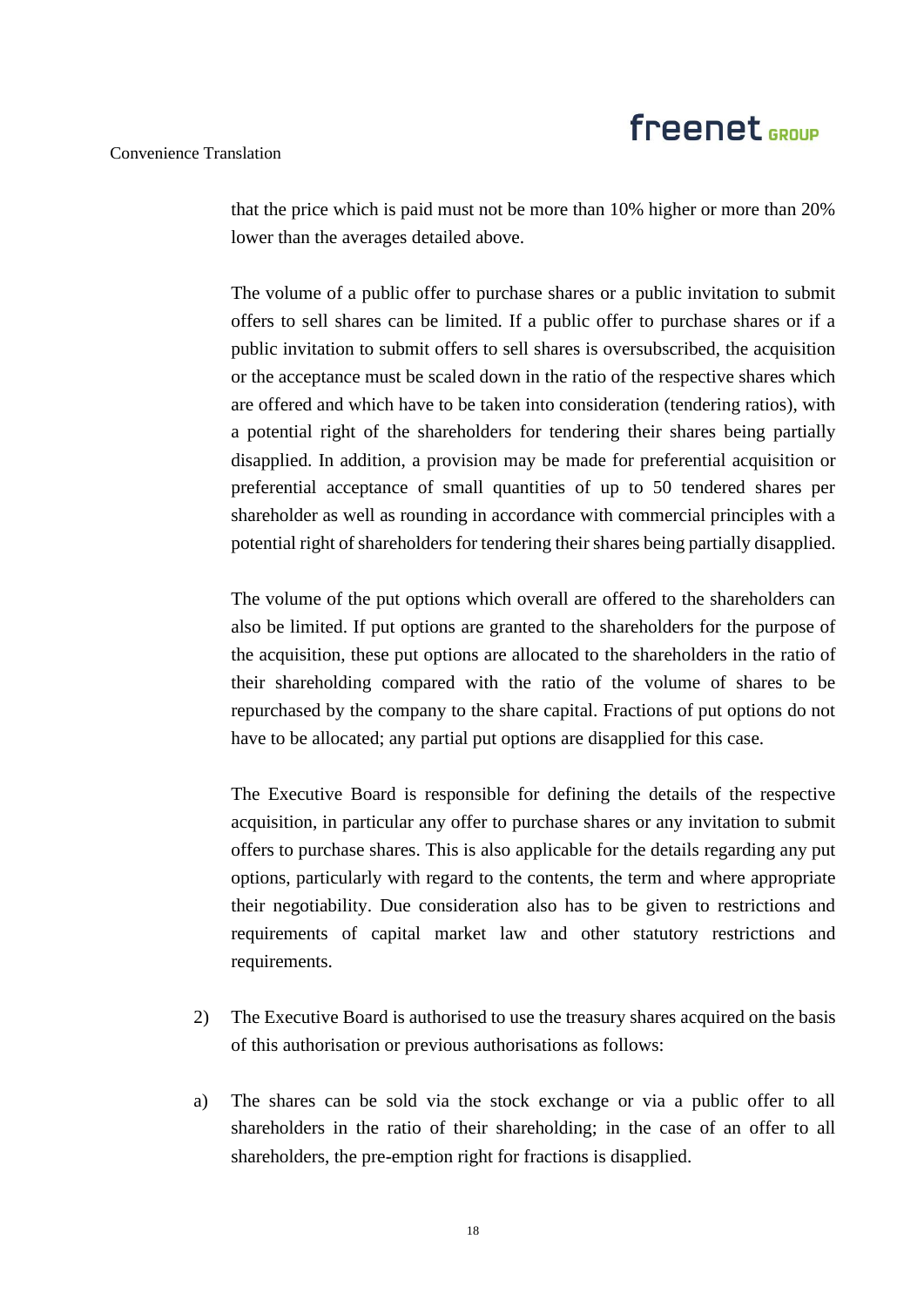### Convenience Translation

- b) The shares can also be sold otherwise in return for cash payment at a price which is not significantly lower than the market price of the shares of the company with the same terms at the time of the sale. The proportionate amount of the share capital attributable to the number of shares sold under the terms of this letter B) must not exceed 10% of the share capital existing at the time of the adoption of the resolution of the annual general meeting regarding this authorisation or  $-$  if this is lower – the share capital of the company existing at the time at which this authorisation is exercised. The proportionate amount of the share capital of new shares which have been issued after the adoption of the resolution of the annual general meeting regarding this authorisation up to the point of the disposal of the shares as a result of authorisations for issuing shares out of authorised capital subject to the disapplication of pre-emption rights in accordance with sections 203 (1), 186 (3) sentence 4 AktG must be netted against the 10% limit. The proportionate amount of the share capital which is attributable to shares which can be issued and/or are issued as a result of bonds with an option or conversion right or an option or conversion obligation or a stock delivery right of the company, to the extent that these bonds have been issued as a result of authorisations in accordance with sections 221 (4), 186 (3) sentence 4 AktG since the adoption of the resolution of the annual general meeting regarding the authorisation up to the point at which the shares are sold, must also be netted against the 10% limit.
- c) The shares can be offered and transferred to third parties as a (partial) consideration for the direct or indirect acquisition of companies, parts of companies or equity interests in companies or other assets, including real assets and receivables (including receivables due from the company) or within the framework of business combinations.
- d) The shares can be offered for sale to persons who are or have been in an employment or work relationship with the company (with the exception of members of the governing bodies of the company) or a subsidiary, or can be transferred to such persons.
- e) The shares can be used for fulfilling option or conversion rights or conversion or conversion obligations or a right to delivery of shares of the company resulting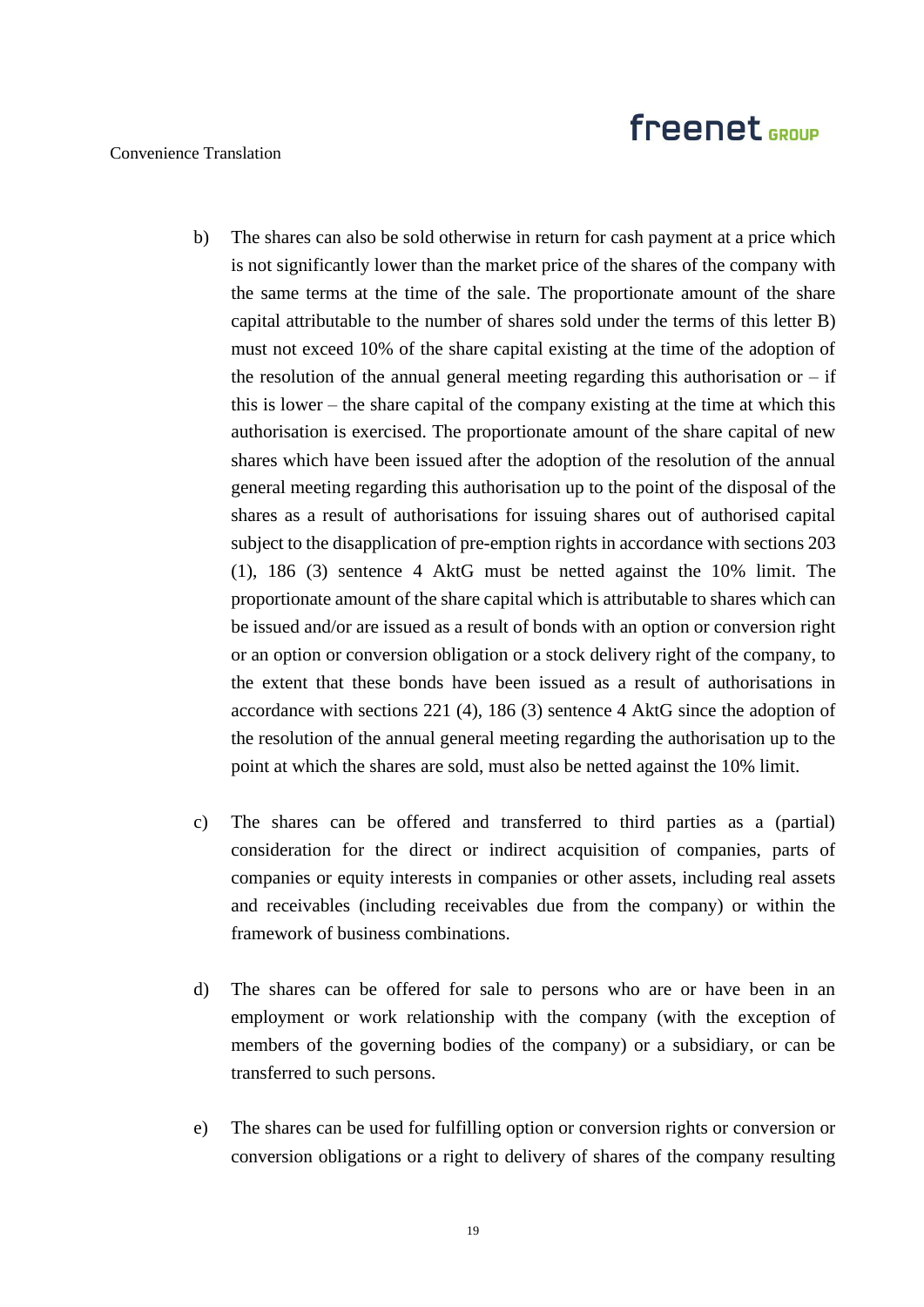#### Convenience Translation

from option and/or convertible bonds which the company or a direct or indirect subsidiary of the company will issue on the basis of an authorisation of the annual general meeting.

- f) The Executive Board is also authorised to retire treasury shares without a further resolution of the annual general meeting being required for such retirement and the performance of the retirement. In accordance with section 237 (3) no. 3 AktG, the retirement can be carried out without a capital reduction in such a way that, as a result of the retirement, there is an increase in the proportion of other shares of the company in relation to the share capital in accordance with section 8 (3) AktG. In accordance with section 237 (3) no. 3, second clause AktG, the Executive Board is authorised to adjust the disclosure of the number of shares in the articles of association accordingly. The retirement can also be linked with a capital reduction; in this case, the Executive Board is authorised to reduce the share capital by the proportionate amount of share capital which is attributable to the retired shares, and the Supervisory Board is authorised to adjust the disclosure of the number of shares and the share capital in the articles of association accordingly.
- 3) The pre-emption rights of the shareholders in relation to the shares used in accordance with point 2) are disapplied as detailed in point 2) a) and in other respects to the extent that these shares are used in accordance with the above authorisations detailed in points 2) b), c), d) and e).
- 4) The authorisations for acquiring treasury shares and for disposing of or otherwise using or retiring such shares can be exercised independently of each other, on one or several occasions, in part or also in their entirety. If shares are used as a consideration, this can also be carried out in combination with other forms of consideration. They also cover the use of shares of the company which may be held by the company or an affiliated company at the time at which the resolution regarding this authorisation is adopted.
- 5) The Supervisory Board can specify that measures in accordance with these authorisations can only be carried out with the approval of the Supervisory Board or the approval of a Supervisory Board Committee.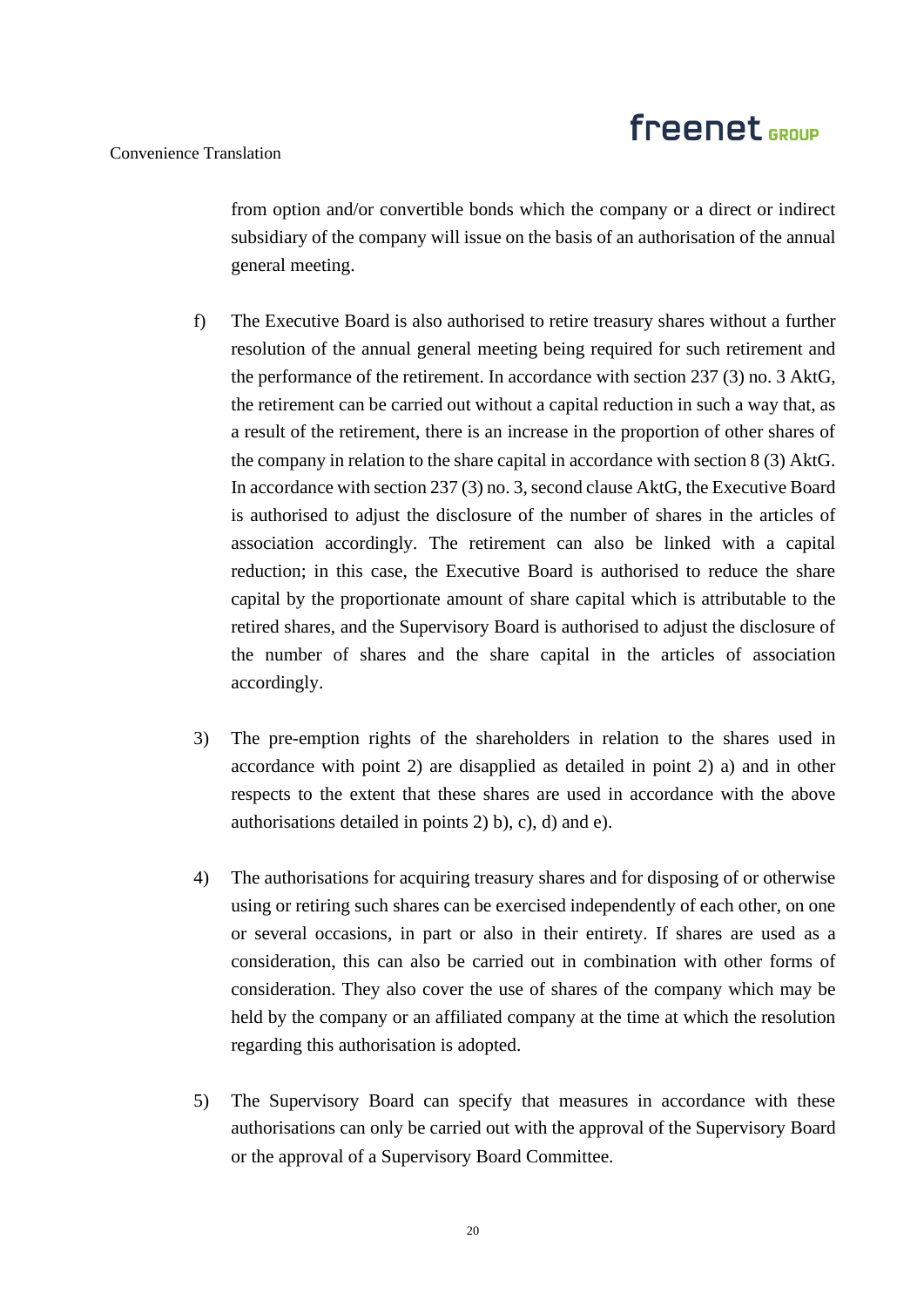- 6) The authorisation to acquire treasury shares granted by the resolution of the annual general meeting of 12 May 2016 (agenda item 8) is cancelled at the point at which this resolution becomes effective and is replaced by this resolution.
- **10. Resolution regarding the authorisation to use equity derivatives within the framework of the acquisition of treasury shares in accordance with section 71 (1) no. 8 AktG and also regarding the disapplication of put options and pre-emption rights; cancellation of the existing authorisation**

As an extension to the authorisation for the acquisition of treasury shares in accordance with section 71 (1) no. 8 AktG proposed for the adoption of a resolution under agenda item 9, the company is to be authorised to acquire treasury shares, including the use of equity derivatives, with the cancellation of the existing corresponding authorisation of 12 May 2016. This does not result in an increase in the maximum volume of shares which is permitted to be purchased; it only provides further alternatives to acquire treasury shares.

The Executive Board and Supervisory Board therefore propose that the following resolution be adopted:

1) As an extension of the authorisation to acquire treasury shares in accordance with section 71 (1) no. 8 AktG proposed for the adoption of a resolution under agenda item 9 of the annual general meeting of 27 May 2020, shares of the company may be acquired by the means described under that agenda item 9 and also by means of using equity derivatives. The Executive Board is authorised to acquire options which entitle the company to acquire shares of the company by way of exercising the options (call options). The Executive Board is also authorised to sell options which oblige the company, when the options are exercised by their holders, to acquire shares of the company (put options). In addition, the acquisition can be carried out using a combination of call and put options or forward purchase contracts (these instruments are also referred to hereinafter, individually or in combination with one another, as "equity derivatives") and also by using other equity derivatives, as detailed in the following. The authorisation will become effective with the resolution on 27 May 2020 and is applicable until 26 May 2025.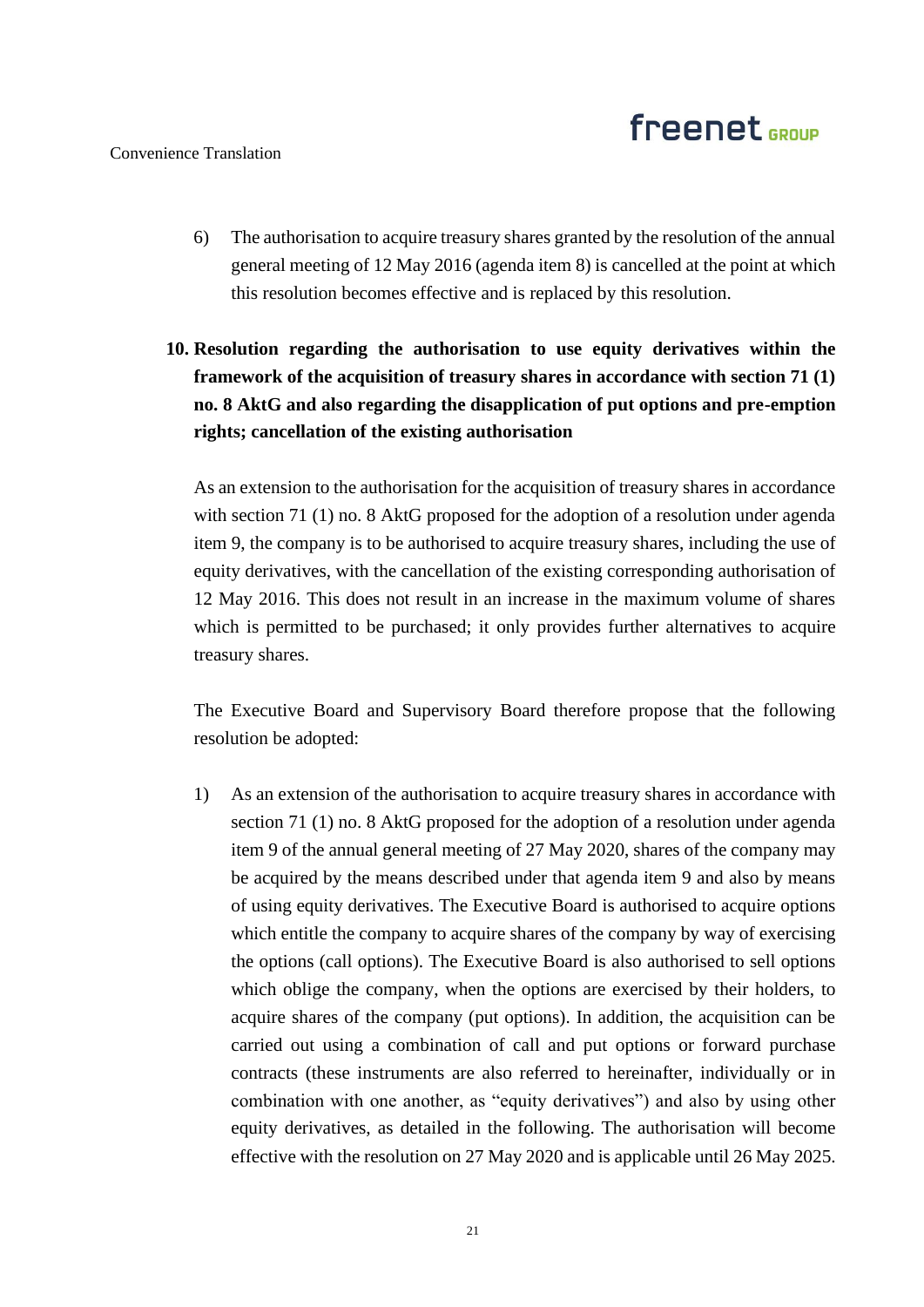#### Convenience Translation

The authorisation may be exercised in part or in whole, through one or more transactions, including different types of transactions. The authorisation can be utilised by the company and also by dependent or majority-owned entities or else for its or their account by third parties engaged by the company or by such an entity.

All acquisitions of shares using equity derivatives are limited to shares with a volume not exceeding 5% of the share capital existing at the time of the resolution of the annual general meeting or  $-$  if this amount is lower  $-$  the share capital existing at the time at which this authorisation is exercised.

- 2) The equity derivatives must be concluded with one or more credit institution(s), one or more companies operating in accordance with section 53 (1) sentence 1 or section 53b (1) sentence 1 or (7) KWG or a group or syndicate of credit institutions and/or such companies. They must be designed in such a way as to ensure that the equity derivatives are only implemented with shares which have been acquired in line with the principle of equal treatment for the shareholders; this requirement is satisfied if the shares are acquired via the stock exchange. The term of the equity derivatives must not exceed 18 months in each case, and must be chosen in such a way that the shares cannot be acquired after 26 May 2025. The acquisition or disposal price (option premium) paid for call options or received for put options or paid or received by the company for a combination of call and put options must not be significantly higher or lower than the theoretical market value established using recognised actuarial methods. An agreed forward rate must not be significantly higher than the theoretical forward rate established using recognised actuarial methods.
- 3) The consideration for the acquisition of a share as a result of the exercising of a put option, consisting of the purchase price/exercise price of the share which is agreed in the option and which is payable when the put option is exercised or the purchase price payable upon the maturity of the forward purchase (excluding incidental purchasing costs, but including the option premium or forward rate) must not be more than 10% higher or more than 20% lower than the market price of the shares of the company established by the opening auction in electronic trading on the Frankfurt Stock Exchange on the day on which the relevant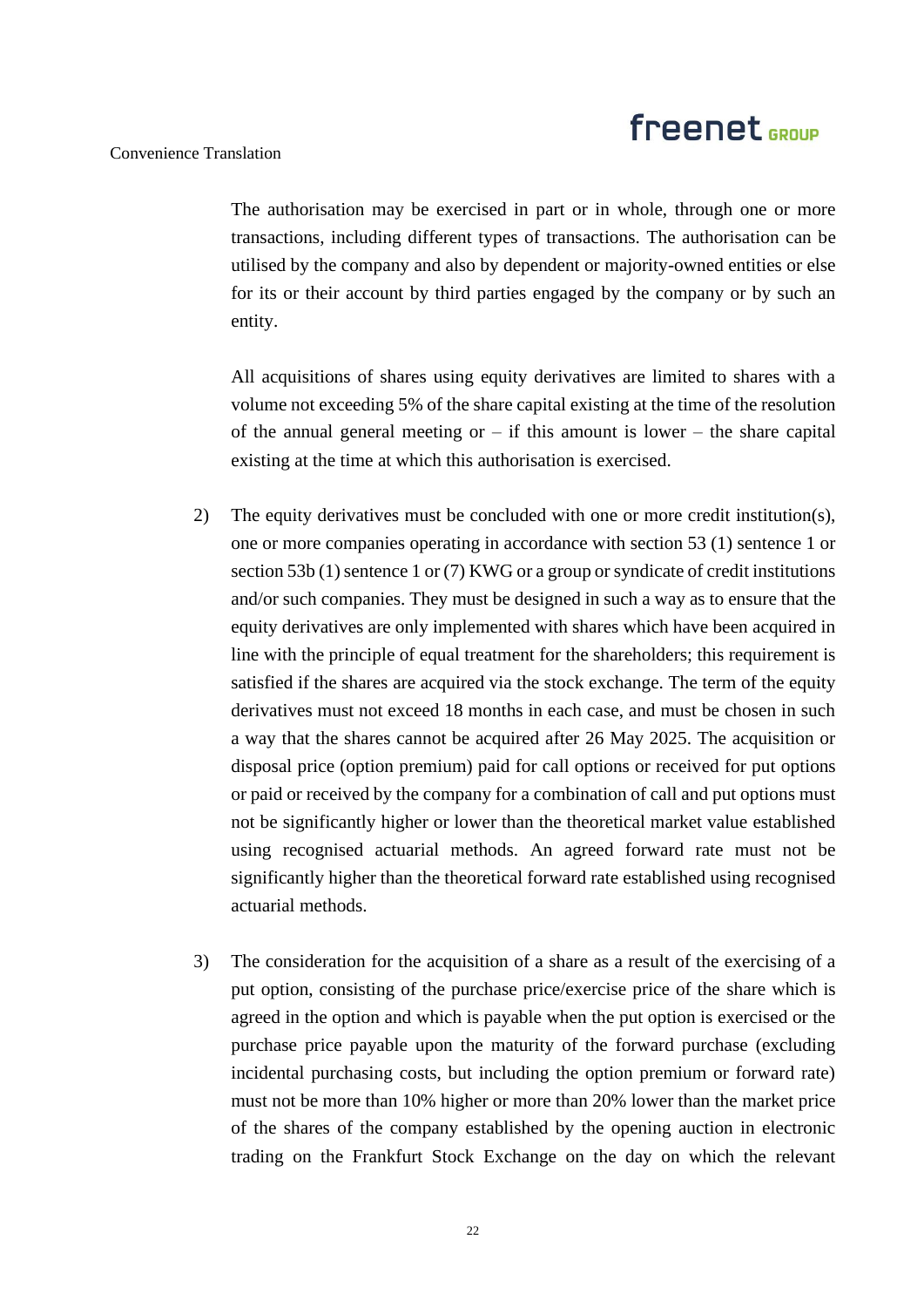#### Convenience Translation

transaction is concluded. The consideration for the acquisition of a share as a result of the exercising of a call option, consisting of the purchase price/exercise price for the share which is agreed in the option and which is payable upon the exercising of the call option (excluding incidental purchasing costs, but including the option premium paid) must not be more than 10% higher or more than 10% lower than the average of the market prices of the shares of the company established by the closing auctions in electronic trading on the Frankfurt Stock Exchange on the three market trading days preceding the day on which the call option is exercised.

- 4) Furthermore, it can be agreed with one or more of the credit institutions specified in point 2) and/or equivalent companies that such credit institutions or equivalent companies deliver to the company within a pre-defined period a previously specified quantity of shares or a previously specified Euro consideration in relation to shares of the company. The price for which the company acquires treasury shares must feature a discount to the arithmetic mean of the volumeweighted average prices of shares in electronic trading on the Frankfurt Stock Exchange, calculated over a previously defined number of market trading days. However, the price of the shares must not be more than 20% lower than the abovementioned mean. In addition, the credit institutions specified in point 2) and/or equivalent companies must undertake to purchase the shares to be delivered on the market at prices which are within the range which would be applicable if the company itself were to directly acquire the shares via the stock exchange.
- 5) If treasury shares are acquired using equity derivatives in accordance with the above-mentioned provisions, any shareholder rights to conclude such equity derivatives with the company as well as any put option of the shareholders are disapplied.
- 6) The provisions defined in points 2) and 4) of the resolution proposal relating to agenda item 9 of the annual general meeting of 27 May 2020 are applicable accordingly for the use of treasury shares which are acquired using equity derivatives. The pre-emption right of shareholders in relation to treasury shares is disapplied in accordance with point 2) a) of the above-mentioned resolution proposal and also to the extent that these shares are used in accordance with the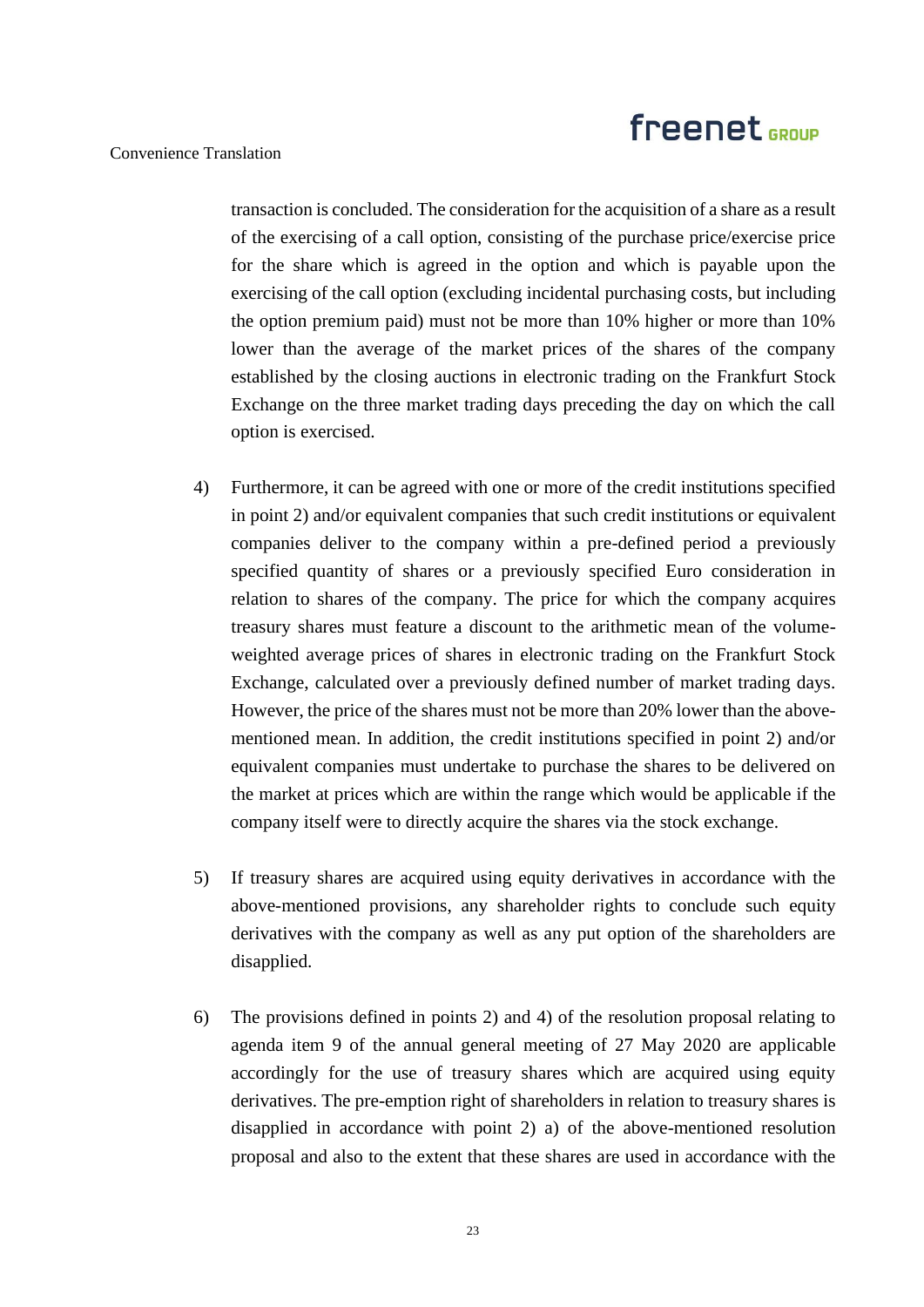### Convenience Translation

authorisations in point 2) b), c), d) or e) of the resolution proposal in relation to agenda item 9.

- 7) The Supervisory Board can specify that measures in accordance with these authorisations can only be carried out with the approval of the Supervisory Board or the approval of a Supervisory Board Committee.
- 8) The authorisation to acquire treasury shares using equity derivatives granted by the resolution of the annual general meeting of 12 May 2016 (agenda item 9) is cancelled at the point at which this resolution becomes effective and is replaced by this resolution.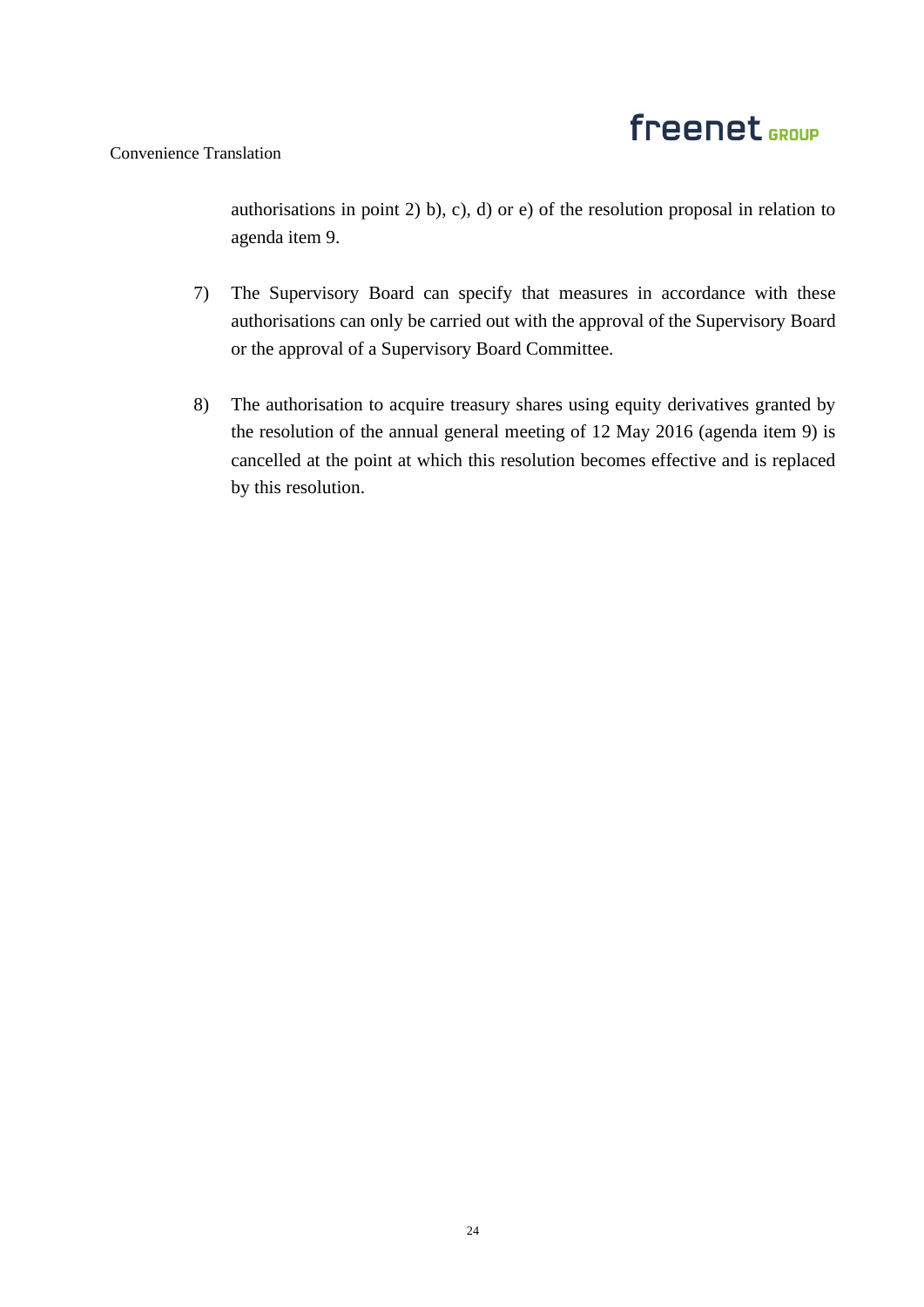## freenet <sub>GROUP</sub>

Convenience Translation

### **II. Report to the annual general meeting regarding the agenda items 7, 8, 9 and 10**

### **1. Report to the annual general meeting regarding agenda item 7**

Under agenda item 7, the Executive Board and Supervisory Board propose that new authorised capital totalling 12,800,000 euros should be created for a duration of 5 years by way of the amendment to the articles of association.

For this purpose, the Executive Board submits a written report in accordance with sections 203 (2), 186 (4) sentence 2 AktG, which is published in full in the following:

### **Report regarding agenda item 7**

The authorisation for issuing new shares in accordance with section 4 (8) of the articles of association proposed by the annual general meeting 2020 under agenda item 7 can be utilised subject to the statutory pre-emption rights of the shareholders, also in the form of indirect preemption rights.

### *Authorisation to disapply pre-emption rights*

However, the authorisation to issue new shares also comprises the authorisation of the Executive Board, with the approval of the Supervisory Board, to disapply the statutory pre-emption rights of shareholders. This is also applicable for cases in which the consideration for non-cash contributions is provided partially in the form of shares which are issued and partially in the form of a cash payment or other consideration (possibly also treasury shares). The authorisation for disapplying pre-emption rights serves the following purposes:

1) The Executive Board and Supervisory Board are to have the opportunity of being able to access authorised capital for the purpose of the business combination or for the acquisition of equity interests, companies or parts of companies as a non-cash contribution in return for issuing shares of the company. A contribution of equity interests, companies and parts of companies to a subsidiary of the company or a business combination with a subsidiary may also be considered.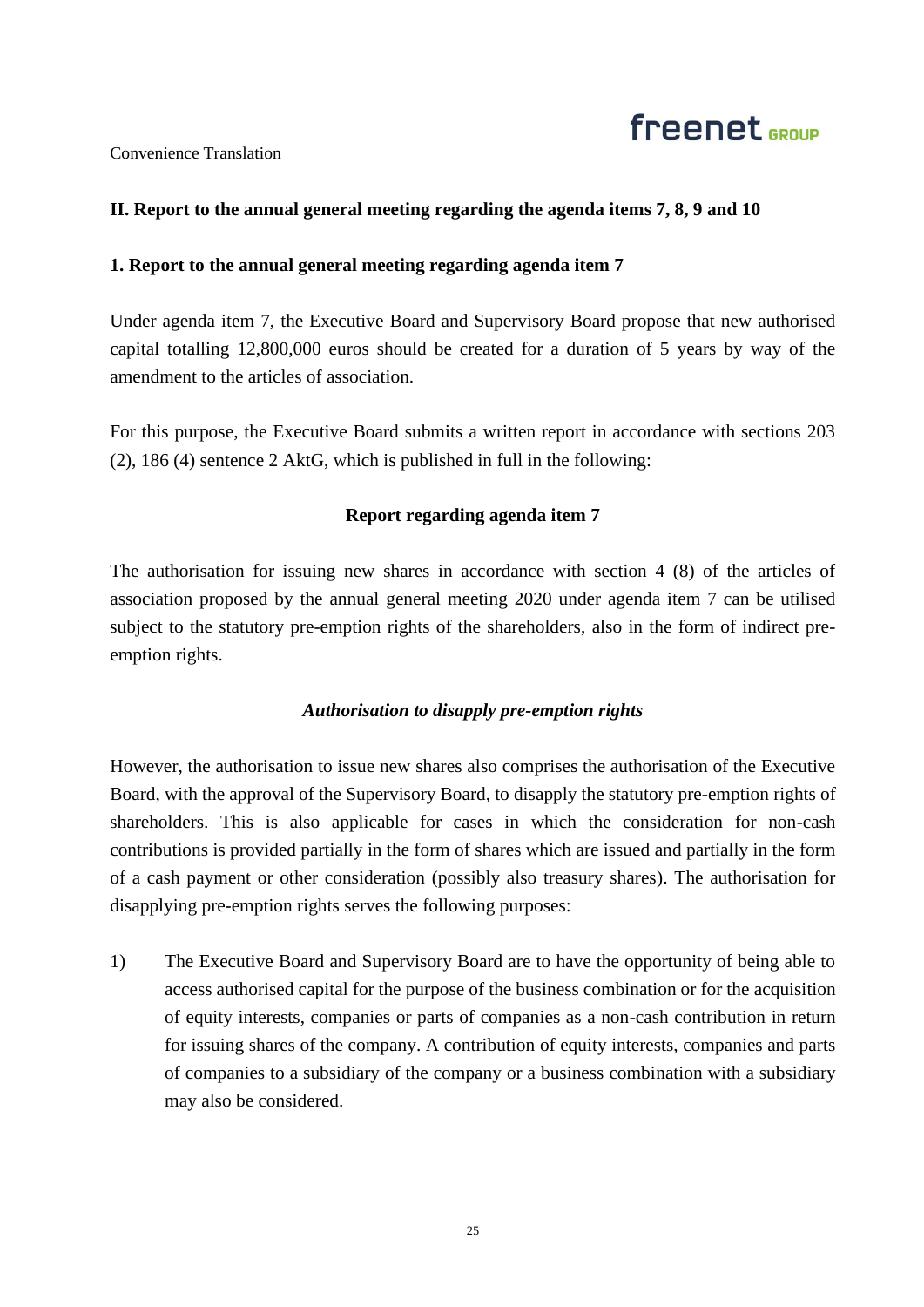### Convenience Translation

The value at which the new shares are issued in this case depends on the specific circumstances of the individual case and also on the timing. In fixing the price, the Executive Board and Supervisory Board will take into consideration the interests of the company and, where possible, the market price.

As has been the case in the past, the Executive Board constantly reviews opportunities for the company to acquire companies, parts of companies or equity interests in companies which are operating in the business area of the company. The acquisition of such equity interests, companies or parts of companies in return for the granting of shares is in the interest of the company if the acquisition can consolidate or strengthen the respective market position of the freenet Group or if it enables the freenet Group to break into new areas of operation or if it makes it easier for the freenet Group to do so. In order to be able to take account of the interests of the vendor or the company in a payment in the form of shares of the company for such acquisitions in a prompt and flexible manner, it is necessary, if it is not possible and not intended for treasury shares to be used, that the Executive Board is authorised to issue new shares with pre-emption rights of the shareholders disapplied with the approval of the Supervisory Board. Because the shares are to be issued at a price which, as far as possible, reflects the market price, interested shareholders are able, at a time which is closely linked with an issue of new shares which is carried out for the abovementioned purposes, and for which the pre-emption right of shareholders is disapplied, to acquire shares at the market price and thus subject to essentially equivalent conditions via the stock exchange.

In view of the above considerations, from the point of view of the Executive Board, the proposed authorisation to issue new shares is in the interest of the company and may justify the disapplication of shareholders' pre-emption rights in individual cases. Accordingly, for each individual acquisition, the Executive Board and the Supervisory Board will assess and consider whether the acquisition in return for the issue of shares subject to the disapplication of pre-emption rights is necessary and in the interest of the company.

2) The proposed authorisation in section 4 (8) of the articles of association is also intended to enable the Executive Board and Supervisory Board to also use the authorised capital for issuing shares as a consideration in return for the contribution of other assets which can be contributed as non-cash assets, and in particular licences, commercial property rights, receivables (including receivables due from the company – also dividends receivable – or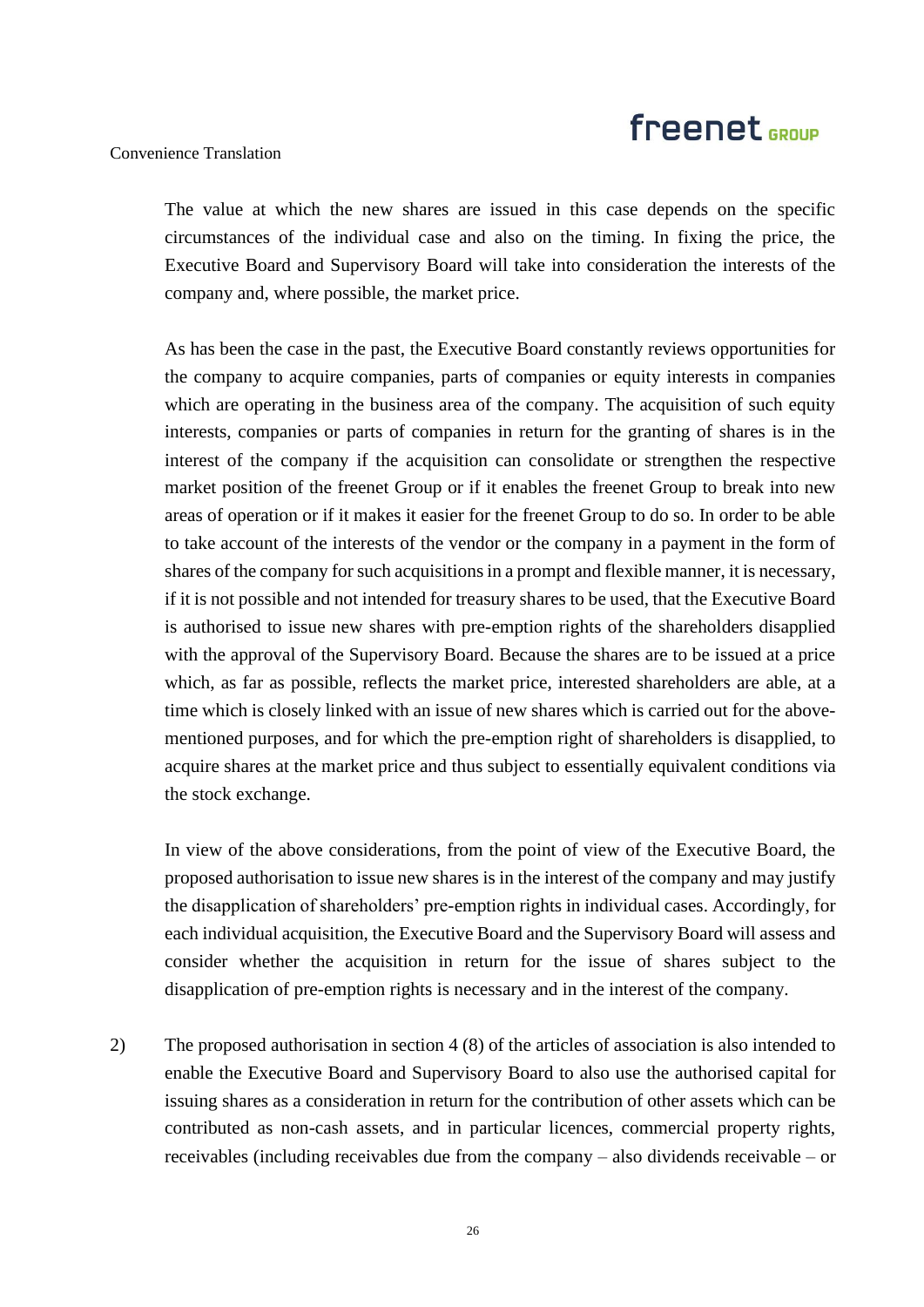Convenience Translation

due from subsidiaries), real estate and rights relating to real estate. In the above-mentioned cases, the granting of shares is in the interest of the company if the assets which are contributed in the form of a non-cash contribution are of benefit for the activity of the company or the acquisition is beneficial for the financial position, net assets or results of operations of the company, also in the form of a reduction of debt, and an acquisition in return for a cash payment is not possible at all or is not possible subject to reasonable conditions.

The decision as to whether new shares of the company are to be granted as a consideration must always be taken by the Executive Board with the approval of the Supervisory Board, with due consideration of the interest of the company in relation to the specific measure, the necessity of granting shares and the valuation. The considerations regarding the issue amount specified under point 1 are applicable accordingly.

- 3) Instead of the non-cash contributions specified in the above points 1) and 2), the obligation to transfer the asset to the company can also be contributed as a non-cash contribution if the payment is due within five years after the performance of the capital increase has been recorded.
- 4) In addition, the Executive Board, as a result of the authorised capital in section 4 (8) of the articles of association, is to be given the opportunity of issuing shares to persons who are in an employment or work relationship with the company or with affiliated companies (with the exception of members of the governing bodies of the company) (employees' shares) in return for cash contributions, netting of salary claims, the contribution of payment claims and/or other assets. At present, it is of course not possible to provide any details of any issue amounts. The Executive Board will fix a reasonable issue amount with due consideration being given to the interests of the company and its shareholders as well as the respective purpose, in line with the market price. The issue price of the new shares should only be lower than the current market price of the already listed shares to the extent that this is not unusual for employees' shares.
- 5) If the administration utilises the authorisation to increase the capital in conjunction with the statutory shareholder pre-emption rights, it may be necessary for the pre-emption right to be disapplied for fractions in order to achieve practical subscription figures. The Executive Board is also authorised to do this with the approval of the Supervisory Board.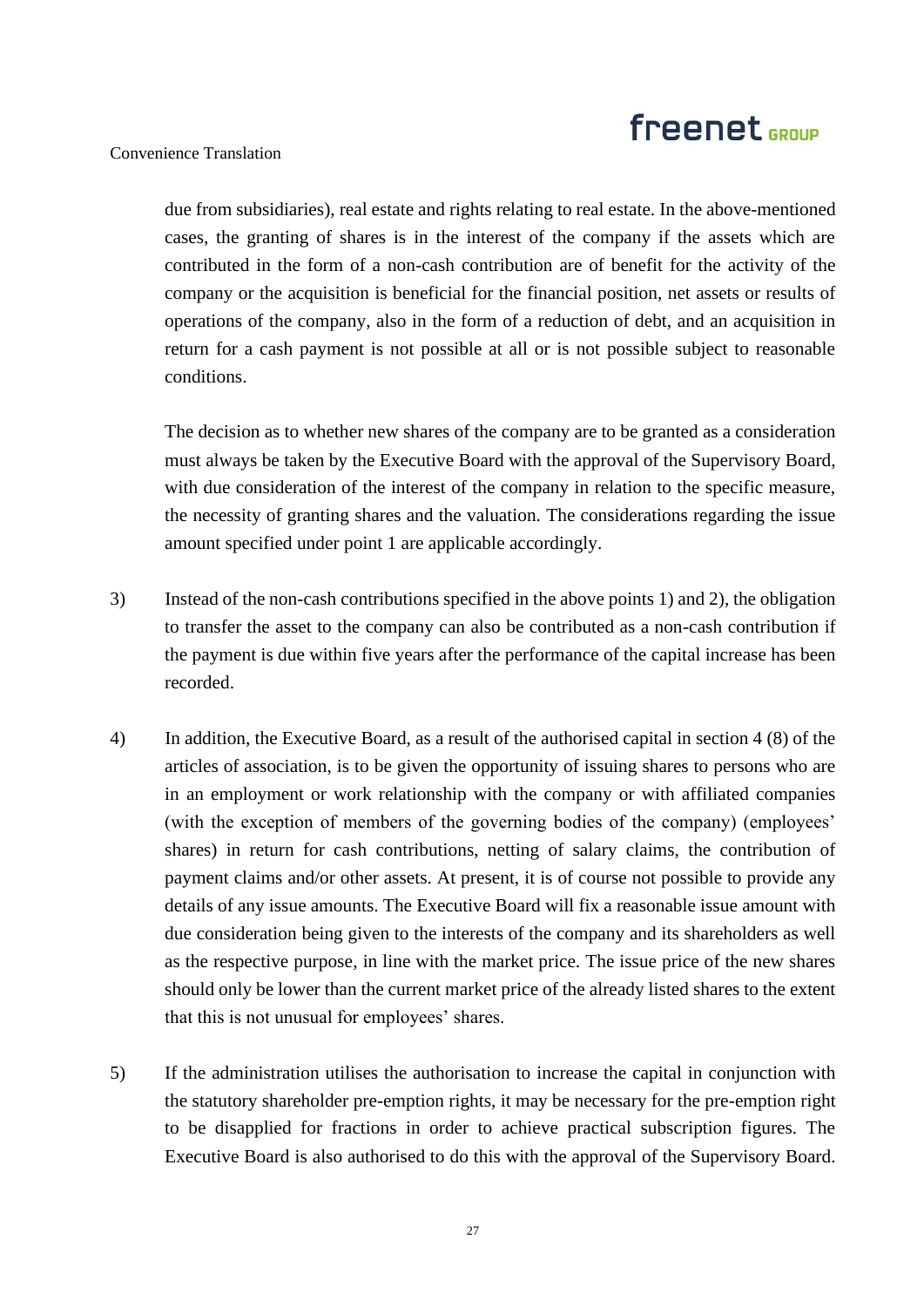#### Convenience Translation

If the pre-emption rights were not disapplied with regard to fractions, it might not be possible under certain circumstances to carry out a capital increase particularly by a round figure or to a round figure with a practical subscription ratio. The new shares which are excluded as fractions from the pre-emption rights of shareholders are either sold via the stock exchange or are otherwise utilised for the company in an optimum manner.

6) The Executive Board and Supervisory Board are also to be given the opportunity, in line with the statutory provision in sections 203 (1) sentence 1, 186 (3) sentence 4 AktG, to issue new shares in a manner other than safeguarding the statutory pre-emption rights of shareholders if the issue for cash payment is carried out for an issue amount which is not significantly lower than the market price of the shares of the company.

The possibility of issuing new shares as described above is in the interest of the company and the shareholders since, as a result of issuing shares for instance to institutional investors, it is possible for additional domestic and international shareholders to be gained. The company is also enabled to adjust its equity and bring it into line with the respective business requirements and to respond quickly and in a flexible manner to favourable situations on the market. The shareholders' interests in relation to assets and voting rights are safeguarded. In view of the low volume of authorised capital of approximately 10% of share capital and the fact that the authorisation to disapply pre-emption rights is limited to max. 10% of the share capital (with due consideration being given to equivalent measures), the shareholders do not suffer any disadvantage as the shares are only permitted to be issued for a price which is not significantly lower than the market price of the shares of the company at the time of the sale. Interested shareholders are therefore able to acquire a number of shares necessary for maintaining the percentage of their shareholding in relation to all shares via the stock exchange at conditions which are essentially equivalent.

At present, there are no specific plans for using the authorised capital 2020.

### *Reporting*

The Executive Board will always carefully assess whether the utilisation of the authorised capital 2020 and the disapplication of shareholders' pre-emption rights are in the interest of the company and its shareholders. The Executive Board will report to the annual general meeting with regard to any utilisation of the authorised capital 2020.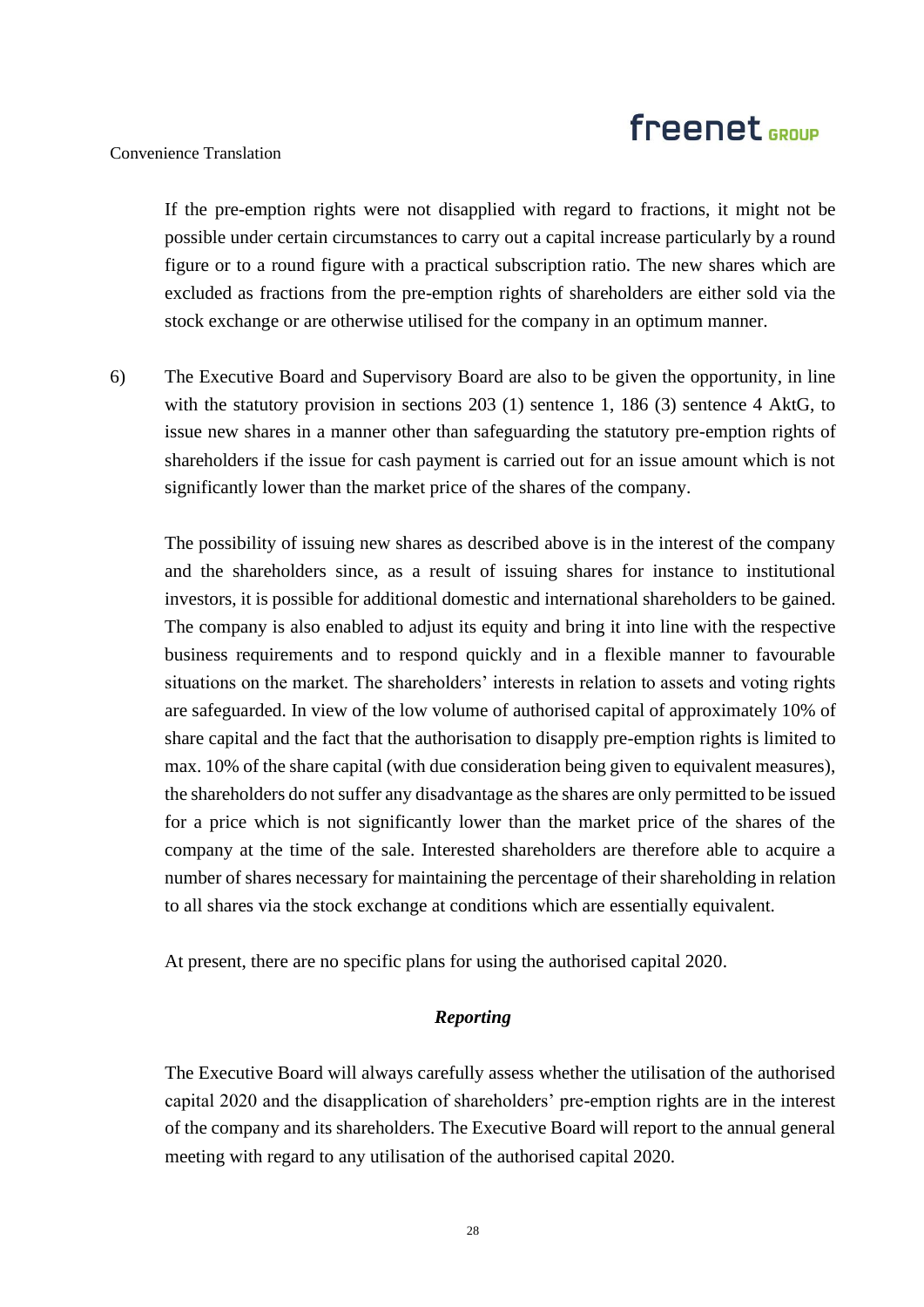## freenet <sub>GROUP</sub>

### Convenience Translation

### **2. Report to the annual general meeting regarding agenda item 8**

Under agenda item 8, the Executive Board and Supervisory Board propose that the existing authorisation to issue bonds which has not been utilised and the conditional capital 2016 should be cancelled, and that a new resolution should be adopted regarding authorisation for issuing option and/or convertible bonds and a new conditional capital, and that the articles of association should be amended accordingly in order to achieve planning reliability for the next few years.

The Executive Board submits a written report regarding the authorisation to disapply the preemption right within the framework of the new authorisation proposed in accordance with sections 221 (4) sentence 2, 186 (4) sentence 2 AktG, which is published in full in the following:

### **Report regarding agenda item 8**

For the company, in addition to the traditional methods of raising equity and borrowings, the issuing of bonds in the form of option and/or convertible bonds provides the opportunity of taking advantage of attractive financing opportunities on the capital market depending on the market situation and thus also to replace any borrowings which may exist. For the above-mentioned reasons, a proposal will again be submitted to the annual general meeting regarding the creation of an authorisation to issue such bonds.

The issuing of bonds enables the company to raise debt which, depending on the terms of the bonds, can be classified as equity or similar to equity for rating purposes and also for accounting purposes. The conversion and option premiums which are received and also the recognition in equity benefit the capital base of the company. The further options, in addition to the granting of conversion and/or option rights of also establishing conversion or option obligations or a right to delivery of shares or a combination of convertible bonds and option bonds, extend the scope for the terms of these financing instruments. The authorisation also enables the company to place the bonds itself or via its direct or indirect subsidiaries.

In principle, the shareholders are entitled to a statutory pre-emption right, which can also be granted as an indirect pre-emption right. However, subject to the following conditions, it should also be possible for the pre-emption right to be disapplied: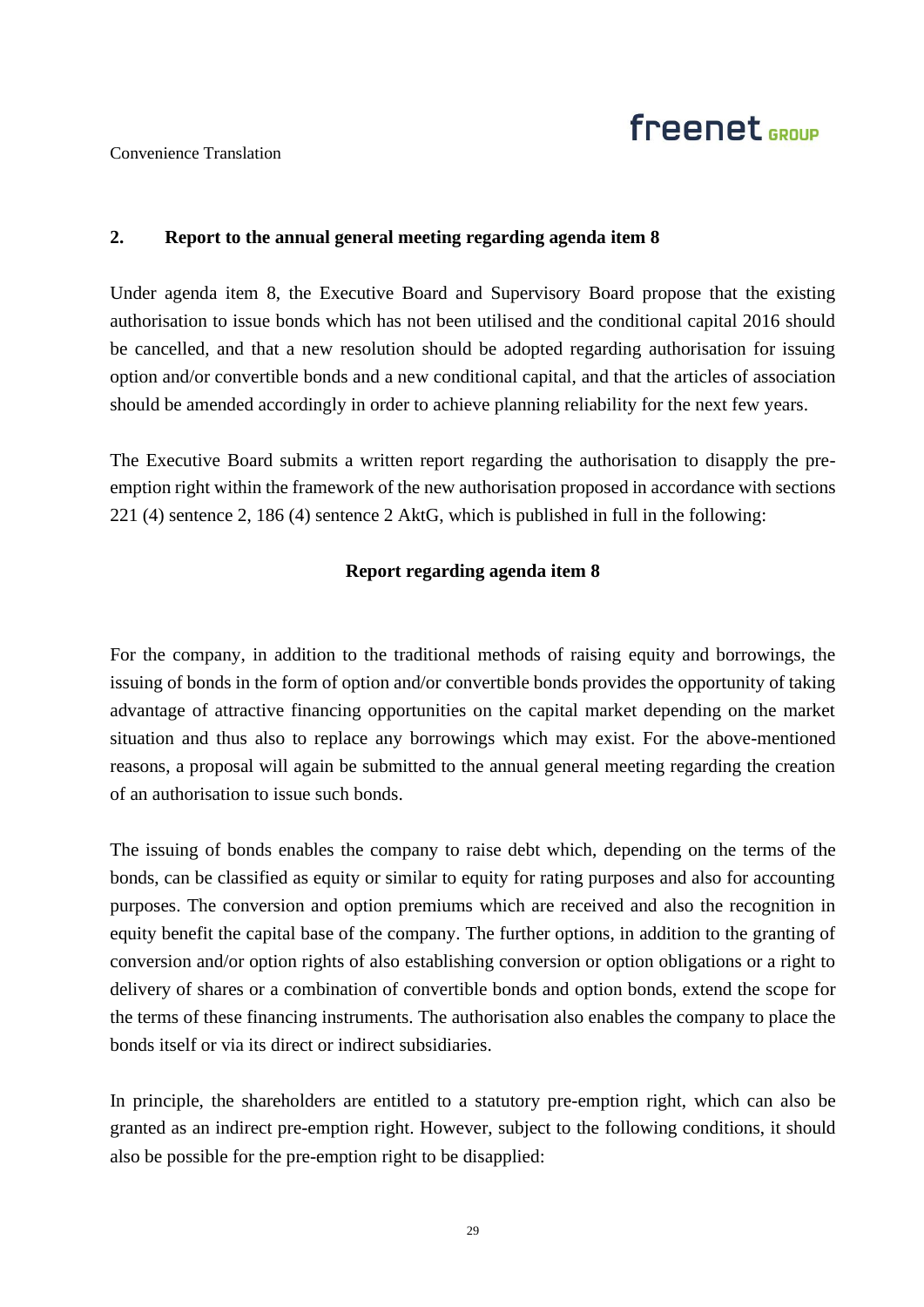### Convenience Translation

The Executive Board is to be authorised to disapply the pre-emption rights in accordance with section 186 (3) sentence 4 AktG if the issue of shares as a result of conversion or option rights, rights to delivery of shares or conversion or option obligations is restricted to 10% or less of the share capital of the company. This maximum limit for the simplified disapplication of pre-emption rights will be reduced on account of netting, if the measures stipulated in the authorisation are carried out while disapplying pre-emption rights. This ensures that, unless a further resolution is adopted by the annual general meeting, no bonds are issued if this would mean that the pre-emption rights of shareholders would in total be disapplied for more than 10% of the share capital with the direct or corresponding application of section 186 (3) sentence 4 AktG. This further restriction is in the interest of the shareholders who, in the event of corporate actions, wish to maintain their percentage stake as far as possible.

In the event of such a disapplication of pre-emption rights, the relevant application of section 186 (3) sentence 4 AktG results in the need for the issue price of the bonds to be fixed at a level which is not significantly lower than the market value. This takes account of the shareholders' need for protection with regard to a dilution of their shareholdings. Because the issue price of the bonds as specified in the authorisation is not significantly lower than the calculated market value, the value of a pre-emption right would decline to virtually zero. In order to ensure compliance with this requirement for the issuing of bonds, the issue price must not be significantly lower than the theoretical market value of the bonds calculated in accordance with recognised and, in particular, actuarial methods. This guarantees that shareholders are protected against any dilution in their shareholding and the shareholders do not suffer any financial disadvantage as a result of having their pre-emption rights disapplied. Shareholders who wish to maintain their percentage interest in the share capital of the company can do so by means of additional purchases via the market.

With the option described above for disapplying the pre-emption rights, the company is given the flexibility of quickly taking advantage of favourable situations on the capital market, and the company is enabled to take advantage, in a flexible manner and at short notice, of a low level of interest rates or a favourable demand situation for an issue. The relevant aspect is that, unlike a situation involving an issue of bonds with pre-emption rights, the issue price can only be fixed immediately before the placing, which means that an increased risk of price changes during a subscription period can be avoided and the issue proceeds can be maximised in the interest of all shareholders. In addition, there are further benefits due to the absence of the lead time which is associated with pre-emption rights with regard to the costs of raising funds and also with regard to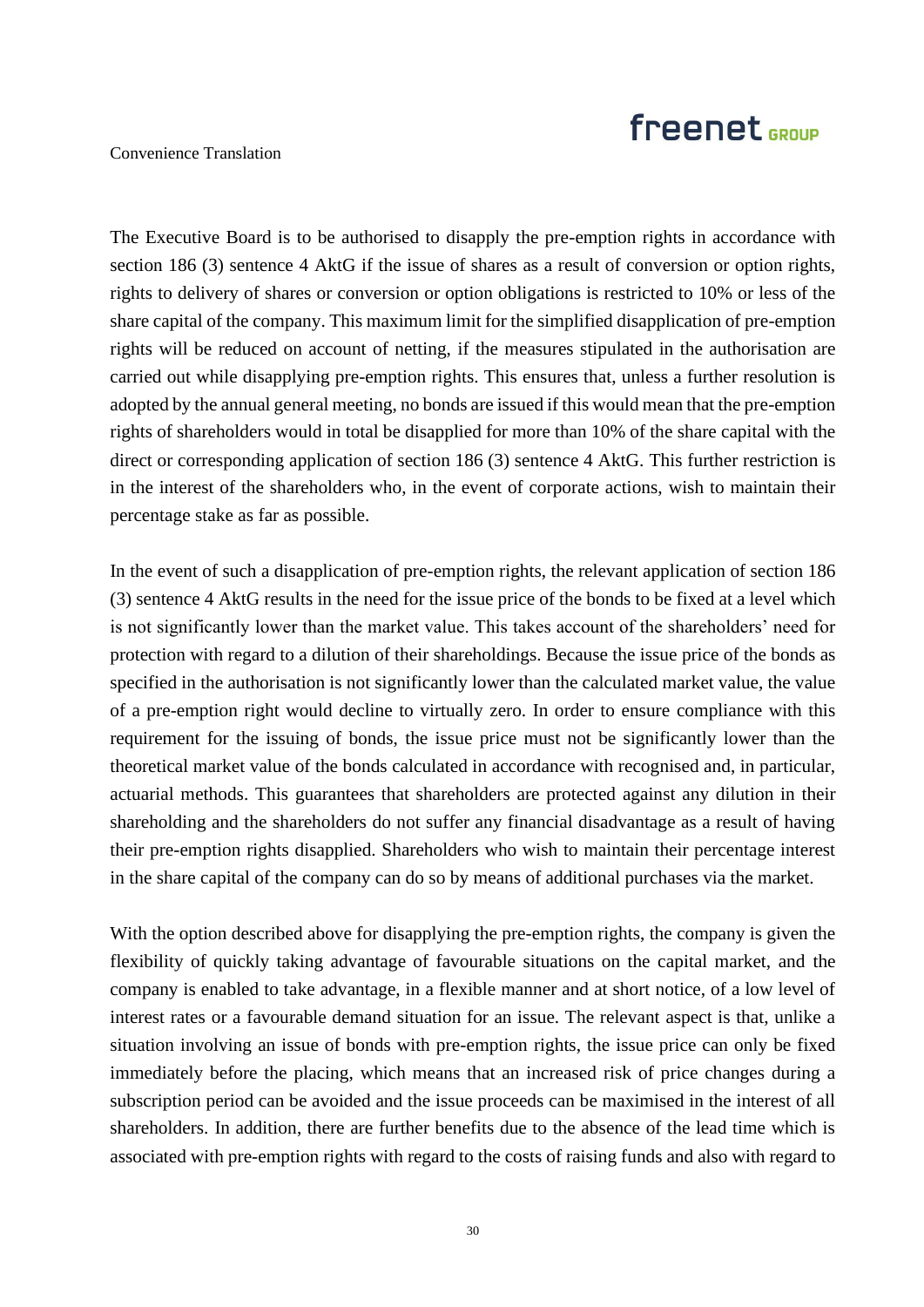### Convenience Translation

the placing risk. With a placing which does not involve pre-emption rights, the safety margin which would otherwise be necessary and also the placing risk can be reduced, and there can be a corresponding reduction in the costs of raising funds for the benefit of the company and its shareholders.

The Executive Board is also authorised, with the approval of the Supervisory Board, to exclude fractions from the pre-emption rights. Such fractions may result from the amount of the respective issue volume and the need to present a practical subscription ratio. In these cases, the processing of the issue is facilitated by a disapplication of the pre-emption rights. The fractions which are excluded from the pre-emption rights of shareholders are either sold via the stock exchange or are otherwise utilised for the company in an optimum manner.

The Executive Board is also to be given the opportunity, with the approval of the Supervisory Board, of disapplying the pre-emption rights of shareholders in order to grant the creditors or holders of conversion and/or option rights or bonds featuring conversion or option obligations or rights to delivery of shares a pre-emption right to the extent to which they would be entitled after the conversion or option rights or rights to delivery of shares had been exercised or after the conversion or option obligations had been fulfilled. In general, the option or conversion conditions contain clauses which serve to protect the holders or creditors of option or conversion rights against dilution. This means that these financing instruments can be better placed on the market. A preemption right of holders or creditors of existing option or conversion rights or option or conversion obligations or share acceptance obligations provides the opportunity of preventing the option or conversion price for the holders or creditors having to be reduced in the event of the authorisation being utilised. This guarantees a higher issue price for the shares to be issued when the option or conversion is exercised. Because this facilitates the placing of the issue, the disapplication of preemption rights serves the interests of the shareholders in relation to an optimum financial structure of their company.

If the proposed authorisation is utilised, the Executive Board will submit a corresponding report at the next annual general meeting.

### **3. Report to the annual general meeting regarding agenda item 9**

Under agenda item 9, the Executive Board and Supervisory Board propose that the company should be authorised, in accordance with section 71 (1) no. 8 AktG in line with standard company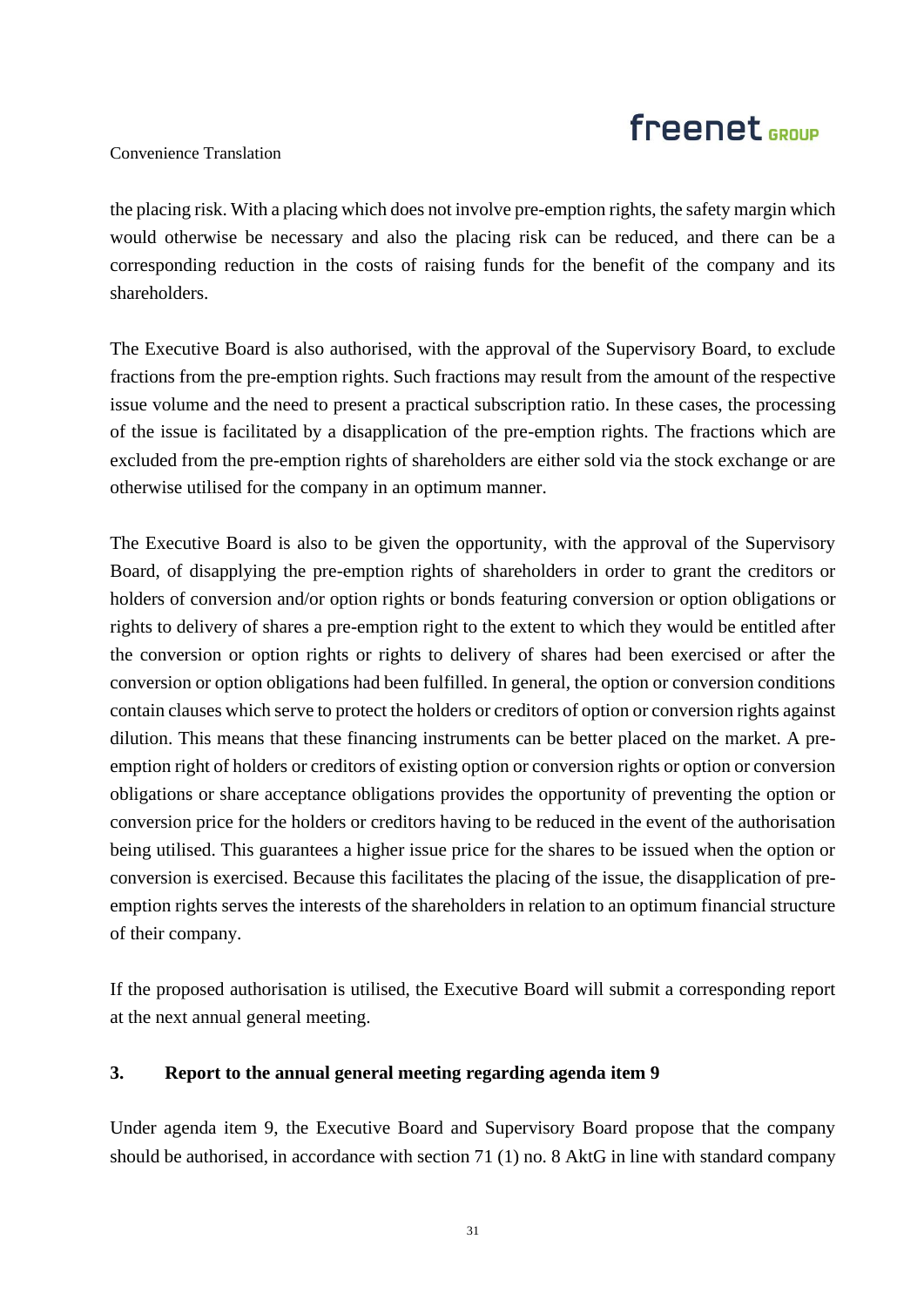### Convenience Translation

practice (with the existing authorisation being cancelled), to acquire treasury shares in an amount of up to 10% of the share capital existing at the time of the resolution on 27 May 2020 or – if this figure is lower – the share capital existing at the time at which this authorisation is exercised.

For this purpose, in accordance with section 71 (1) no. 8 in conjunction with section 186 (4) sentence 2 AktG, the Executive Board submits a written report which is published in full in the following:

### **Report regarding agenda item 9**

### *General*

The existing authorisation to acquire treasury shares in accordance with section 71 (1) no. 8 AktG in line with the resolution of the annual general meeting of 12 May 2016 is due to expire on 11 May 2021. In order to provide planning reliability for the next few years, the Executive Board is again to be authorised to acquire treasury shares in accordance with section 71 (1) no. 8 AktG. Accordingly, at the annual general meeting of 27 May 2020, a new authorisation is to be created and the existing authorisation is to be cancelled.

The Supervisory Board can specify that measures as a result of this authorisation can be carried out only with the approval of the Supervisory Board or the approval of a Supervisory Board Committee.

### *Acquisition*

With regard to the acquisition of treasury shares, the principle of equal treatment in accordance with section 53a AktG must be safeguarded. The proposed acquisition of the shares via the stock exchange, by way of a public offer to purchase shares, a public invitation to submit offers to sell shares or by the granting of put options to the shareholders takes account of this principle. However, even in the case of such an acquisition, it may become necessary to exclude fractions or not to allocate fractions of put options in order to permit practical processing. Accordingly, any partial put options are disapplied.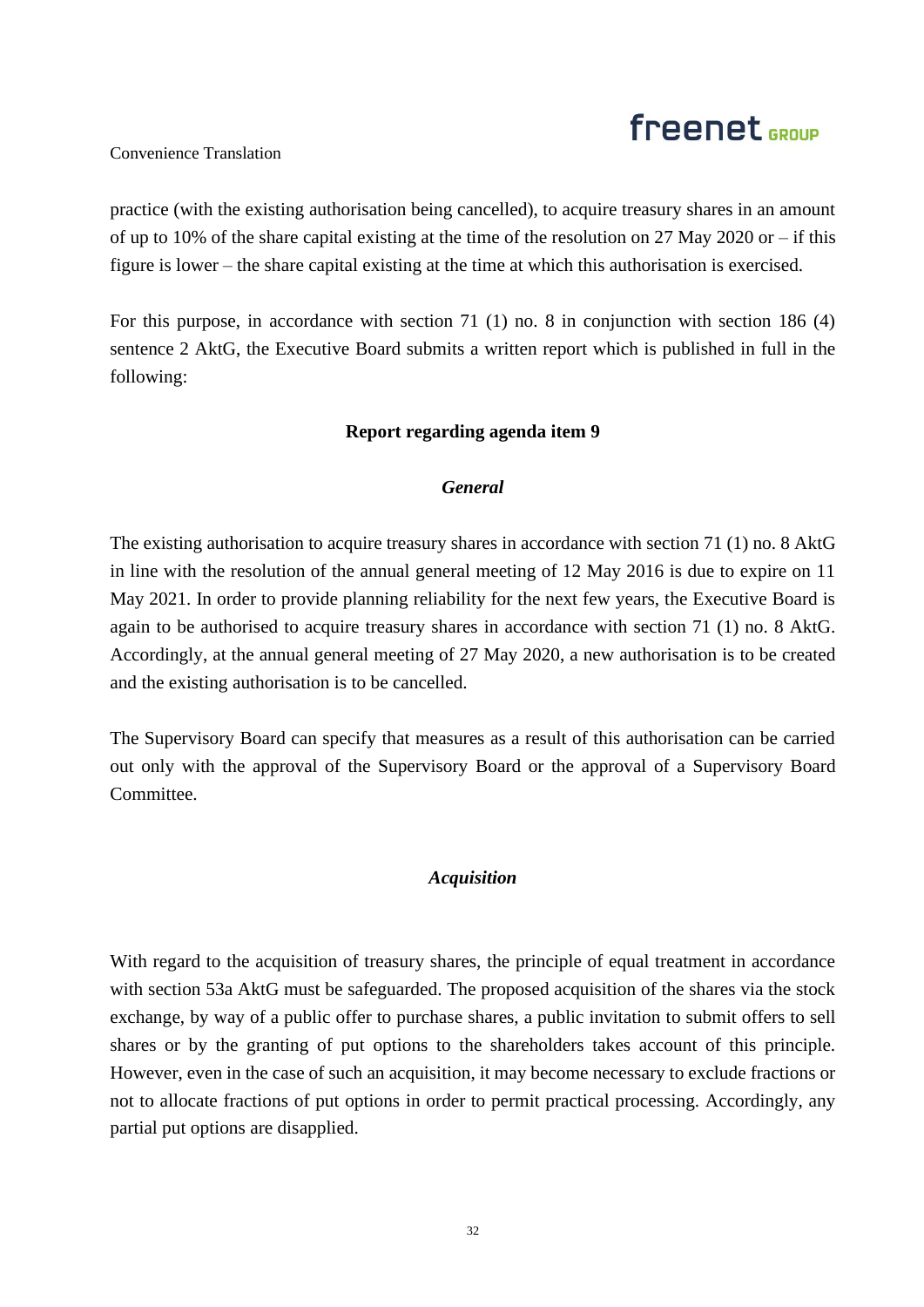### Convenience Translation

If a public offer to purchase shares or a public invitation to submit offer to sell shares is oversubscribed, i.e. more shares are in total offered to the company than are to be purchased by the company, the acceptance must be scaled down on the basis of ratios. The relevant factor is accordingly the ratio of the number of shares offered by individual shareholders with respect to each other. On the other hand, the total number of shares held by a shareholder who offers the shares for sale is not the decisive factor. This is because only the shares which are offered are available to be purchased. Moreover, it would not be practical for the shareholding of the individual shareholder to be checked. Accordingly, any right of the shareholders to tender their shares is partially disapplied. In addition, in such a case it is possible to provide for preferential acceptance of small quantities of up to 50 tendered shares per shareholder as well as rounding in accordance with commercial principles. The purpose of these options is to avoid fractions for defining the ratios to be acquired and minor residual holdings and thus to facilitate technical processing. Here too, any right of the shareholders for tendering their shares is accordingly partially disapplied.

#### *Disposal and other utilisation*

In accordance with the proposed authorisation, the treasury shares acquired by the company can either be retired or resold by way of a public offer to all shareholders in accordance with their percentage shareholding or via the stock exchange. With the two latter possibilities of disposing of the acquired treasury shares, the right of shareholders to equal treatment is also safeguarded when the shares are disposed of. However, in accordance with sections 71 (1) no. 8, 186 (3) AktG, in the following cases, there should be the possibility of disapplying the pre-emption rights of shareholders or the pre-emption rights of shareholders is necessarily disapplied:

a) Firstly, the Executive Board is authorised, in the event of an offer to all shareholders, to exclude fractions from the pre-emption right in order to achieve round figures. If the pre-emption rights were not to be disapplied with regard to fractions, the technical performance of the disposal and the exercising of the pre-emption right would be much more difficult. The new shares which are excluded as fractions from the pre-emption rights of shareholders are either sold via the stock exchange or are otherwise utilised for the company in an optimum manner.

b) In line with the statutory provision in section 71 (1) no. 8 sentence 5 AktG, the proposed authorisation also specifies that the Executive Board can dispose of the acquired treasury shares in a manner other than via the stock exchange or via an offer to all shareholders if the acquired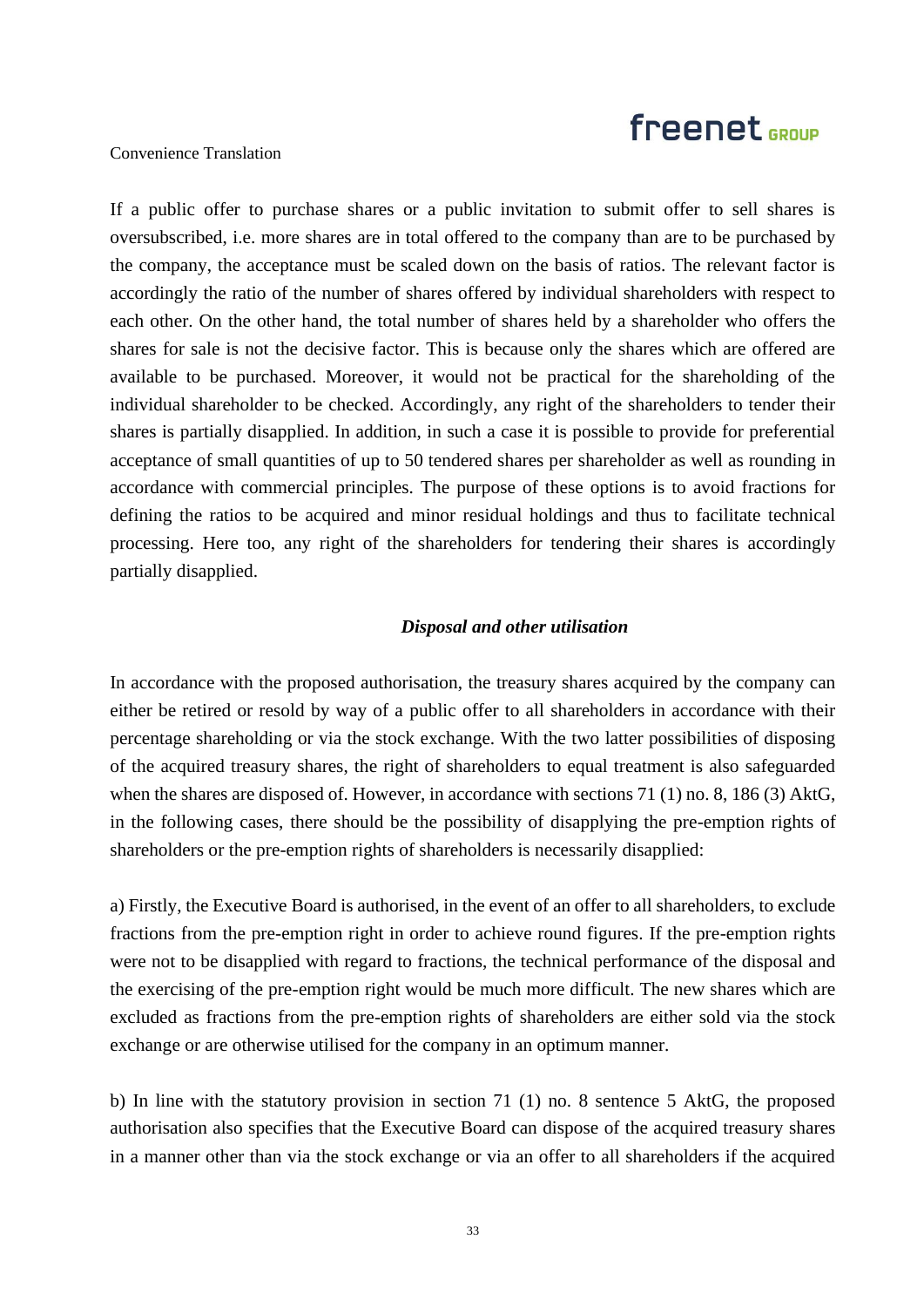### Convenience Translation

treasury shares, in line with the provision laid down in section 186 (3) sentence 4 AktG, are sold in return for cash payment for a price which is not significantly lower than the market price of the shares of the company with the same terms at the time of the disposal. The time of the disposal is defined as the time at which the obligation to transfer shares is entered into, even if this is still conditional. If the transfer is not preceded by a separate obligation, the time of the disposal is defined as the time of the transfer. This is also applicable if the time of the transfer is specified as the relevant time in the obligation agreement. The disposal price for the treasury shares is definitively defined just before the disposal of the treasury shares. This possibility of disposing of treasury shares is limited to 10% of the respective share capital, with due consideration being given to the netting specified in the resolution proposal.

The possibility of selling treasury shares as described above is in the interest of the company and the shareholders since, as a result of selling shares for instance to institutional investors, it is possible for additional domestic and international shareholders to be gained. The company is also enabled to adjust its equity and bring it into line with the respective business requirements and to respond quickly and in a flexible manner to favourable situations on the market. The shareholders' interests in relation to assets and voting rights are safeguarded. In view of the low volume of max. 10%, the shareholders do not suffer any disadvantage, as the shares sold subject to the disapplication of the pre-emption right of shareholders are only permitted to be sold for a price which is not significantly lower than the market price of the shares of the company at the time of the sale. Interested shareholders are therefore able to acquire via the stock exchange a number of shares necessary for maintaining their percentage of external shares at conditions which are essentially equivalent.

c) The company is also to have the opportunity of being able to offer treasury shares as a consideration within the framework of business combinations and in the case of acquisitions (including indirect acquisitions) of companies, parts of companies or equity interests or other assets including real estate and receivables (including receivables due from the company – also dividends receivable – or due from subsidiaries).

The price for which treasury shares are used in this case depends on the specific circumstances of the individual case and also on the specific time. For the purpose of fixing the price, the Executive Board will focus on the interests of the company and, where possible, the market price.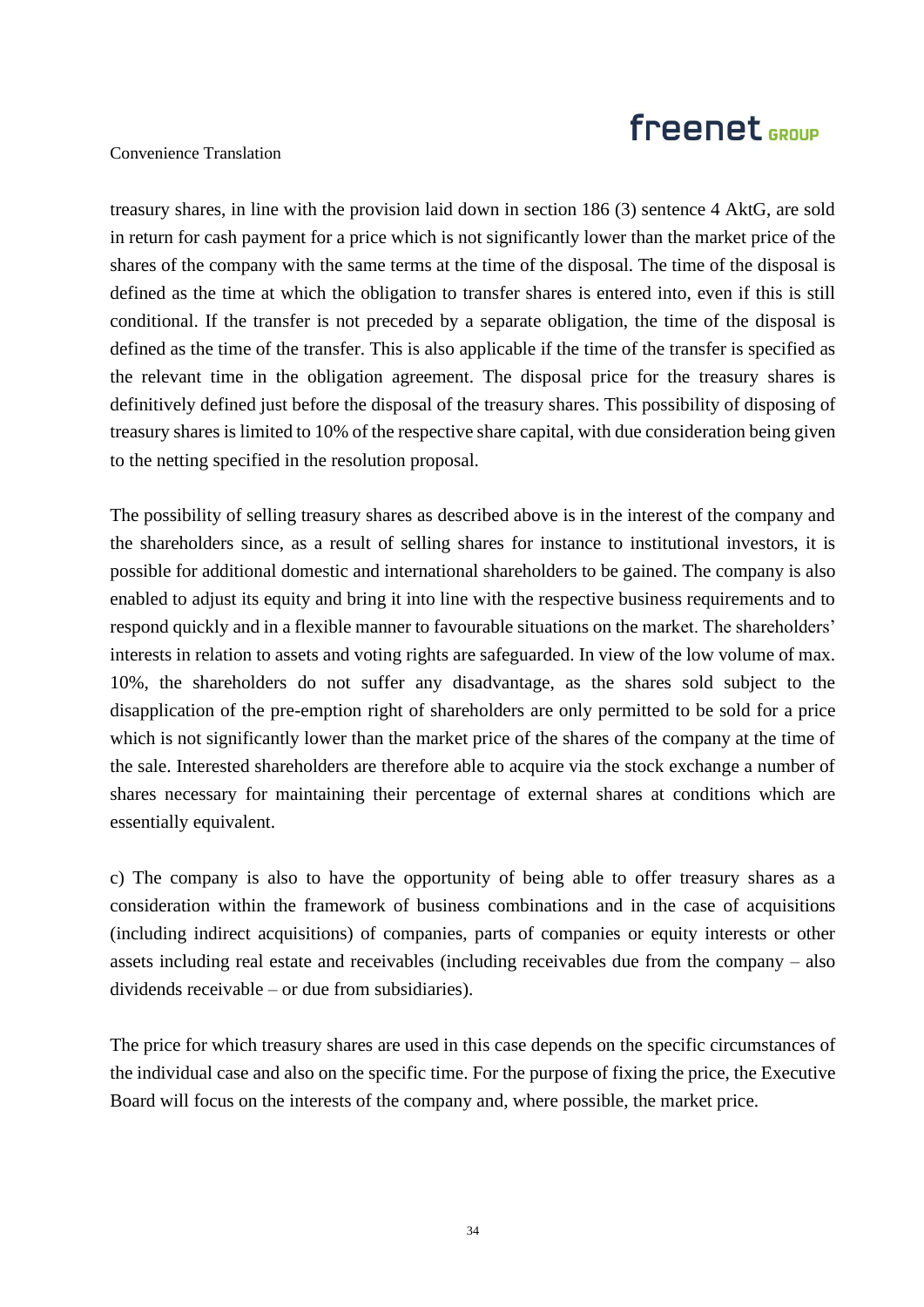### Convenience Translation

The acquisition of equity interests, companies or parts of companies is in the interest of the company if the acquisition is likely to consolidate or strengthen the market position of the freenet Group or if it will enable the company to break into new areas of operation or facilitate this process. In the other cases of the acquisition of assets including real estate and receivables, the granting of shares is in the interest of the company if the acquired assets are beneficial for the activity of the company or are advantageous for the financial position, net assets or results of operations of the company and an acquisition in return for cash payment is not possible or is not possible subject to reasonable conditions.

In order to be able to take account of a legitimate interest of the vendors or the company in relation to payment (possibly also proportionate payment) in the form of shares of the company for such acquisitions in a timely and flexible manner, it is necessary, if there is no possibility or intention of using authorised capital, for the Executive Board to be authorised to use treasury shares with shareholders' pre-emption rights being disapplied. Because the volume of treasury shares will be limited and because the shares are to be issued for a price which, where possible, is linked to the market price, interested shareholders have the possibility of acquiring additional shares via the stock exchange subject to essentially equivalent conditions at a time which is closely linked with a disposal of treasury shares which is carried out for the above-mentioned purposes of the acquisition of a company, part of company or equity interest or which is otherwise carried out and for which the shareholder pre-emption rights are disapplied.

In view of the above considerations, and in the opinion of the Executive Board, the proposed authorisation for using treasury shares is in the interest of the company and may, in individual cases, justify disapplying the pre-emption rights of shareholders. The specific decision to disapply the shareholders' pre-emption rights must be taken by the Executive Board, with due consideration being given to the interests of the company in relation to the specific measure, the necessity of (partial) granting of shares and the valuation of the shares and the consideration.

d) The company should also be given the opportunity of offering treasury shares for purchase to persons who are or were in an employment or work relationship which companies of the freenet Group (with the exception of members of the governing bodies of the company), or to transfer treasury shares to such persons.

The way in which employees and members of the governing bodies of downstream companies identify with their company is of considerable importance for motivation and commitment. The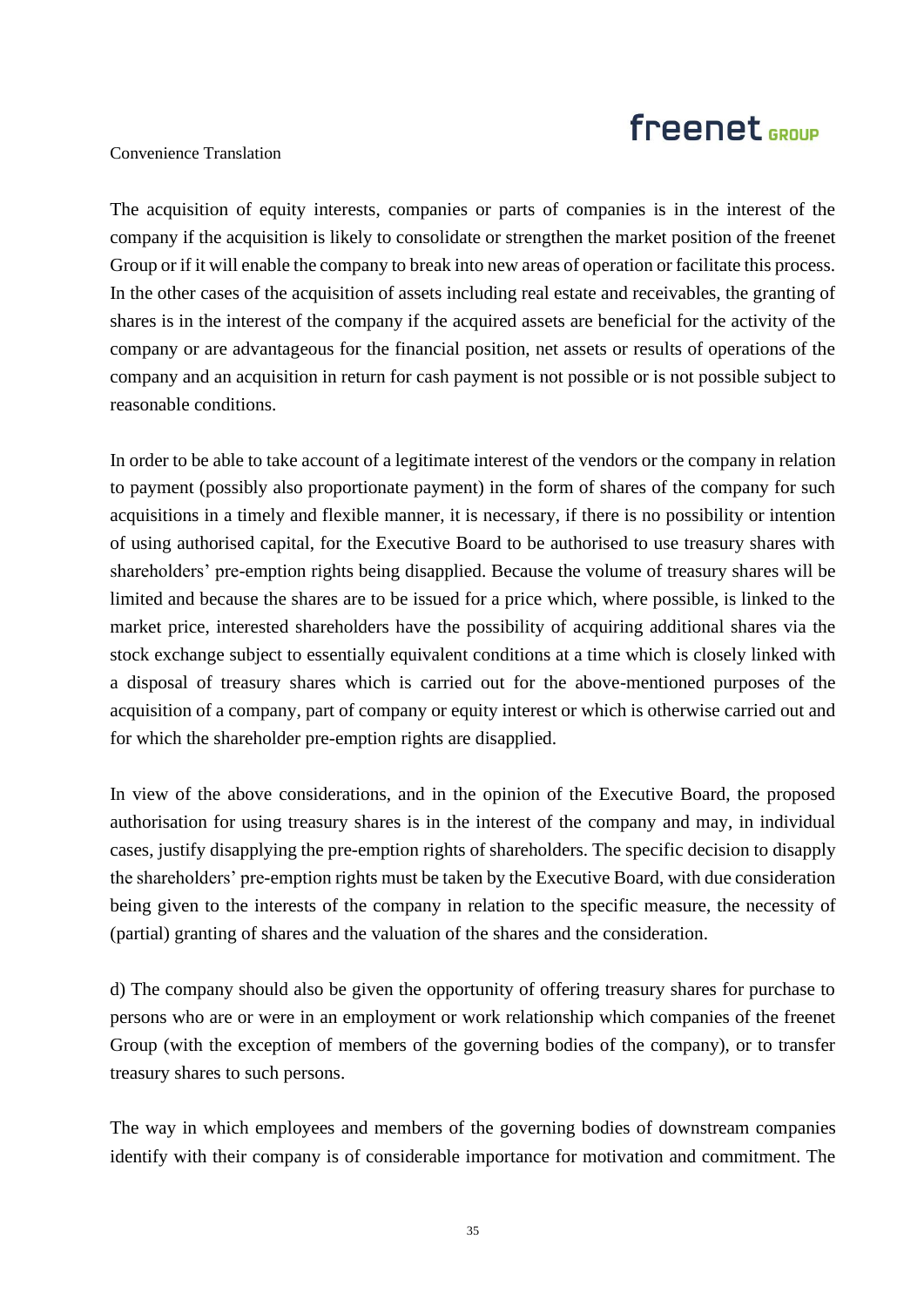### Convenience Translation

need to maintain or boost motivation and commitment is therefore in the interest of the company. Issues of shares to such persons can make a contribution in this respect. This is also applicable for former employees and members of the governing bodies of downstream companies, e.g. if the commitment is provided during the activity of such persons for the period after they no longer work for the company. The Executive Board should therefore be enabled to take advantage of this opportunity.

It is in the nature of things that the shares must not be offered to such persons at the current market price, and instead might have to be offered at a discount to the market price in order to achieve the desired effect. The Executive Board will therefore assess the conditions for the offer of shares to such persons, in each case giving due consideration to this aspect, and will base its decision on the interests of the company.

e) The company should also be given the opportunity of using treasury shares for fulfilling option or conversion rights or option or conversion obligations or a right to delivery of shares of the company by means of using bonds issued by the company or a downstream Group company on the basis of an authorisation of the annual general meeting.

The proposed resolution does not create a new or further authorisation for issuing bonds. The only purpose of the proposed resolution is to provide the company with the opportunity of using treasury shares instead of the otherwise specified conditional capital for meeting option or conversion rights or option or conversion obligations or rights to delivery of shares of the company which have been established on the basis of other authorisations of the annual general meeting, if this, following an assessment carried out by the Executive Board, is in the interest of the company. Option or conversion rights or option or conversion obligations or rights to delivery of shares which can be considered for servicing by treasury shares on the basis of the proposed authorisation are based on (i) bonds which will be issued in future on the basis of the authorisation for issuing option and/or convertible bonds adopted by the annual general meeting on 27 May 2020 as well as (ii) bonds which are issued on the basis of a future authorisation of the annual general meeting.

### *Reporting*

The Executive Board will always carefully assess whether the utilisation of the authorisation and the disapplication of pre-emption rights are in the interest of the company and its shareholders.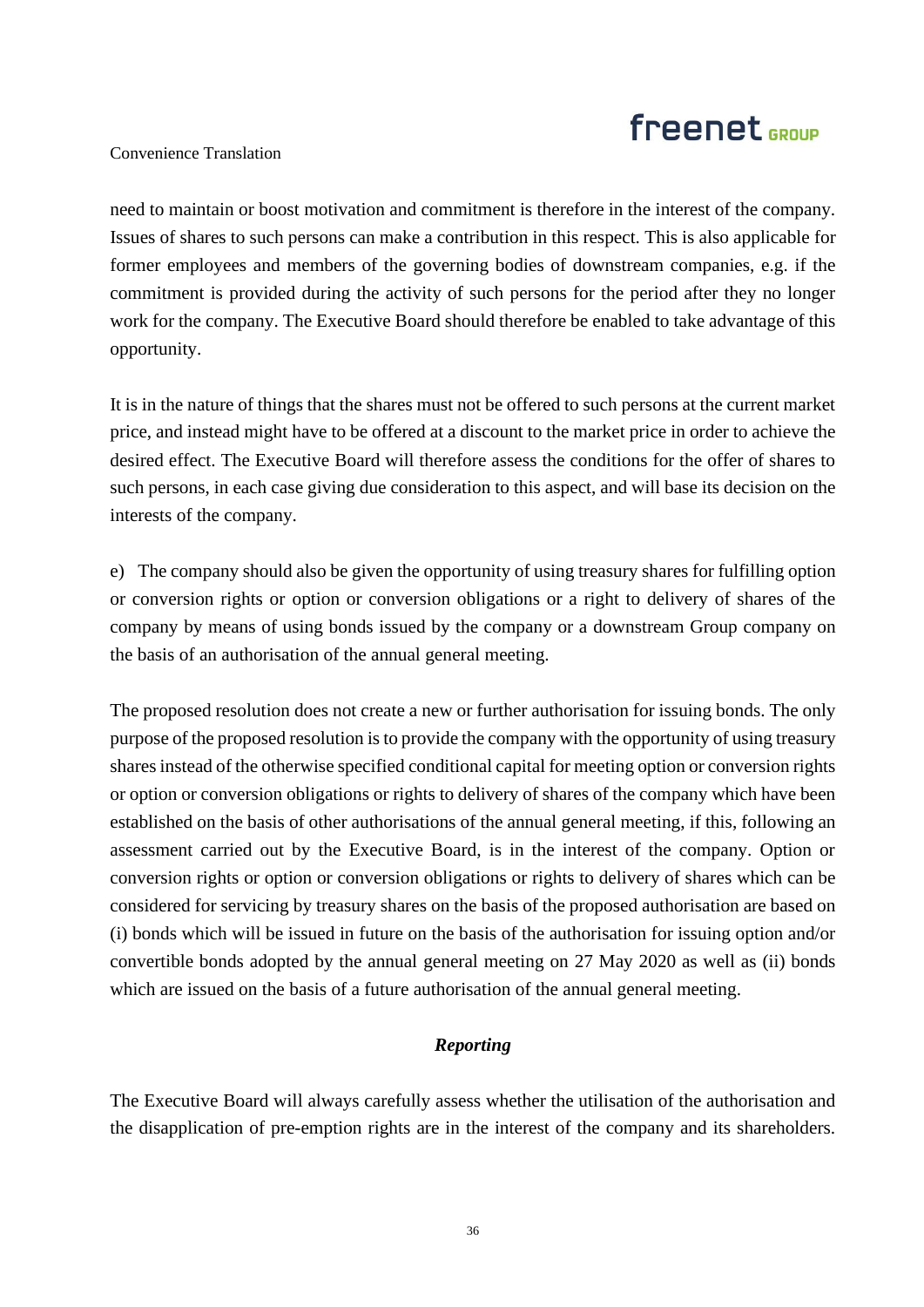### Convenience Translation

The Executive Board will report to the annual general meeting regarding any use of the authorisation.

### **4. Report to the annual general meeting regarding agenda item 10**

In addition to the report regarding agenda item 9, the Executive Board also submits a written report regarding the resolution proposal in respect of agenda item 10 in accordance with section 71 (1) no. 8 in conjunction with section 186 (4) sentence 2 AktG; this is published completely in the following:

### **Report regarding agenda item 10**

In addition to the possibilities for acquiring treasury shares detailed in point 9 of the agenda, the company is also to be authorised to acquire treasury shares using certain equity derivatives. The volume of shares which overall can be acquired should not thus be increased; this only provides further options for acquiring treasury shares. These additional options extend the opportunities of the company for providing a flexible structure for the process of acquiring treasury shares.

For the company, it may be beneficial to acquire call options, to sell put options or to acquire shares of the company using a combination of call and put options or other equity derivatives (e.g. forward purchase contracts) instead of directly acquiring shares of the company. These options are limited to 5% of the share capital existing at the time at which the resolution of the annual general meeting is adopted or  $-$  if this figure is lower – the share capital existing at the time at which this authorisation is exercised. The term of the equity derivatives must not exceed 18 months in each case, and must be fixed in such a way that, if the equity derivatives are exercised, the shares are not acquired after 26 May 2025. This ensures that, after the expiry of the authorisation to acquire treasury shares which is valid until 26 May 2025, the company will not acquire any treasury shares – unless a new authorisation is provided.

If a call option is agreed, the company, in return for the payment of an option premium, receives the right, within a specified period or at a specified time, to purchase a pre-defined number of shares of the company for a fixed price (exercise price) from the respective vendor of the option or his legal successor, the writer. From the point of view of the company, it makes sense to exercise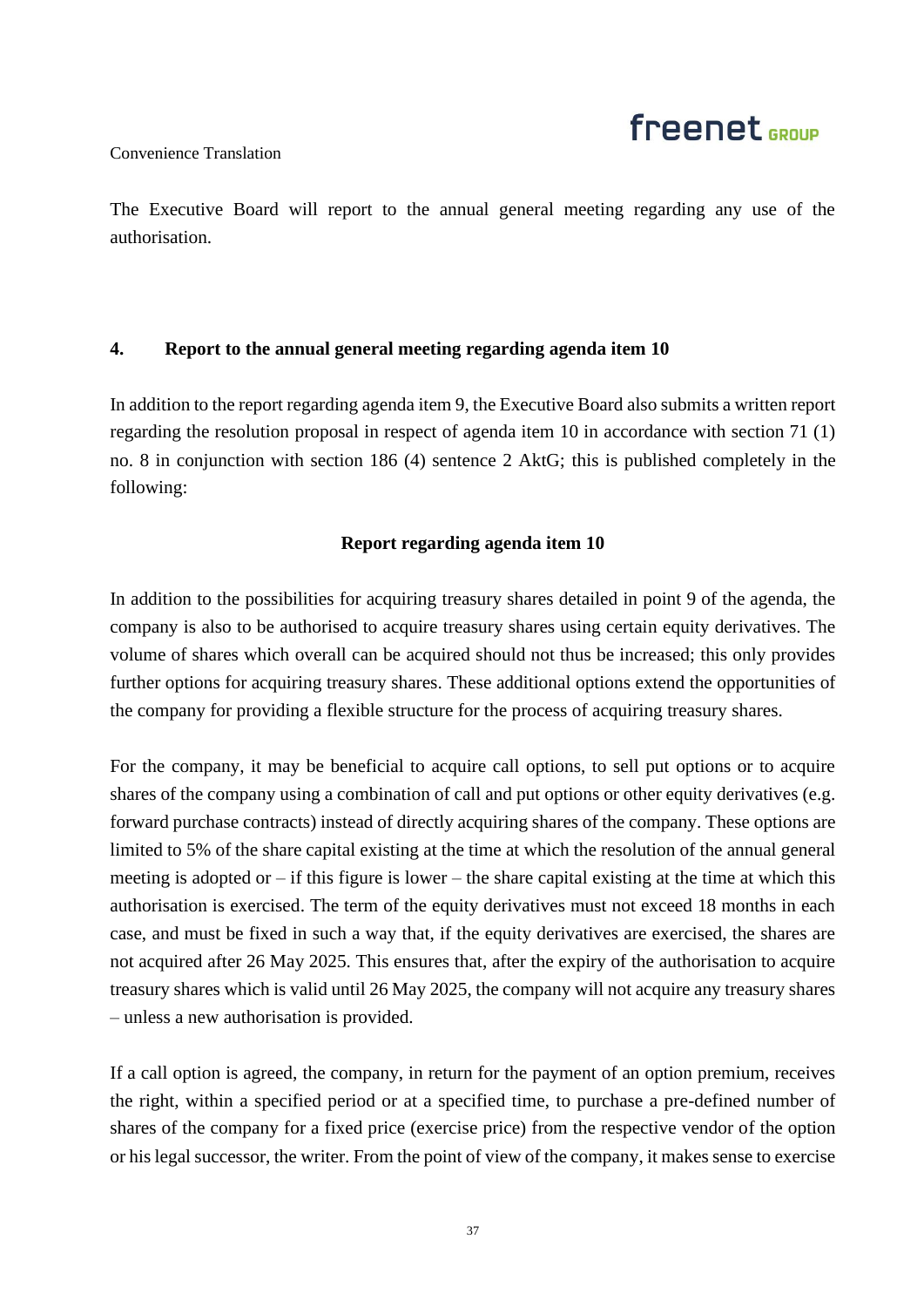### Convenience Translation

the call option if the price of the share is higher than the exercise price, as the company can then buy the shares from the writer for a lower price than would be payable in the market. This is also applicable if, as a result of the option being exercised, the company acquires a package of shares which could otherwise only be purchased for higher costs. In addition, the use of call options has a positive impact on the liquidity of the company because the exercise price for the shares only has to be paid at the point at which the call option is exercised. In individual circumstances, these aspects may justify the decision of the company to use call options for a planned acquisition of treasury shares. The option premium must be established in line with general market conditions, and must therefore essentially correspond to the value of the call option, taking account of various factors, including the exercise price, the term of the option and the volatility of the shares.

By concluding put options, the company grants to the respective holder of the put option the right to sell, within a specific period or at a specific time, shares of the company to the company for a price specified in the put option (exercise price). In return for the obligation to acquire treasury shares in accordance with the put option, the company receives an option premium which in turn has to be established subject to conditions which reflect the market, in other words which essentially corresponds to the value of the put option, with due consideration being given to various factors, including the exercise price, the term of the option and the volatility of the shares. For the option holder, it only makes financial sense for the put option to be exercised if the price of the share at the time at which the option is exercised is lower than the exercise price, as he can then sell the shares to the company for a price which is higher than the price realisable on the market; the company can in turn use instruments available in the market to hedge against an excessive risk arising from the share price trend. For the company, the advantage of buying back shares by way of using put options is that a specific exercise price can already be defined at the point at which the option is concluded, whereas there is an outflow of liquidity only on the day on which the option is exercised. From the point of view of the company, the consideration provided for acquiring the shares is reduced by the option premium which has already been received. If the holder of the option does not exercise the option, in particular because the share price on the day on which the option is to be exercised or in the period in which the option is due to be exercised is higher than the exercise price, the company does not acquire any treasury shares in this way; however, it keeps the option premium without having to provide any further consideration.

In the case of equity derivatives being used, the consideration to be provided by the company for the shares is the respective exercise price (excluding incidental purchasing costs, but including the option premium which is paid or received). This may be higher or lower than the market price of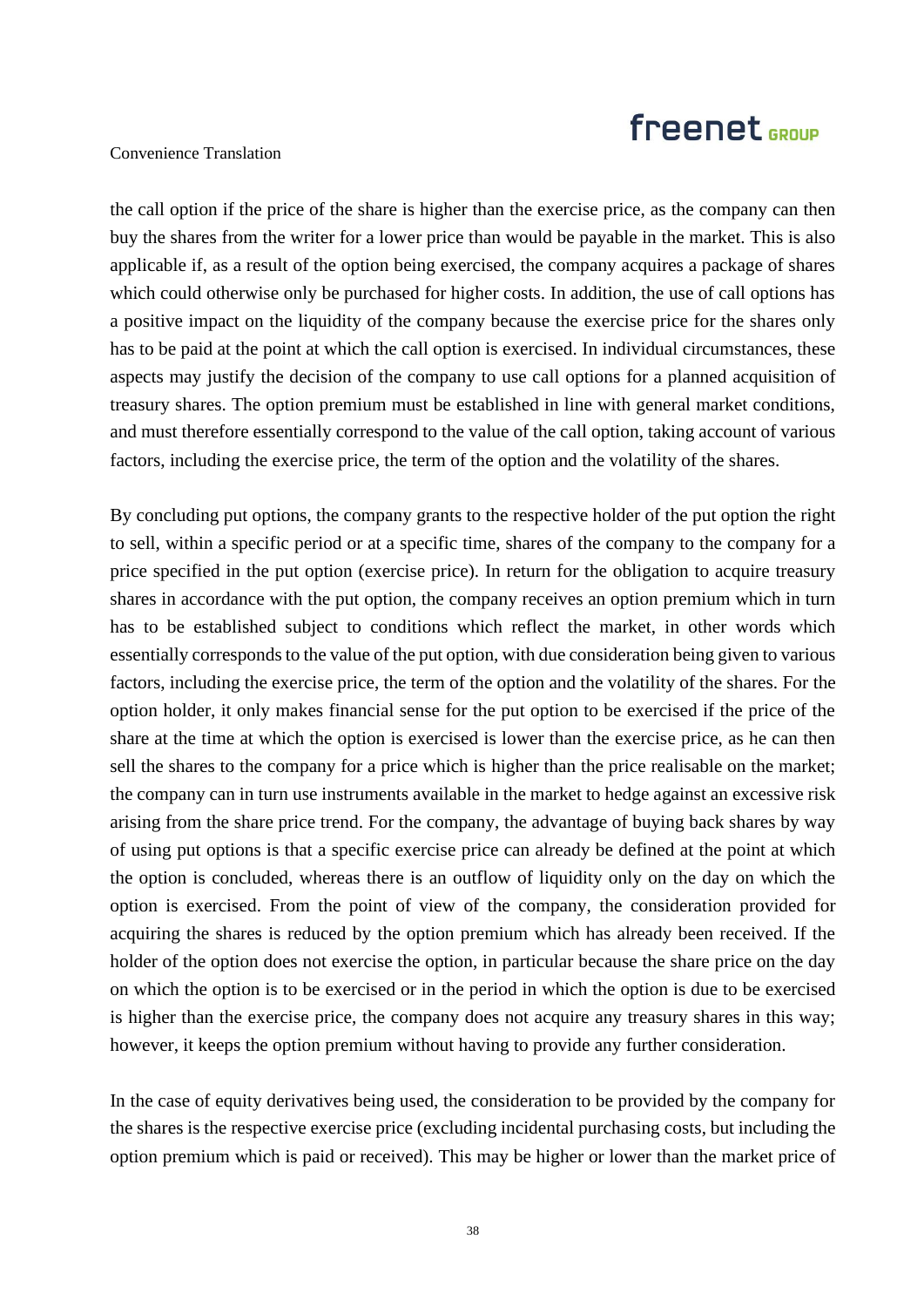### Convenience Translation

the shares of the company on the day on which the transaction is concluded and on the day on which the shares are acquired as a result of the equity derivative being exercised.

The purchase price per share payable at the exercise of a put option or upon the maturity of the forward purchase must not be more than 10% higher and not more than 20% lower than the market price of the shares of the company established by the opening auction in electronic trading on the Frankfurt Stock Exchange on the day on which the respective option is concluded, in each case excluding incidental purchasing costs but including the agreed option premium or the forward rate. In the case of call options being used, the consideration for the shares to be provided by the company is the respective exercise price. This may be higher or lower than the market price of the shares of the company on the day on which the call option is concluded and on the day on which the shares are acquired as a result of the call option being exercised. However, it must not be more than 10% higher or 10% lower than the average closing price of the shares of the company in electronic trading on the Frankfurt Stock Exchange on the last three market trading days before the call option is exercised. The option premium paid will be included in this amount, but not incidental purchasing costs.

Finally, the company can also agree equity derivatives which provide for delivery of shares with a discount in relation to a weighted average price.

The obligation to agree options and other equity derivatives only with one or more credit institution(s) or equivalent companies and to ensure that the options and other equity derivatives are only serviced with shares which have been acquired in line with the principle of equal treatment means that shareholders are not disadvantaged when treasury shares are acquired using equity derivatives. In accordance with the statutory provision in section 71 (1) no. 8 AktG, it is sufficient, in order to comply with the principle of equal treatment, if the shares have been acquired via the stock exchange at the market price of the shares of the company which existed at the time at which they were acquired via the stock exchange. Because the price of the option (option price) is established in line with market conditions, nor will the shareholders who are not involved in the options suffer a value-related disadvantage. On the other hand, as a result of the possibility of agreeing equity derivatives, the company is enabled to take advantage of market opportunities which arise at short notice and to conclude corresponding options or other equity derivatives. Any right of the shareholders to conclude such options and other equity derivatives with the company is disapplied, as is any put option of the shareholders. This disapplication is necessary to enable equity derivatives to be used within the framework of a process of buying back treasury shares and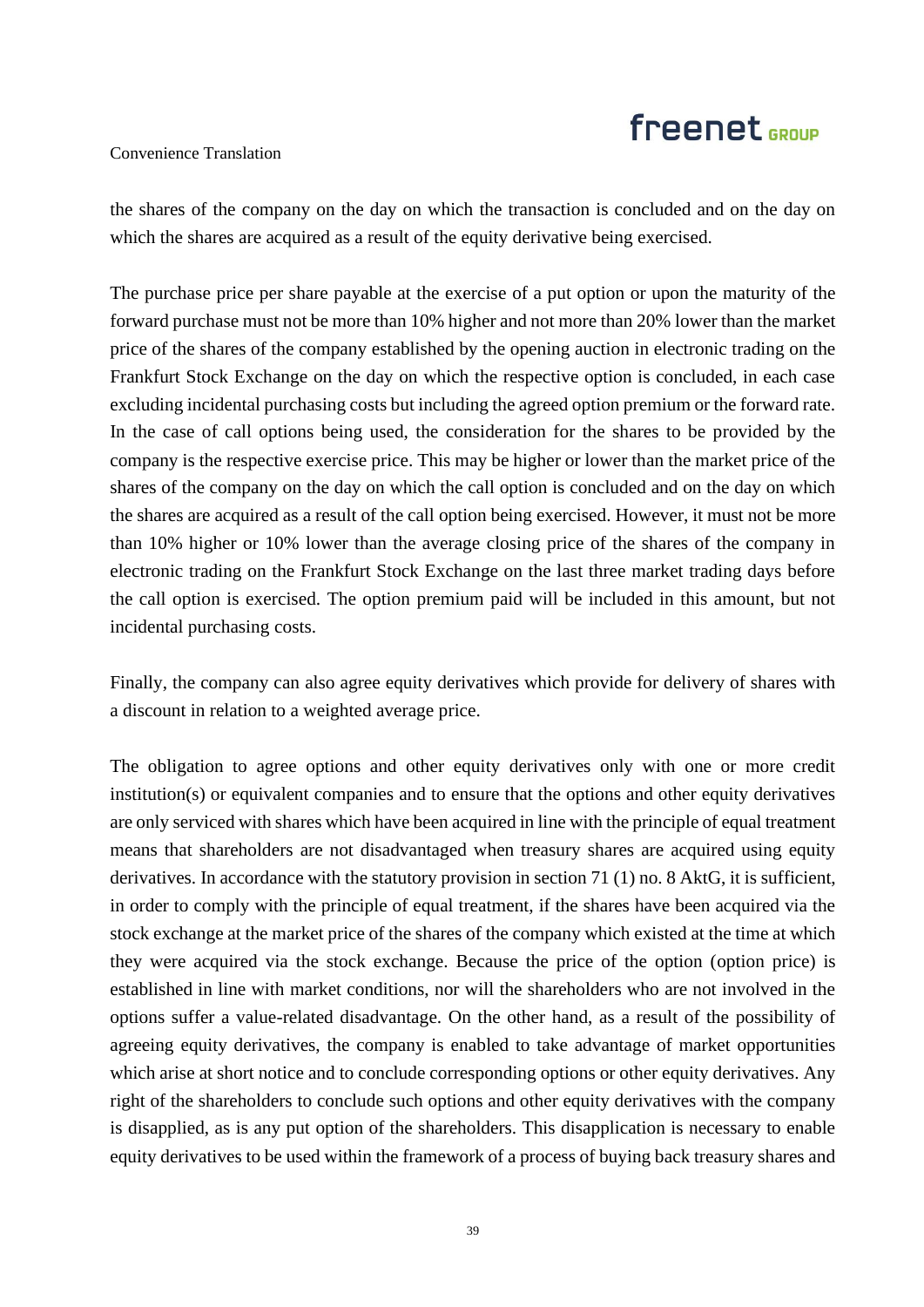### Convenience Translation

in order to achieve the associated advantages for the company. It would not be possible for corresponding equity derivatives to be concluded with all shareholders.

After considering the interests of the shareholders and the interests of the company as a result of the benefits which may result for the company as a result of the use of call options, put options, a combination of call and put options or other above-mentioned equity derivatives, the Executive Board therefore considers that there are justified grounds for the authorisation not to grant or to limit shareholder rights for concluding such equity derivatives with the company and a put option of the shareholders.

With regard to the use of the treasury shares acquired on the basis of equity derivatives, there are no differences with respect to the possible uses proposed in agenda item 9. In respect of the justification for disapplying the pre-emption rights of shareholders for using the shares, please refer to the report of the Executive Board regarding agenda item 9.

The Executive Board will always carefully assess whether the utilisation of the authorisation is in the interest of the company and its shareholders. The Executive Board will report to the annual general meeting regarding any use of the authorisation.

\*\*\*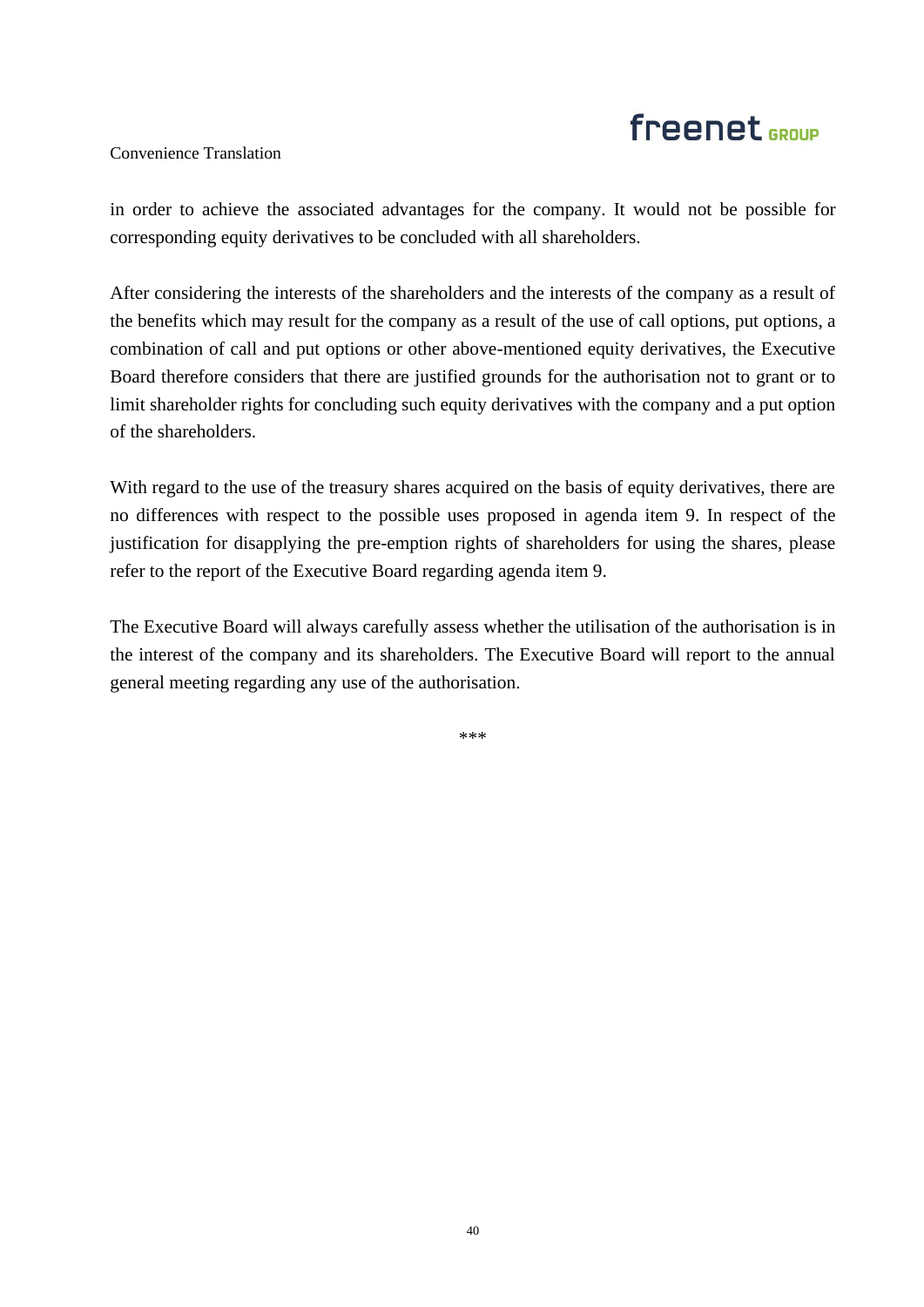Convenience Translation

### **III. Total number of shares and voting rights**

At the time the annual general meeting is convened, the share capital of the company amounts to 128,061,016 euros, comprising 128,061,016 registered no-par-value shares (shares), each of which confer one vote. The total number of shares with voting rights of freenet AG in accordance with the terms of section 49 (1) sentence 1 no. 1 Securities Trading Act (Wertpapierhandelsgesetz – WpHG) amounts to 128,061,016 at the time the annual general meeting is convened. The above total number comprises 50,000 treasury shares currently held, which do not confer any rights to the company.

\*\*\*

#### **IV. Information on carrying out the virtual annual general meeting**

The Executive Board of freenet AG has decided, in accordance with Article 2 of the German Act to Mitigate the Consequences of the COVID-19 Pandemic in Civil, Bankruptcy, and Criminal Law Matters enacted 27 March 2020 (COVID-19 Relief Act) and with the approval of the Supervisory Board, to hold the 2020 annual general meeting as a virtual annual general meeting without the physical presence of the shareholders or their authorised representatives. Consequently, it will not be possible for the shareholders or their authorised representatives to attend in person.

The entire annual general meeting will be broadcast for shareholders and their proxies live over the Internet starting at 10:00 a.m. (CEST) on 27 May 2020 via our Online Service (more details are provided below in point IV.8). Shareholders or their proxies will be able to cast their votes by post or authorise the proxies appointed by the company (more details provided below) to vote on their behalf. Furthermore, shareholders or their authorised representatives will be able, among other things (more details provided below), to submit questions in advance, to submit counterapplications, send nominations for elections and requests to add items to the agenda, and to have their objections recorded in the minutes.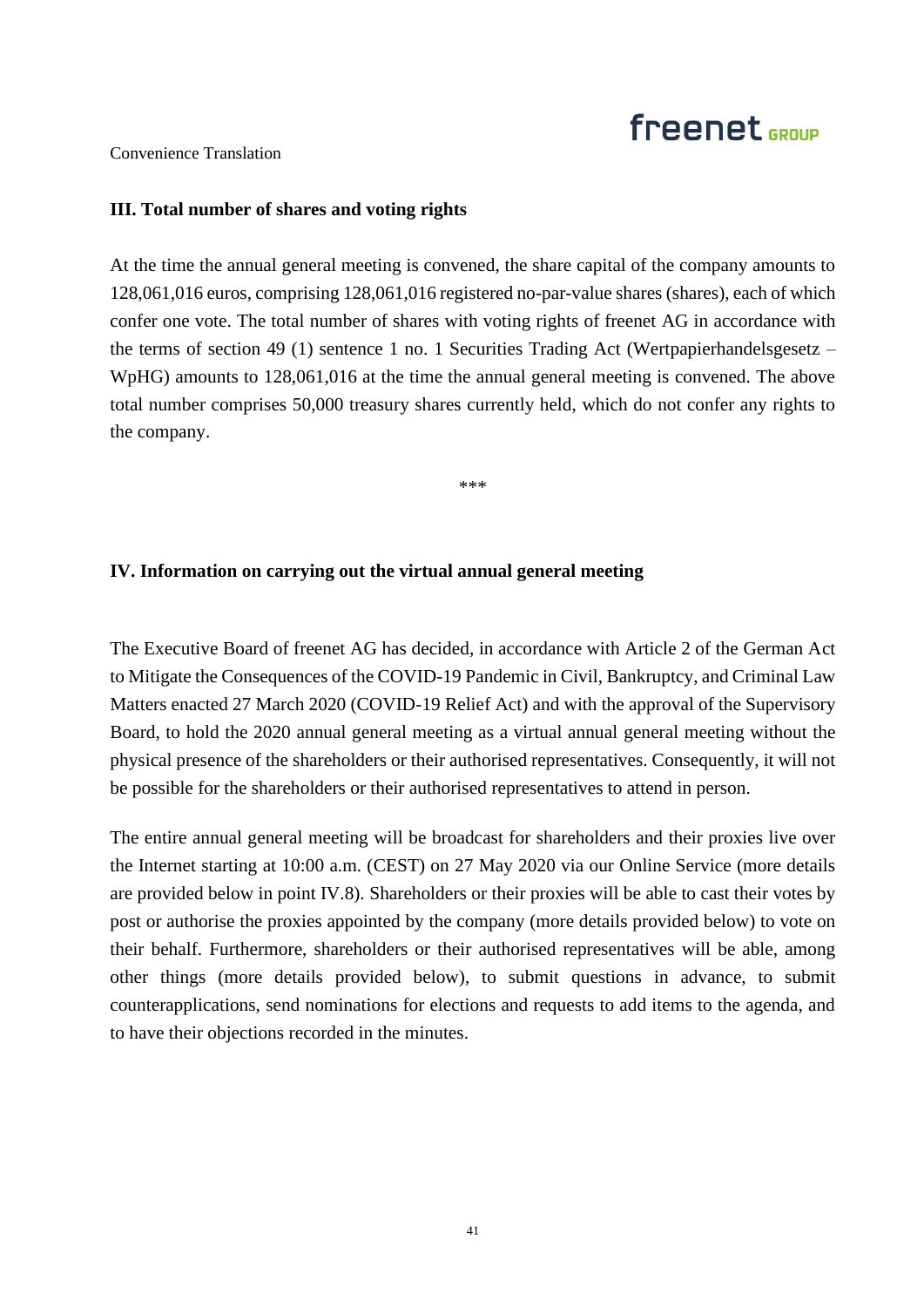### Convenience Translation

### **1. Conditions for participating in the virtual annual general meeting and exercising voting rights**

Shareholders who – personally or through their authorised representatives – have registered no later than by **Friday, 22 May 2020 (midnight CEST)** with the company's Executive Board, either by mailing their registration to

Hauptversammlung freenet AG c/o ADEUS Aktienregister-Service-GmbH Postfach 57 03 64 22772 Hamburg E-mail: hv@freenet.ag

or, following the procedure stipulated by the company, over the Internet by utilising the Online Service at

https://www.fn.de/online-service

and who are entered in the share register for the relevant shares are eligible to participate in the virtual annual general meeting and to exercise their voting rights in accordance with the provisions of Germany's Stock Corporation Act (*AktG*) and of the company's articles of association in conjunction with the COVID-19 Relief Act. The date of record for share status entered in the share register establishing eligibility to exercise voting rights and other shareholder rights is the end of the day on 22 May 2020.

Shareholders will need their shareholder number and associated password to sign in to the Online Service. Shareholders who had already signed up to receive the invitation to the annual general meeting by e-mail will receive their shareholder number together with the e-mailed invitation to the annual general meeting and must use the password that they chose when they originally registered. All other shareholders entered in the share register will receive their shareholder number and password with the invitation to the annual general meeting sent to them.

Requests for share register changes received by the company after the end of the day on 22 May 2020 (midnight CEST) (referred to as the Technical Record Date) until the end of the annual general meeting on 27 May 2020 will only be processed in the company's share register effective after the annual general meeting on 27 May 2020.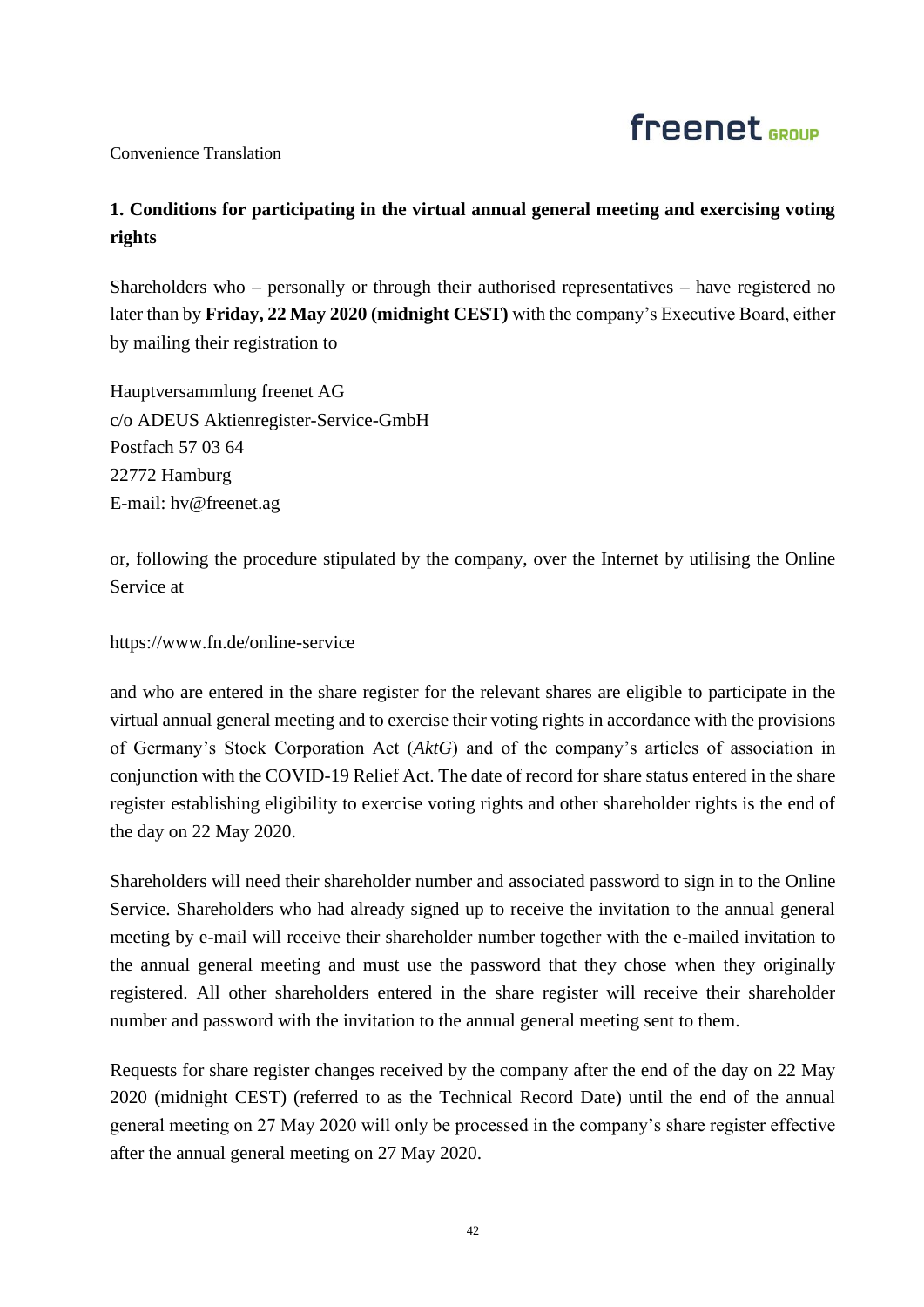# freenet <sub>GROUP</sub>

### Convenience Translation

The shares are not blocked as a result of registration for the annual general meeting. Shareholders can therefore continue to freely dispose of their shares even after they have registered.

### **2. Procedure for postal voting**

Shareholders can exercise their voting rights by postal voting.

Only shareholders who – personally or through their authorised representatives – have registered no later than by Friday, 22 May 2020 with the company's Executive Board via one of the options stated above in point IV.1 and who are entered in the share register for the relevant shares may exercise their voting rights by post. The date of record for share status in the share register establishing eligibility to exercise voting rights by post is the end of the day on 22 May 2020.

Votes to be cast by post can be submitted, changed, and even revoked by sending these to the company either in writing (preferably by using the form provided) to the address stated above in point IV.1 or to the e-mail address provided there

or via the Online Service at the website

https://www.fn.de/online-service

until **25 May 2020 (midnight CEST)**. After 25 May 2020, votes to be cast by post can be submitted, changed, or revoked only via the Online Service up until the start of voting during the virtual annual general meeting.

Duly authorised intermediaries (in particular financial institutions), shareholders' associations, proxy advisors, or other individuals described in section 135 (8) of the Stock Corporation Act can also utilise the option of voting by post.

Where both votes by post as well as authorisations/instructions to the company's appointed proxies concerning matters to be voted on at the meeting are received from shareholders or their authorised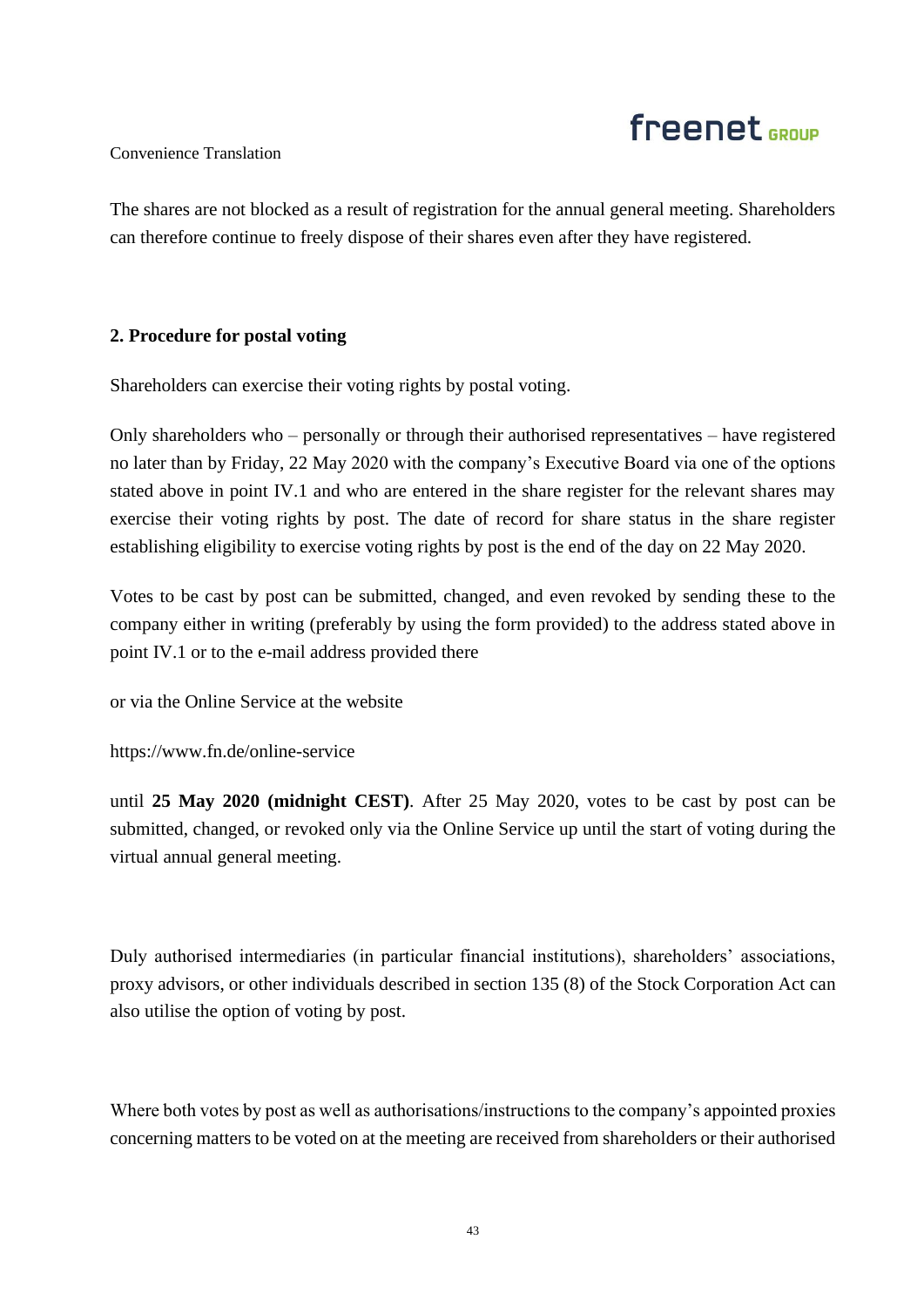# freenet <sub>GROUP</sub>

### Convenience Translation

representatives, the statement/proxy card that was last submitted will always be deemed definitive. If conflicting statements/proxy cards are received via different channels and it is not clear which was submitted last, the statements/proxy cards submitted via the Online Service will be heeded.

### **3. Authorisation of proxies appointed by the company**

We are also offering our shareholders the option of having their votes cast at the annual general meeting by the company's appointed proxies.

Only shareholders who – personally or through their authorised representatives – have registered no later than by Friday, 22 May 2020 with the company's Executive Board via one of the options stated above in point IV.1 and who are entered in the share register for the relevant shares may exercise their voting rights by authorising the proxies appointed by the company. The date of record for share status in the share register establishing eligibility to exercise voting rights is the end of the day on 22 May 2020.

Authorisations and instructions can be granted/issued, changed, and even revoked in text form by sending these to the address stated above in point IV.1 or to the e-mail address provided there

or via the Online Service at the website

https://www.fn.de/online-service

until **25 May 2020 (midnight CEST)**. After 25 May 2020, authorisations and instructions to the company's proxies can be granted/issued, changed, or revoked only via the Online Service up until the start of voting during the virtual annual general meeting.

The company's proxies will exercise voting rights solely on the basis of the instructions issued by the shareholder. If an item on the agenda is to be decided by separate ballot, any general instruction issued with regard to that item will be deemed applicable to all individual sub-items. Please note that the company's proxies will not be accepting any requests to raise objections to proposed annual general meeting resolutions or to ask questions or make requests.

If conflicting statements/proxy cards are received via different channels and it is not clear which was submitted last, the statements/proxy cards submitted via the Online Service will be heeded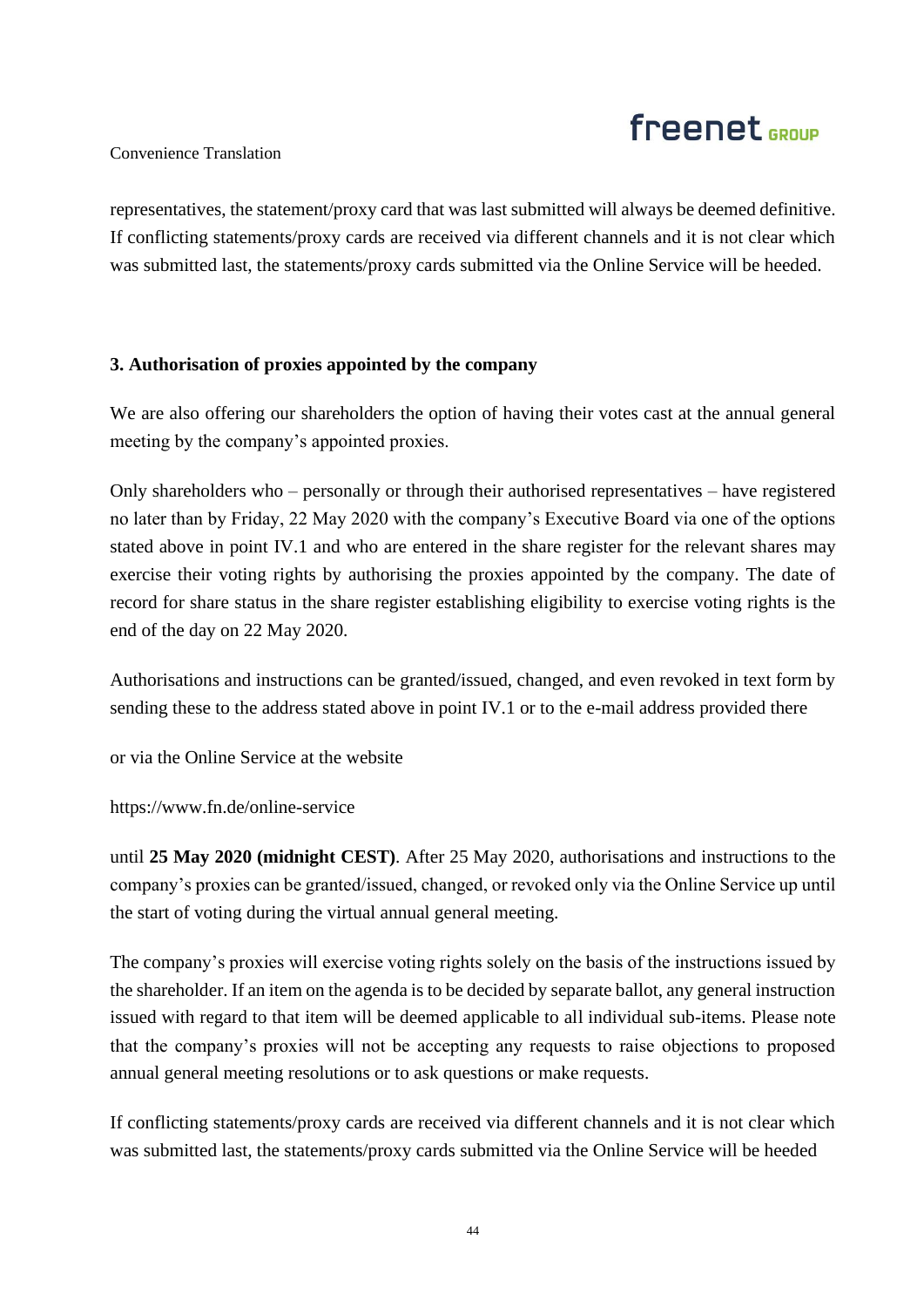### Convenience Translation

first, followed by statements/proxy cards submitted via e-mail, these in turn followed by statements/proxy cards submitted in paper form.

### **4. Procedure for voting by proxy**

Shareholders entered in the share register can also have their voting rights exercised via a proxy holder, e.g., by an intermediary (in particular a financial institution), a shareholders' association, or proxy advisor. In this case as well, it is essential that the shareholder or proxy register before the deadline. Where an intermediary (in particular a financial institution) is entered in the share register, this party can exercise the voting rights for shares it does not own only on the basis of an authorisation completed by the shareholder, to which the following requirements apply accordingly.

Except in the specific situations described below, the appointment of a proxy or revocation of appointment as well as any proof of the appointment (for the company) must be declared in text form, which can be sent to the address stated above in point IV.1 or via e-mail to

hv@freenet.ag

In the event of revocation of a proxy appointment, this will then also result in any votes cast on the basis of such appointment being disregarded where such votes were cast prior to the revocation.

Where an intermediary, shareholders' association, proxy advisor, or other individual described in section 135 (8) AktG is appointed as proxy, the procedure and format for the appointment is based on the rules set by those parties, which can be requested from them. Any intermediaries, shareholders' associations, or proxy advisors who utilise the company's Online Service can also be authorised at

### https://www.fn.de/hv2020

following the procedure stipulated by the company.

Even proxies (with the exception of the company's proxies) will only be able to exercise voting rights at the annual general meeting by post or authorising the proxies appointed by the company as described in points IV.3 and IV.4.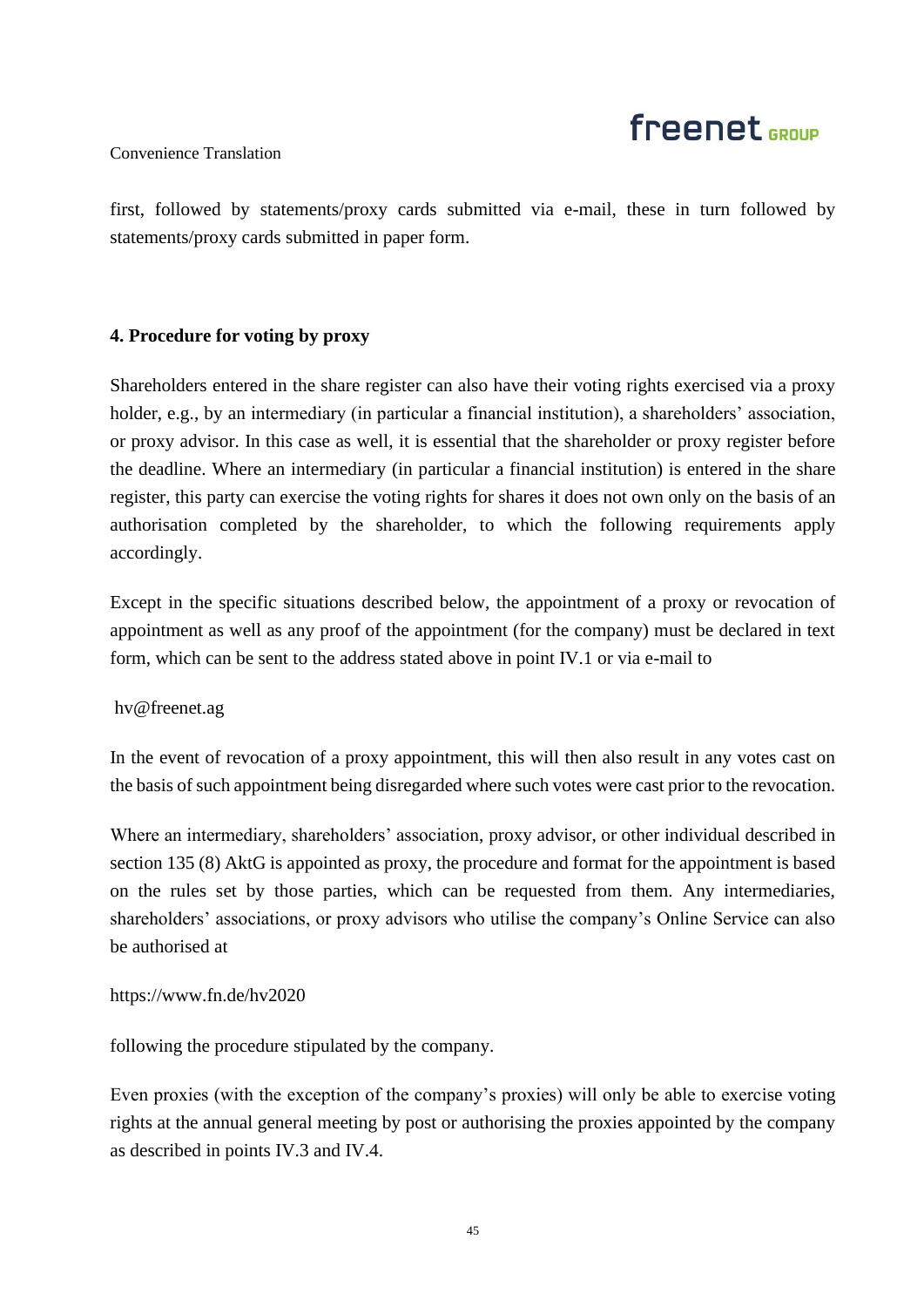Convenience Translation

### **5. Forms for registering, appointing proxies, and postal voting**

The form provided by the company can be used for registering, appointing proxies, and/or postal voting. Shareholders entered in the share register who have not signed up to receive the invitation to the annual general meeting by e-mail will receive the form by post. Shareholders entered in the share register who have signed up to receive the invitation to the annual general meeting by e-mail can access the Online Service for the annual general meeting via the link provided in the e-mail and use this to register, appoint proxies, and/or elect to vote by post. The form for registering, appointing proxies, and/or electing to vote by mail is also available online at

https://www.fn.de/hv2020

### **6. Information regarding shareholders' rights under section 122 (2), section 126 (1), section 127, and section 131 (1) AktG in conjunction with the Covid-19 Relief Act**

### **a) Motions to add items to the agenda pursuant to section 122 (2) AktG, Article 2 section 1 (3) of the Covid-19 Relief Act**

Shareholders who are recorded in the share register and whose shares together account for a proportionate amount of 500,000 euros may demand that items be placed on the agenda and published. Every request for a new agenda item must be accompanied by an explanation of the reasons therefor or a proposed resolution. The applicants are required to provide evidence that they are holders of an adequate number of shares for a period of at least 90 days before receipt of the motion (sections 122 (2), 122 (1) sentence 3 AktG as well as section 70 AktG) and that they hold these shares up to the point at which the decision regarding the motion is taken.

The request must be sent to the company's Executive Board in writing and must be received by the company no later than by **12 May 2020 (midnight CEST)**. Please send your request only to the following postal address:

freenet AG Investor Relations Deelbögenkamp 4 22297 Hamburg E-mail: hv@freenet.ag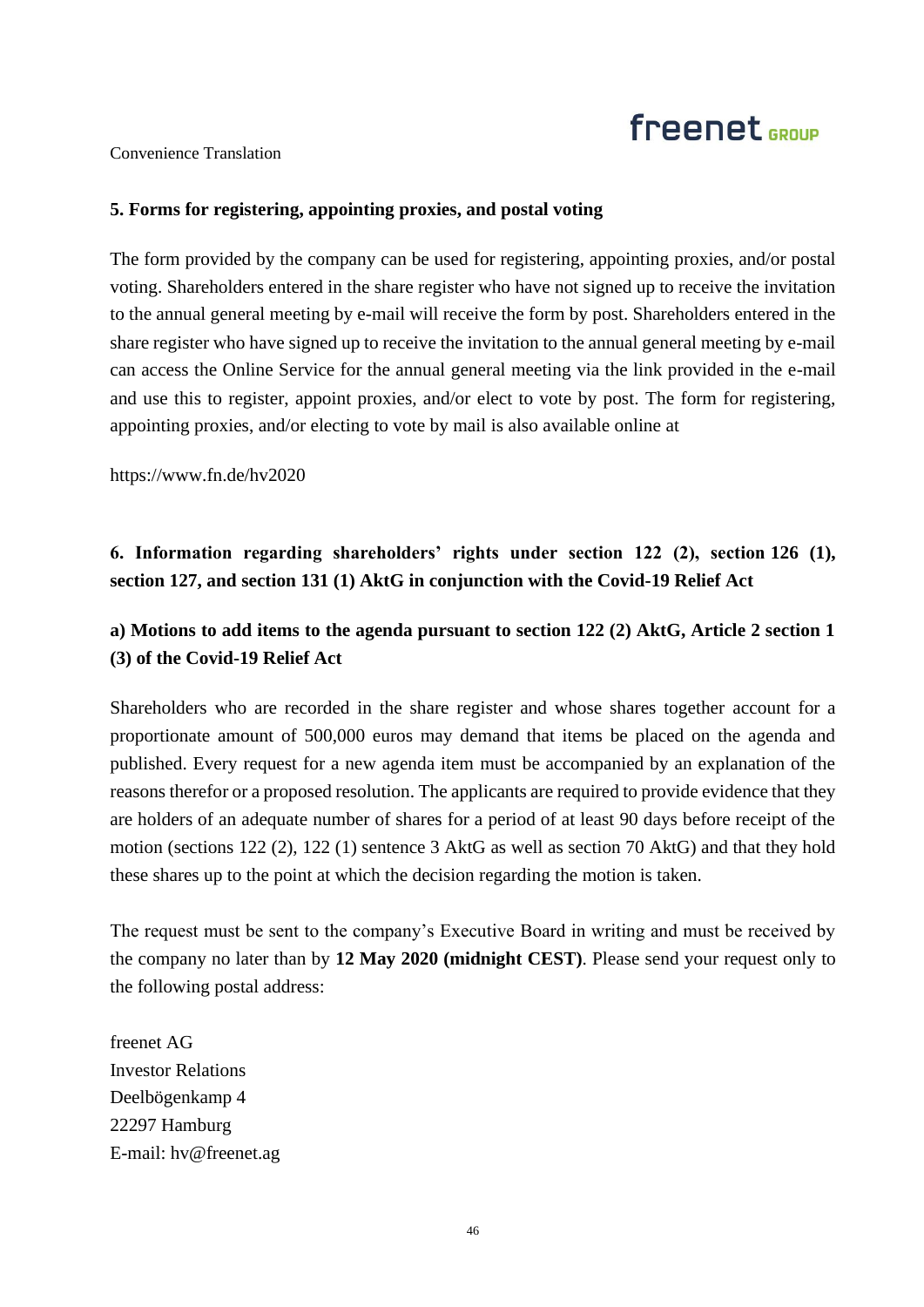# freenet <sub>GROUP</sub>

Convenience Translation

Where notice is required, any requests to add items to the agenda not provided in the invitation to the meeting will be published in Germany's Legal Gazette, the Bundesanzeiger, promptly upon receipt of the request. They will also be published on the Internet at

https://www.fn.de/hv2020

and made available to shareholders there.

Valid motions to add items to the agenda submitted by properly registered shareholders and received by the company no later than the end of the day on 12 May 2020 will be considered at the virtual annual general meeting.

### **b) Counterapplications and shareholder nominations under sections 126 (1) and 127 AktG**

Every shareholder has the right to submit applications countering the recommendations of the Executive and/or Supervisory Board regarding specific agenda items and to submit nominations for the selection of the auditor of the annual/consolidations financial statements (sections 126 (1) and 127 AktG).

The company will make counterapplications and shareholder nominations available online at

### https://www.fn.de/hv2020

in accordance with sections 126 and 127 AktG; these will include the name of the shareholder, a supporting statement that is to be made accessible, and any position statement issued by the company's management.

Counterapplications must directly counter a recommendation by the Executive and/or Supervisory Board and be raised with regard to a specific agenda item. Nominations must be made for the selection of the auditor.

Counterapplications and shareholder nominations as described in sections 126 (1) and 127 AktG must be received by the company no later than **12 May 2020 (midnight CEST)** and are to be sent exclusively to the address stated below. Counterapplications and shareholder nominations sent in any other way cannot be considered: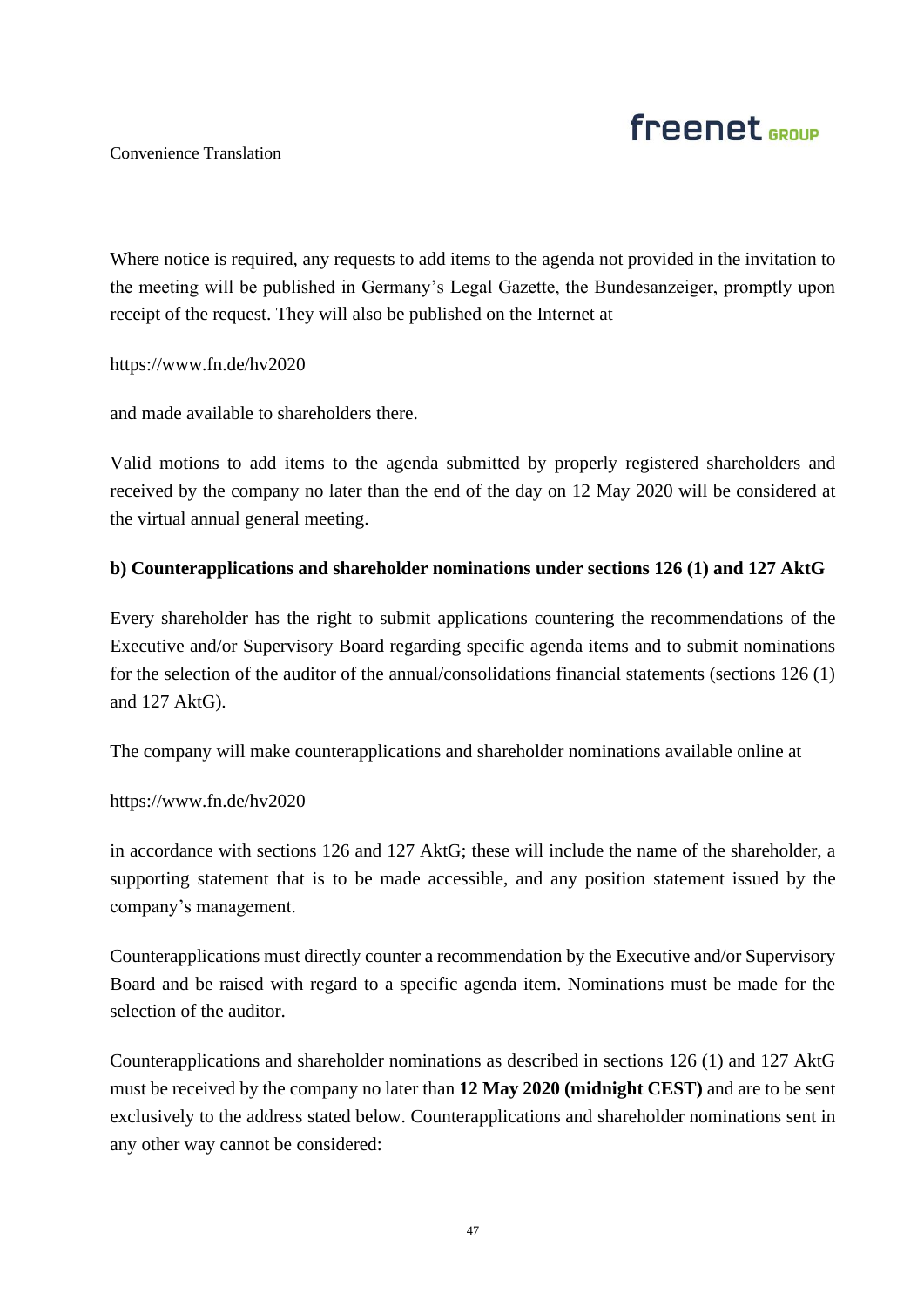Convenience Translation

freenet AG Investor Relations Deelbögenkamp 4 22297 Hamburg E-mail: hv@freenet.ag

However, in accordance with the concept of the COVID-19 Act, any such counterapplications and nominations for election will not be put to a vote at the annual general meeting and will not be dealt with in any other way.

### **c) Opportunity for shareholders to ask questions (section 131 (1) AktG, Article 2 section 1 (2) of the Covid-19 Relief Act)**

Under Article 2 of the Covid-19 Relief Act, shareholders do not have a right to information at the Annual General Information as within the meaning of section 131 of the Stock Corporation Act, however, they will be given the opportunity to ask questions in accordance with the rules below. There is no associated right to a response.

With the approval of the Supervisory Board, the Executive Board has decided that questions from shareholders registered for the annual general meeting can be addressed to the Executive Board via the Online Service at

https://www.fn.de/online-service

Questions from shareholders must be received by the company via the Online Service by no later than 24 May 2020 (midnight CEST).

The Executive Board will decide, at its discretion in keeping with its obligations, which questions it will respond to and how. In particular, it may summarise questions and select reasonable questions in the interest of the other shareholders. Furthermore, the Executive Board may show preference to shareholders' associations and institutional investors holding significant percentages of shares. Questions in foreign languages will not be considered.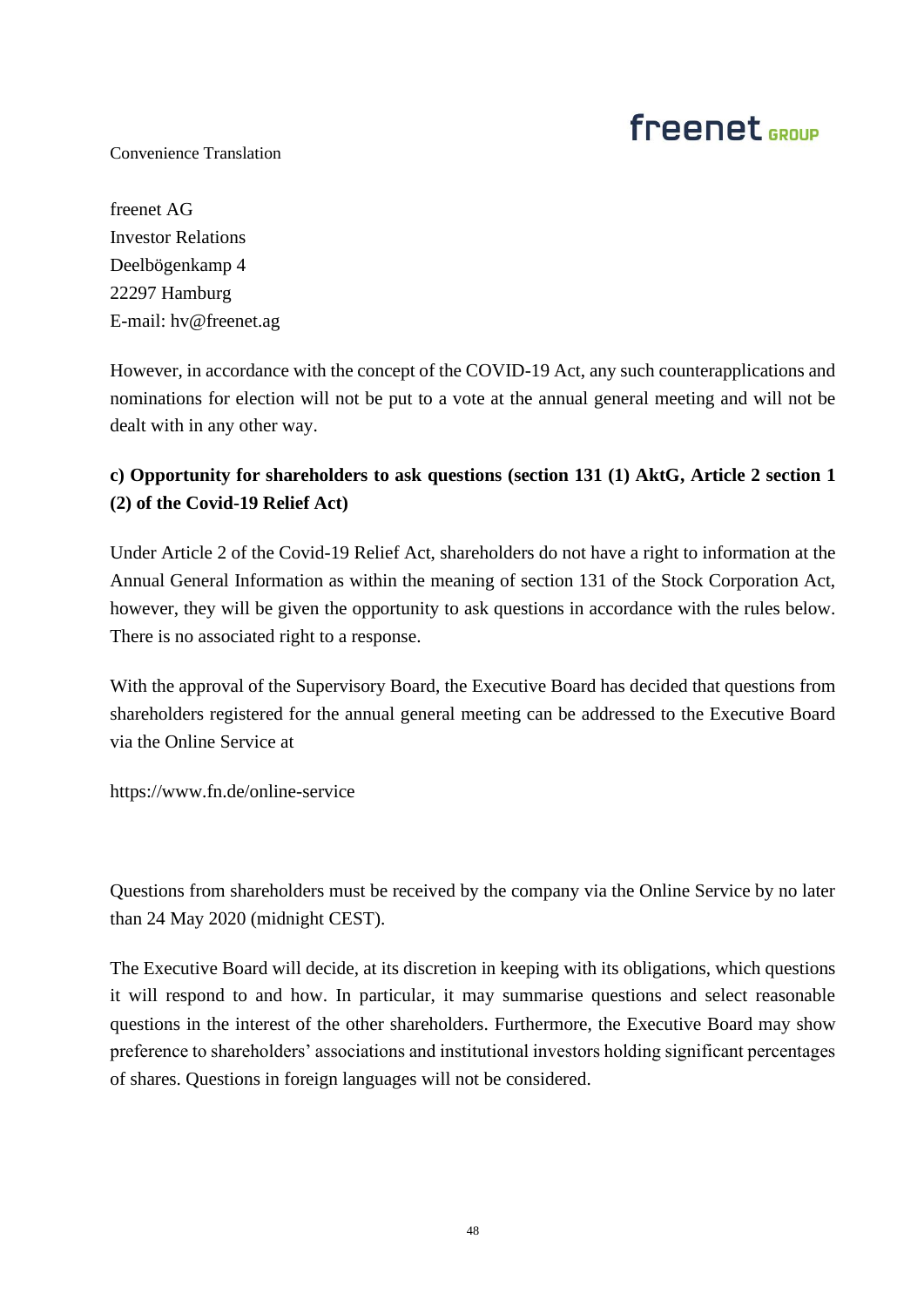## freenet <sub>GROUP</sub>

#### Convenience Translation

### **d) More information**

More information regarding shareholders' rights under section 122 (2), section 126 (1), section 127, and section 131 (1) AktG is available at

https://www.fn.de/hv2020

### **7. Website with information pursuant to section 124a of the AktG / Documents relating to the annual general meeting**

The information pursuant to section 124a AktG is available on the Internet at

https://www.fn.de/hv2020

The following documents to be made available for the meeting can be found there: the approved consolidated financial statements and the group management report, the adopted annual financial statements and the management report of freenet AG for financial year 2019, the explanatory report of the Executive Board regarding the disclosures in accordance with sections 289a (1), 315a (1) HGB, the report of the Supervisory Board and the proposal of the Executive Board regarding the appropriation of net retained profits, and the reports of the Executive Board on agenda items 7, 8, 9 and 10.

Upon request, a copy of these documents will be sent to each shareholder immediately and free of charge.

After the end of the annual general meeting, the voting results of the annual general meeting can also be found on the website indicated.

### **8. Broadcast of the annual general meeting over the Internet**

The entire annual general meeting will be broadcast for freenet AG shareholders live over the Internet starting at 10:00 a.m. (CEST) on 27 May 2020 (https://www.fn.de/online-service). There,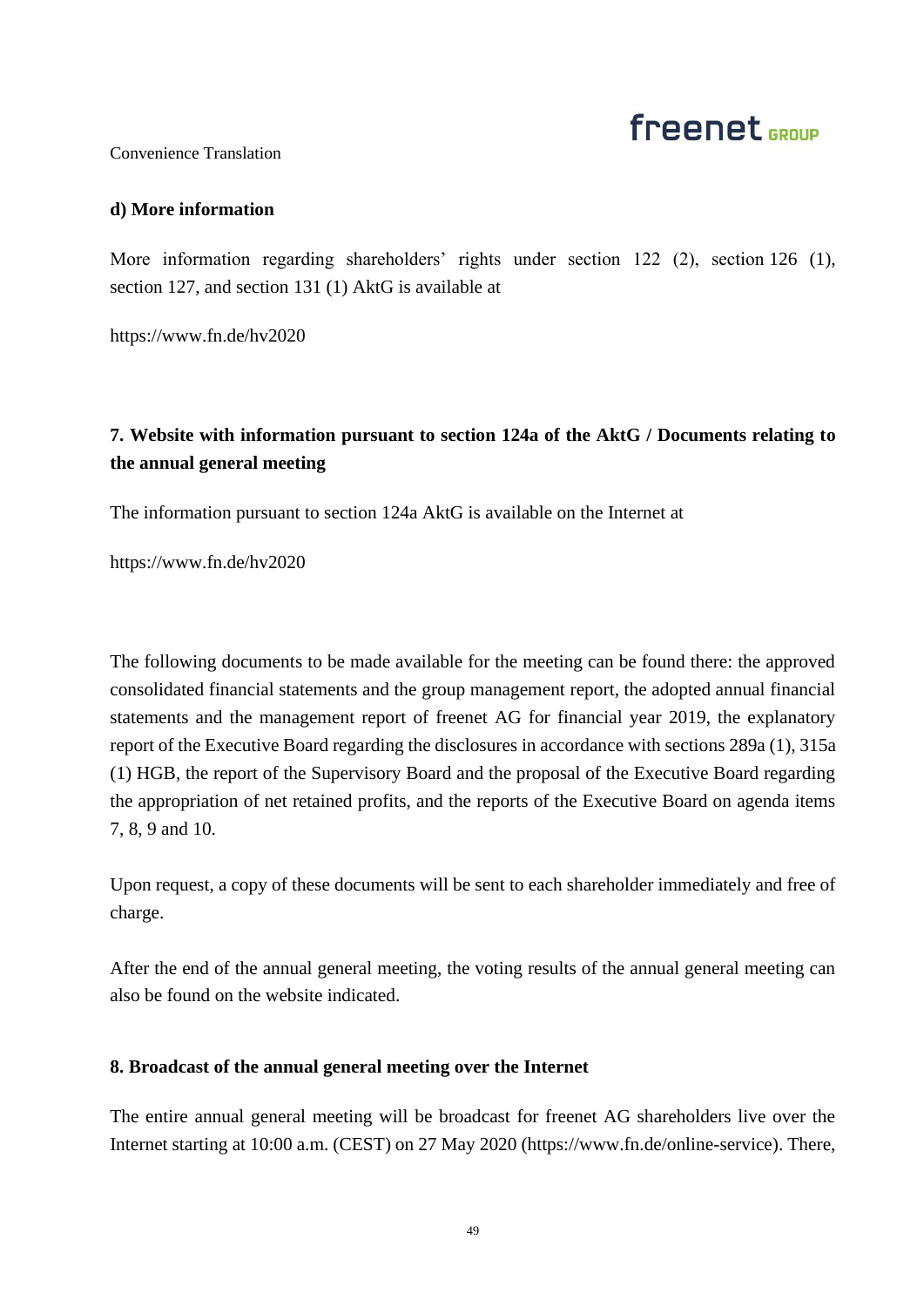### Convenience Translation

they can also exercise their rights enumerated and described above. Shareholders will be able to gain online access by entering their shareholder number and the associated password. Other interested parties will also be able to follow the opening of the annual general meeting by the Meeting Chair and the speeches by the CEO and CFO live online (https://www.fn.de/hv2020), and a recording of these will be made available after the annual general meeting.

### **9. Raising objections to annual general meeting resolutions**

Shareholders who have exercised their voting rights by postal vote or by authorising the proxies appointed by the company can have their objections to proposed annual general meeting resolutions recorded in the minutes by the officiating notary as set out in section 245 (1) AktG only via the Online Service at https://www.fn.de/online-service

https://www.fn.de/online-service

It will be possible to submit such statements via the Online Service from the start of the annual general meeting until its end.

### **10. Data protection notice**

The attachment to this invitation contains information on data privacy.

Büdelsdorf, May 2020

freenet AG The Executive Board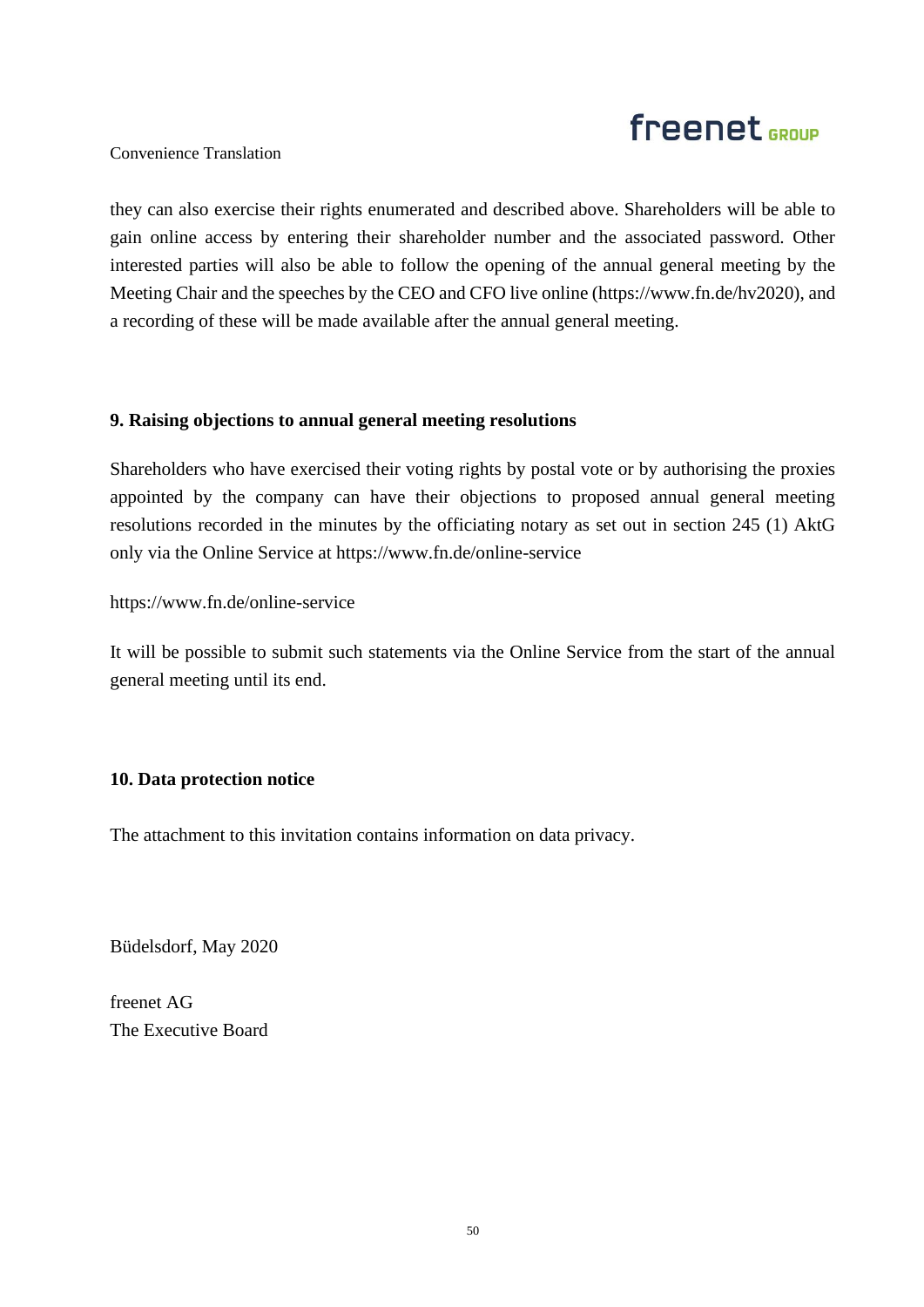### Convenience Translation

#### **Data protection information for shareholders**

freenet AG, Hollerstraße 126, 24782 Büdelsdorf, Germany, processes personal data of the shareholders (name and first name, address, e-mail address, number of shares, class of share, type of share and number of admission ticket, proxy recipient) as well as personal data of the shareholder representatives on the basis of applicable data protection laws. The shares of freenet AG are registered shares. The company is required to maintain a share register. The processing of personal information is required by law for the proper preparation and execution of the virtual annual general meeting, for the exercise of shareholders' voting rights, for participation in the virtual annual general meeting by means of electronic media, and for the maintenance of the share register. The legal basis for such processing is Art. 6 (1) sentence 1 (c) of the European General Data Protection Regulation (GDPR) in conjunction with sections 67 and 118 et seq. AktG and in conjunction with Art. 2 section 1 COVID-19 Relief Act enacted 27 March 2020.

Additionally, data processing activities required for the organisation of the virtual annual general meeting may be performed on the basis of overriding legitimate interests (Art. 6 (1) sentence 1 (f) GDPR). Insofar as shareholders do not provide their personal information themselves, as a general rule, freenet AG receives this from the custodian bank.

Insofar as you, as the shareholder, take advantage of the opportunity to submit questions in advance of the virtual annual general meeting and your questions are addressed there, you thereby also agree to be identified by name in connection with the virtual annual general meeting question-andanswer session. As a result, other participants of the virtual annual general meeting may learn this information. This data processing is performed in pursuit of our legitimate interests in creating a virtual annual general meeting that most closely approximates a physical annual general meeting and in pursuit of the legitimate interests of the other annual general meeting participants in learning the name of the party raising the question. The legal basis for this processing is Art. 6 (1) (f) of the GDPR. You may object to being identified by name when submitting your question.

The service providers commissioned by freenet AG for the purpose of holding the annual general meeting process the personal data of shareholders and shareholder representatives exclusively in accordance with the instructions of freenet AG and only to the extent necessary for executing the commissioned service. All employees of freenet AG and the employees of the commissioned service providers who have access to and/or process personal data of shareholders and shareholder representatives are obliged to treat this data confidentially. Personal data will also be made